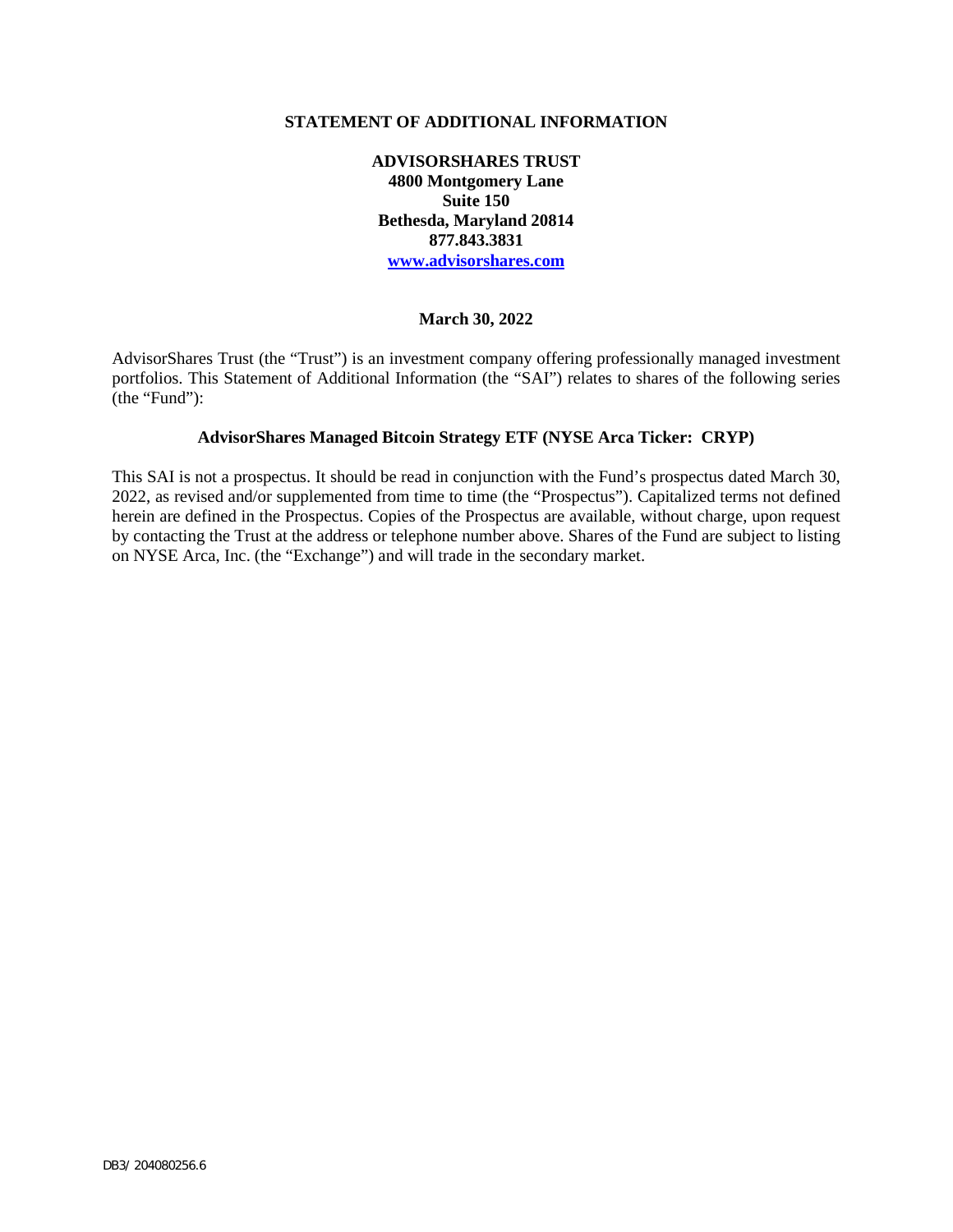# **TABLE OF CONTENTS**

| ADMINISTRATION, CUSTODY AND TRANSFER AGENCY SERVICES  30 |  |
|----------------------------------------------------------|--|
|                                                          |  |
|                                                          |  |
|                                                          |  |
|                                                          |  |
|                                                          |  |
|                                                          |  |
|                                                          |  |
|                                                          |  |
|                                                          |  |
|                                                          |  |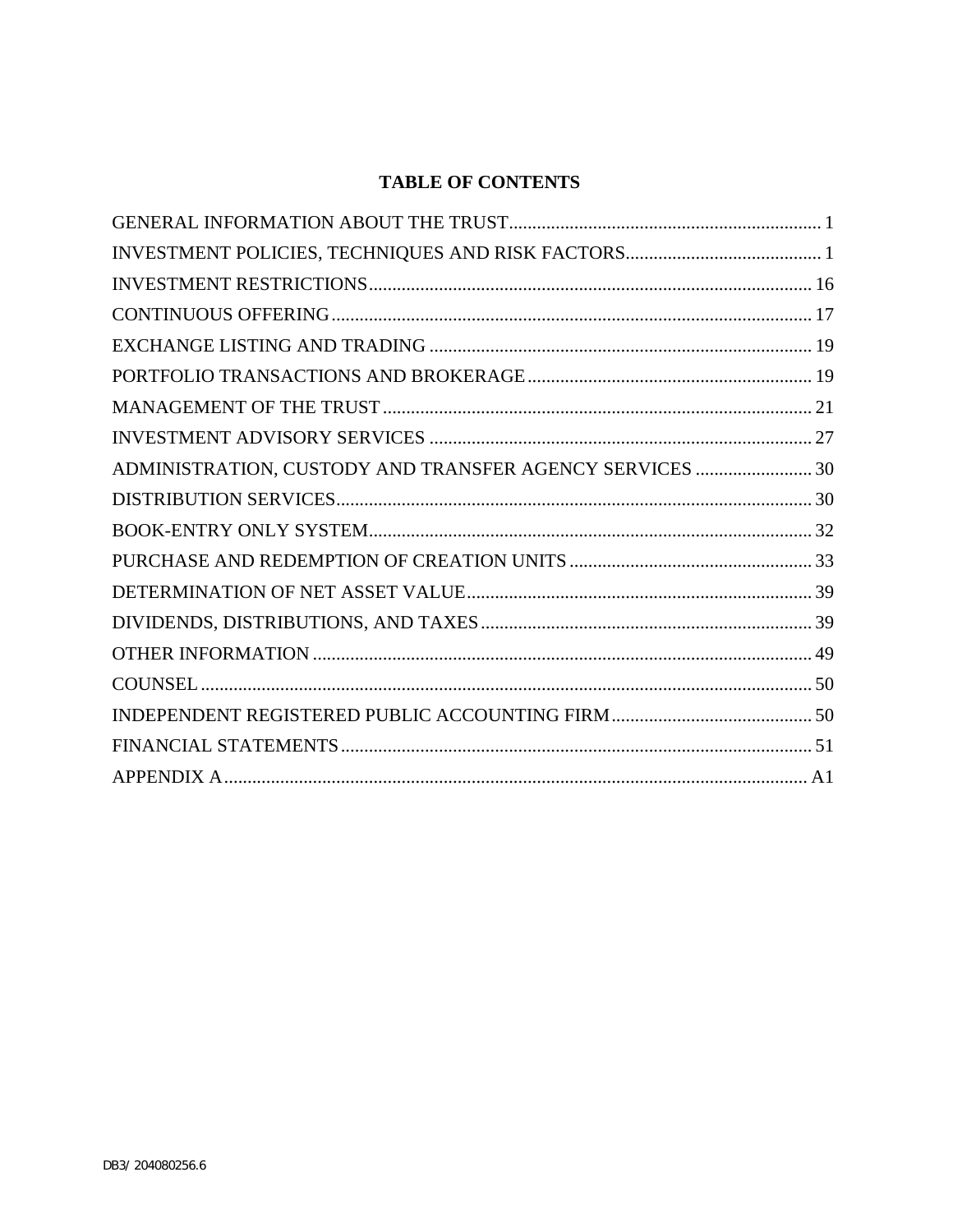#### <span id="page-2-0"></span>**GENERAL INFORMATION ABOUT THE TRUST**

The Trust, an open-end management investment company, was organized as a Delaware statutory trust on July 30, 2007. The Trust is permitted to offer separate series (*i.e.,* funds) and additional series may be created from time to time. As of the date of this SAI, the Trust consists of 28 separate funds. This SAI relates only to the Fund.

Each share issued by the Fund has a pro rata interest in the assets of the Fund. Shares have no preemptive, exchange, subscription or conversion rights and are freely transferable. Each share is entitled to participate equally in dividends and distributions declared by the Board of Trustees of the Trust (the "Board") with respect to the Fund, and in the net distributable assets of the Fund on liquidation. All payments received by the Trust for shares of the Fund belong to the Fund. The Fund has its own assets and liabilities.

The shares of the Fund are subject to approval for listing on the Exchange and, as described in the Fund's Prospectus, will trade on the Exchange at market prices that may be below, at, or above net asset value ("NAV") per share of the Fund.

The Fund offers and issues shares at NAV in aggregated lots (each, a "Creation Unit" or a "Creation Unit Aggregation"), generally in exchange for (i) a basket of individual securities (the "Deposit Securities") and an amount of cash (the "Cash Component") or (ii) the deposit of cash totaling the NAV of the Creation Units. Similarly, shares of the Fund are redeemable only in Creation Unit Aggregations and, generally, in exchange for (i) portfolio securities and a specified cash payment or (ii) only a specified cash payment. Whether the Fund's Creation Units are issued or redeemed principally in-kind or in cash depends on the composition of the Fund's investment portfolio at the time of the transaction, which varies in accordance with its principal investment strategy. With respect to in-kind transactions, Creation Units may be issued in advance of receipt of Deposit Securities subject to various conditions, including a requirement to maintain a cash deposit with the Trust at least equal to 115% of the market value of the missing Deposit Securities. In each instance, transaction fees may be imposed that will be higher than the transaction fees associated with traditional in-kind creations or redemptions. In all cases, such fees will be limited in accordance with U.S. Securities and Exchange Commission ("SEC") requirements applicable to management investment companies offering redeemable securities. See the "Purchase and Redemption of Creation Units" section for detailed information.

#### <span id="page-2-1"></span>**INVESTMENT POLICIES, TECHNIQUES AND RISK FACTORS**

#### **General**

AdvisorShares Investments, LLC (the "Advisor") serves as the investment advisor to the Fund, which is a non-diversified open-end management investment company under the Investment Company Act of 1940 (the "1940 Act"). The day-to-day portfolio management of the Fund is provided by Morgan Creek Capital Management, LLC (the "Sub-Advisor"), the Fund's investment sub-advisor, and is subject to the oversight of the Advisor and the Board. The Fund's investment objective and principal investment strategies, as well as other important information, are described in the Fund's Prospectus, which should be read together with this SAI. The investment objective of the Fund is non-fundamental and may be changed without the approval of shareholders.

The Sub-Advisor selects securities for the Fund's investment pursuant to an "active" management strategy for security selection and portfolio construction and seeks to achieve its investment objective by investing in (i) U.S. ETFs that invest in U.S. exchange-traded bitcoin futures contracts ("Bitcoin ETFs"), (ii) U.S. exchange-traded bitcoin futures contracts ("Bitcoin Futures"), and (iii) U.S. government securities, money market funds and short duration fixed income ETFs, and cash and cash equivalents ("Collateral"). The Fund initially will invest in Bitcoin ETFs and Collateral, adding Bitcoin Futures as it gains assets and investment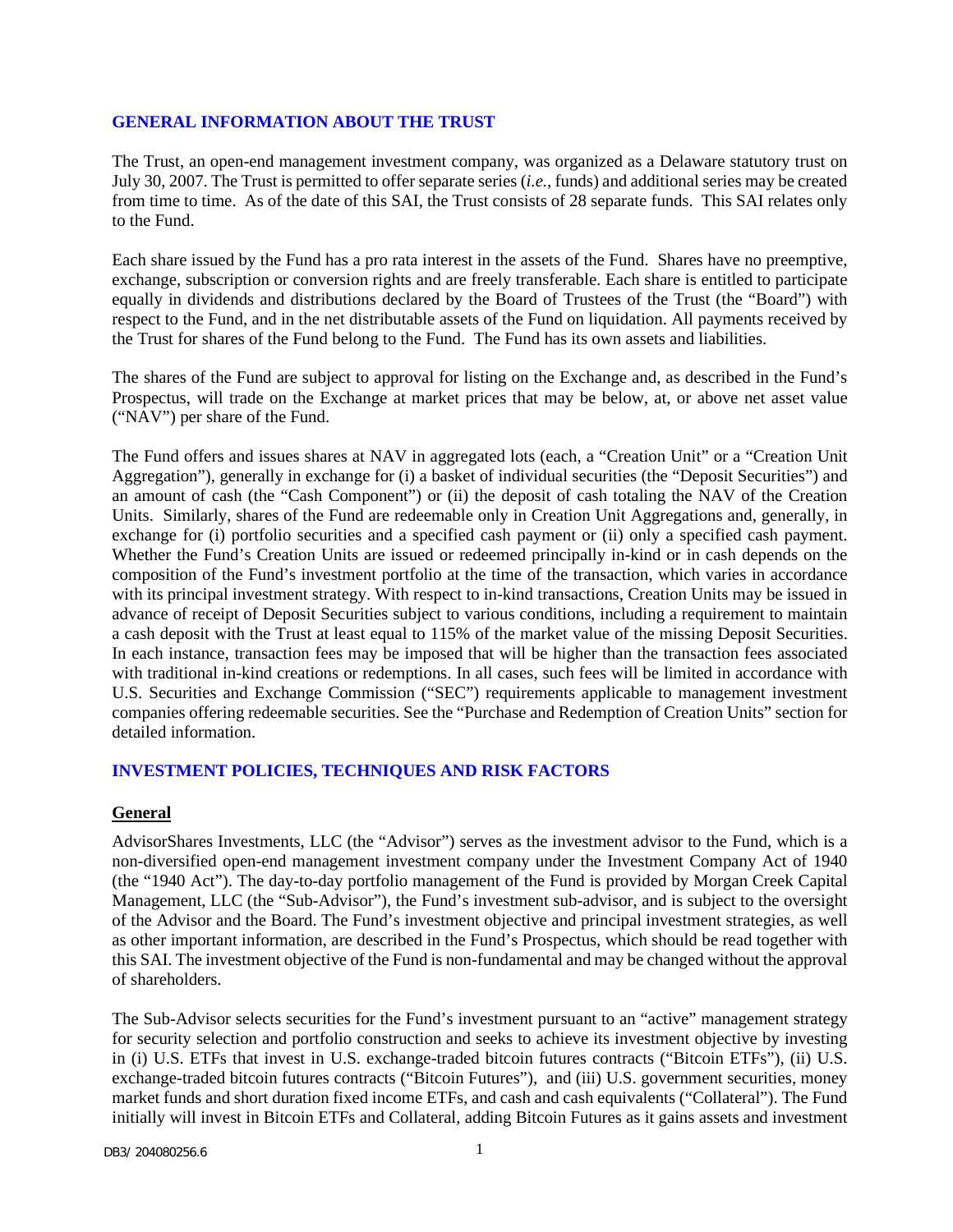opportunities arise in accordance with its strategy. The Fund may invest a small percentage of its assets directly in Bitcoin Futures and, when the opportunity arises, the Fund may invest up to 25% of its total assets in a wholly-owned and controlled Cayman Islands subsidiary (the "Subsidiary") that invests in Bitcoin Futures. The purpose of the investment in the Subsidiary is to provide the Fund with exposure to Bitcoin Futures within the limits of the federal tax requirements applicable to investment companies. As a result, the Fund may be considered to be investing indirectly in the investments of its Subsidiary. For that reason, and for the sake of convenience, references in this SAI to the Fund may also include the Subsidiary. The Subsidiary is not registered under the 1940 Act and is not a regulated investment company ("RIC") under the Internal Revenue Code of 1986 (the "Internal Revenue Code"). The Board, however, has oversight responsibility for the investment activities of the Fund, including its investment in its Subsidiary, and the Fund's role as the sole shareholder of the Subsidiary. Changes in the laws of the United States and/or the Cayman Islands, under which the Fund and the Subsidiary is organized, respectively, could result in the inability of the Fund and/or its Subsidiary to operate as described in this SAI and could negatively affect the Fund and its shareholders. The financial statements of the Subsidiary will be consolidated with the Fund's financial statements in the Fund's Annual and Semi-Annual Reports.

To the extent the Fund invests a significant portion of its assets in Bitcoin ETFs, it will be operating as a "fund of funds" that seeks to achieve its investment objective by investing primarily in other ETFs, as described in the Prospectus. To the extent the Fund is a fund of funds, it will be indirectly subject to the risks associated with the portfolio securities and investment techniques of its underlying ETFs as well as the fees and expenses. As used in this section, the term "Fund" includes, when describing certain types of investments, the ETFs in which the Fund invests.

The investment techniques and instruments described below and in the Prospectus may, consistent with the Fund's investment objective and investment policies, be used by the Fund if, in the opinion of the Advisor or the Sub-Advisor, such strategies will be advantageous to the Fund. The Fund may not invest in all of the instruments and techniques described below. In addition, the Fund is free to reduce or eliminate its activity with respect to any of the investment techniques described below without changing the Fund's fundamental investment policies, and the Fund will periodically change the composition of its portfolio to best meet its investment objective. For more information about the Fund's principal strategies and risks, please see the Prospectus.

## **Bitcoin-Related Investments**

Bitcoin is a digital asset which serves as the unit of account on an open source, decentralized, peer-to-peer computer network. Bitcoin may be used to pay for goods and services, stored for future use, or converted to a fiat currency. The value of bitcoin is not backed by any government, corporation, or other identified body, and its value is determined in part by the supply of and demand for bitcoin in the markets that have been organized to facilitate its trading. The Fund will not invest directly in bitcoin or hold bitcoin directly.

No individual entity owns or operates the bitcoin network, which governs bitcoin's creation, movement, and ownership. The source code for the network is open source, and anyone can contribute to its development. The infrastructure of the network is collectively maintained by its participants, which include miners, developers, and users. Miners validate transactions and are currently compensated for that service in bitcoin. Developers maintain and contribute updates to the network's protocols. Users access the network using open source software.

Bitcoin is maintained on a digital transaction ledger commonly known as a "blockchain." The term "blockchain" refers to a type of peer-to-peer distributed ledger, or decentralized database, that keeps continuously updated digital records of who owns a particular asset (*e.g.*, such as cryptocurrencies like bitcoin). Blockchain is secured using cryptography and facilitates the process of recording transactions and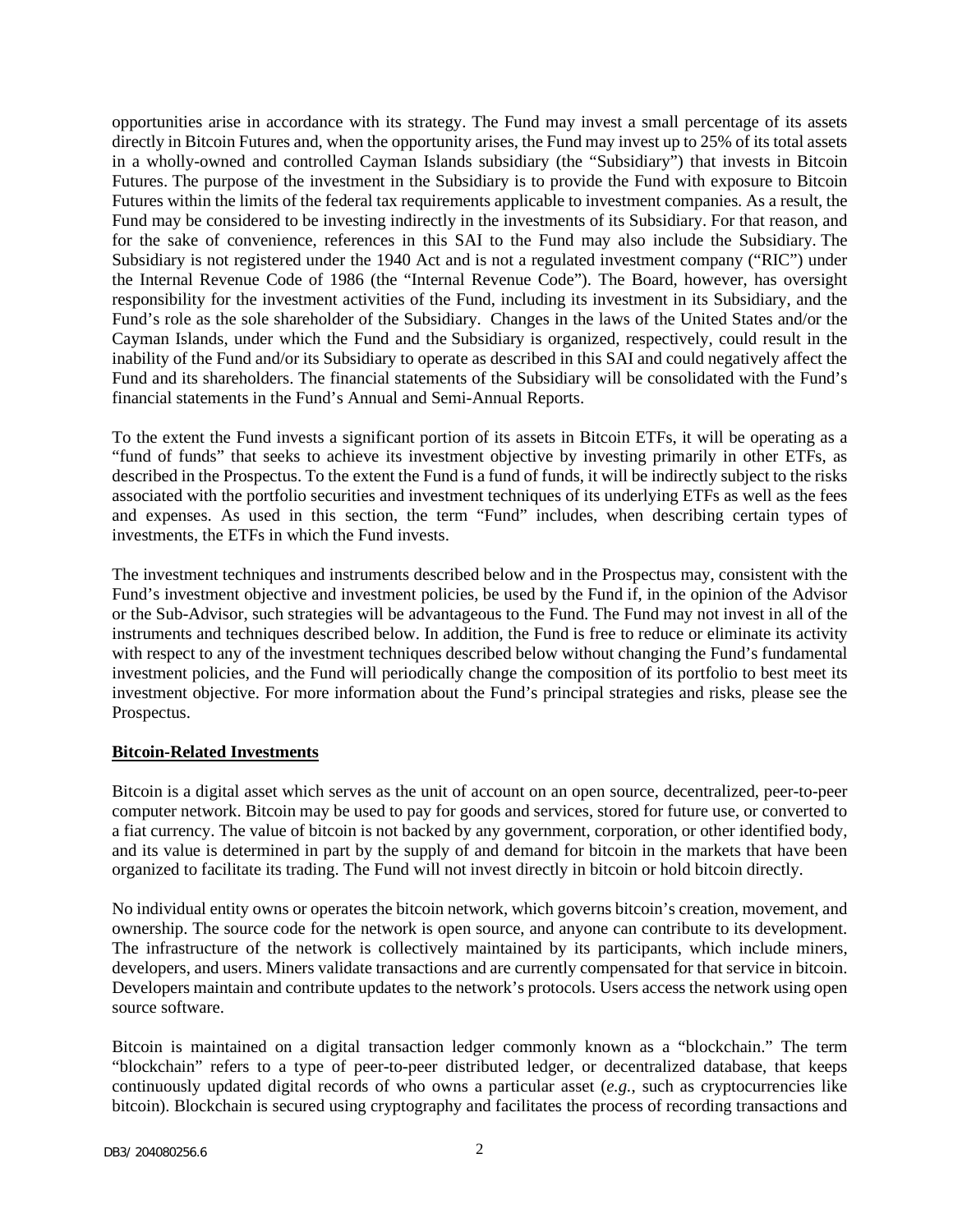tracking assets in a business network. Blockchain derives its name from the way it stores transaction data as unchangeable, digitally recorded data in packages called "blocks" that are linked together to form a chain. Blocks record and confirm the time and sequence of transactions, which are then logged into the blockchain network. Accordingly, the blockchain for bitcoin contains a record and transaction history for each bitcoin.

The transactions of such currencies on a blockchain are verified by cryptocurrency "miners." Crypto-mining involves using specialized computer software and hardware to solve a highly complex mathematical equations presented by bitcoin's protocol. Generally, when a successful validation occurs, the successful miner is permitted to add a block of transactions to the blockchain. The new block is then confirmed through acceptance by a majority of participants who maintain versions of the blockchain on their individual computers. Successful miners are rewarded with new bitcoin, and are thus incentivized to validate transactions and to secure the network. This reward system is the means by which new bitcoin enters circulation and is the mechanism by which versions of the blockchain held by users on a decentralized network are kept in consensus.

Bitcoin's protocol is an open source project with no official company or group that controls the source. Therefore, the release of updates to the protocol does not guarantee that the updates will be automatically adopted by all participants. Users and miners must accept any changes made to the source code by downloading the proposed modification and that modification is effective only with respect to those bitcoin users and miners who choose to download it. As a practical matter, a modification to the source code becomes part of the network only if it is accepted by participants that collectively have a majority of the processing power on the network. If a modification is accepted by a smaller percentage of users and miners, a "fork" occurs, whereby one network will run the pre-modification source code and the other network will run the modified source code.

#### **Bitcoin Futures**

The price of Bitcoin Futures is based on the expected price of bitcoin on certain exchanges on the expiration date of the Bitcoin Futures contract. Bitcoin Futures prices reflect the price of bitcoin on certain exchanges only, and not the bitcoin cash market. The liquidity of the market for Bitcoin Futures depends on, among other things: the supply and demand for Bitcoin Futures; the supply and demand for bitcoin; the adoption of bitcoin for commercial uses; the anticipated increase of investments in bitcoin-related investment products by retail and institutional investors; speculative interest in bitcoin, Bitcoin Futures, and bitcoin-related investment products; regulatory or other restrictions on investors' ability to invest in Bitcoin Futures; and the potential ability to hedge against the price of bitcoin with Bitcoin Futures (and vice versa).

The market for Bitcoin Futures may be illiquid. This means that the Subsidiary may not be able to buy and sell Bitcoin Futures quickly or at the desired price. For example, it is difficult to execute a trade at a specific price when there is a relatively small volume of buy and sell orders in a market. A materially adverse development in one or more of the factors on which the liquidity of the market for Bitcoin Futures depends may cause the market to become illiquid, for short or long periods. In such markets, the Subsidiary may not be able to buy and sell Bitcoin Futures quickly (or at all) or at the desired price. Market illiquidity may cause losses for the Fund. Additionally, the large size of the futures positions which the Subsidiary may acquire increases the risk of illiquidity, as larger positions may be more difficult to fully liquidate, may take longer to liquidate, and, as a result of their size, may expose the Fund to potentially more significant losses while trying to do so.

Limits imposed by counterparties, exchanges or other regulatory organizations, such as accountability levels, position limits and daily price fluctuation limits, may contribute to a lack of liquidity with respect to some financial instruments and have a negative impact on Fund performance. During periods of market illiquidity,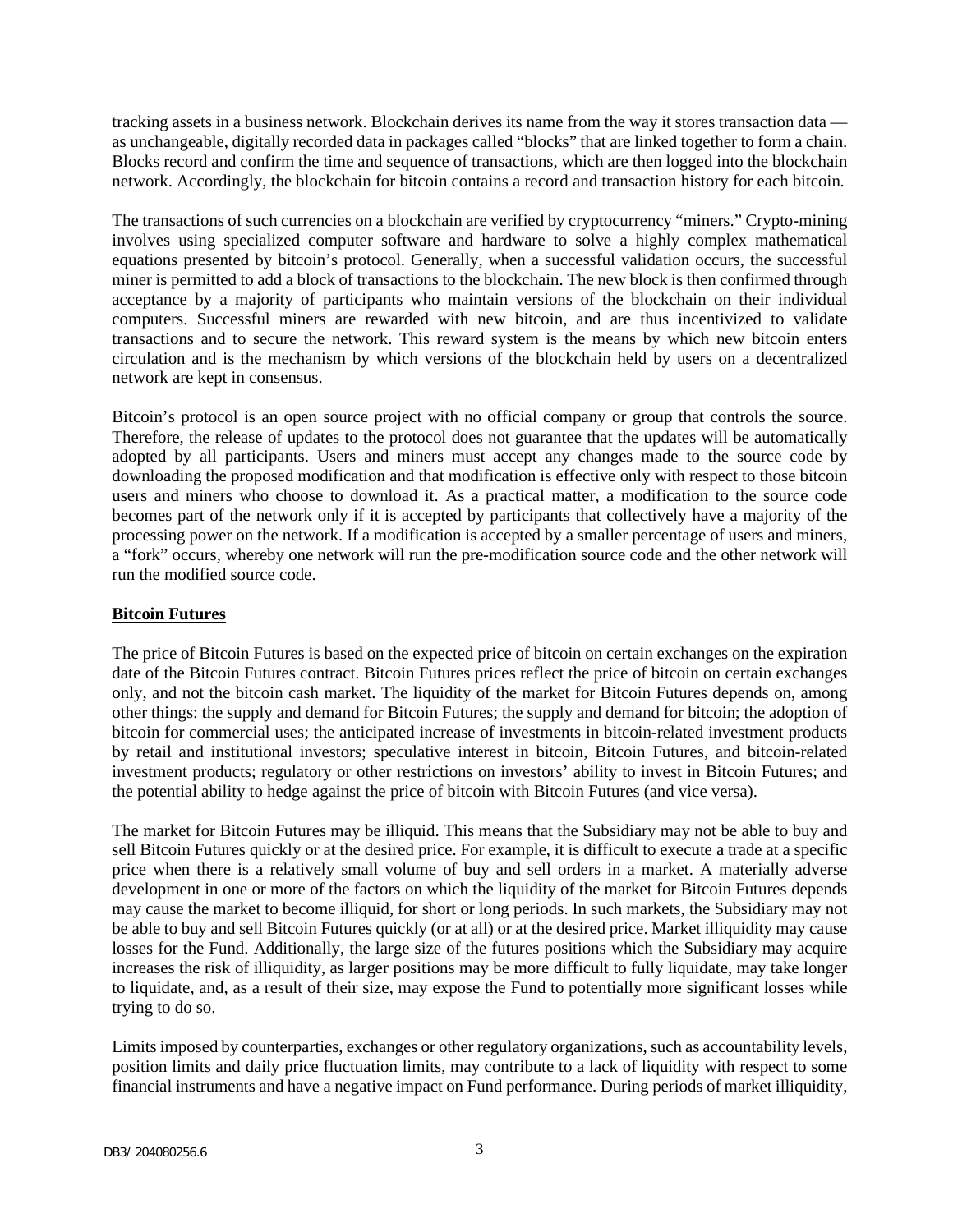including periods of market disruption and volatility, it may be difficult or impossible for the Fund to buy or sell futures contracts or other financial instruments.

Bitcoin and its trading venues are relatively new and not subject to the same regulations as regulated securities or futures exchanges. As a result, markets for bitcoin may be subject to manipulation or fraud and may be subject to larger and/or more frequent sudden declines than assets traded on more traditional exchanges. Investors in bitcoin may lose money, possibly the entire value of their investments. The price of bitcoin could drop precipitously (including to zero) for a variety of reasons, including, but not limited to, regulatory changes, a crisis of confidence, a flaw or operational issue in bitcoin's network or an increase in users favoring competing digital assets and cryptocurrencies. Cryptocurrency is a new technological innovation with a limited history; it is a highly speculative asset, and the Fund's exposure to bitcoin-linked assets could result in substantial losses.

Additional risks relating to bitcoin and Bitcoin Futures are set forth below:

- Risks of Manipulation and Fraud. There is no central registry showing which individuals or entities own bitcoin. It is possible that bitcoin may be concentrated in a small group of early adopters, and there are no regulations preventing a large holder of bitcoin from selling such holdings (which could depress the price of bitcoin) or otherwise attempting to manipulate the price of bitcoin. Malicious actors could theoretically structure an attack whereby such actors gains control of more than half of the bitcoin network's processing power, thereby allowing them to exert unilateral control over the addition of blocks to the bitcoin blockchain. This would allow a malicious actor to engage in "double spending" (*i.e.*, use the same bitcoin for two or more transactions), prevent other transactions from being confirmed on the blockchain, or prevent other miners from mining any valid new blocks. Any of these events could adversely affect the price of bitcoin, reduce user confidence in bitcoin and its trading venues; and slow (or even reverse) the further adoption of bitcoin.
- Price Volatility. The price of bitcoin has experienced periods of extreme volatility and may change without warning in the future. This volatility is due to a number of factors, including the supply and demand for bitcoin, concerns about potential fraud or manipulation of the price of bitcoin and the safety of bitcoin, market perceptions of the value of bitcoin as an investment, continuing development of the regulations applicable to bitcoin, and the changes exhibited by an early-stage technological innovation. Speculation regarding the potential future appreciation in the price of bitcoin may artificially inflate or deflate the price of bitcoin, while government regulation or the perception of regulatory actions may cause a drop in the price of bitcoin.
- Market Fragmentation. Market participants trading Bitcoin Futures may seek to "hedge" their exposure to such contracts by taking offsetting positions in bitcoin. Fragmentation may require market participants to analyze multiple prices, which may be inconsistent and quickly changing. Fragmentation also may require market participants to potentially fill their positions through a number of transactions on different exchanges. These factors potentially increase the cost and uncertainty of trading bitcoin and may decrease the effectiveness of using transactions in bitcoin to help manage or offset positions in Bitcoin Futures. Market participants who are unable to fully or effectively manage or hedge their positions in Bitcoin Futures typically would be expected to widen the bid-ask spreads on such contracts, which could potentially decrease the trading volume and liquidity of such contracts and have a negative impact on the price of such contracts.
- Internet Functionality and Cyber-Threats. Blockchain technology and the bitcoin network functionality rely on the Internet. A significant disruption or interruption of Internet connectivity affecting large numbers of users or geographic areas could impede the functionality of blockchain technologies, the bitcoin network, the price of bitcoin and Bitcoin Futures. In addition, certain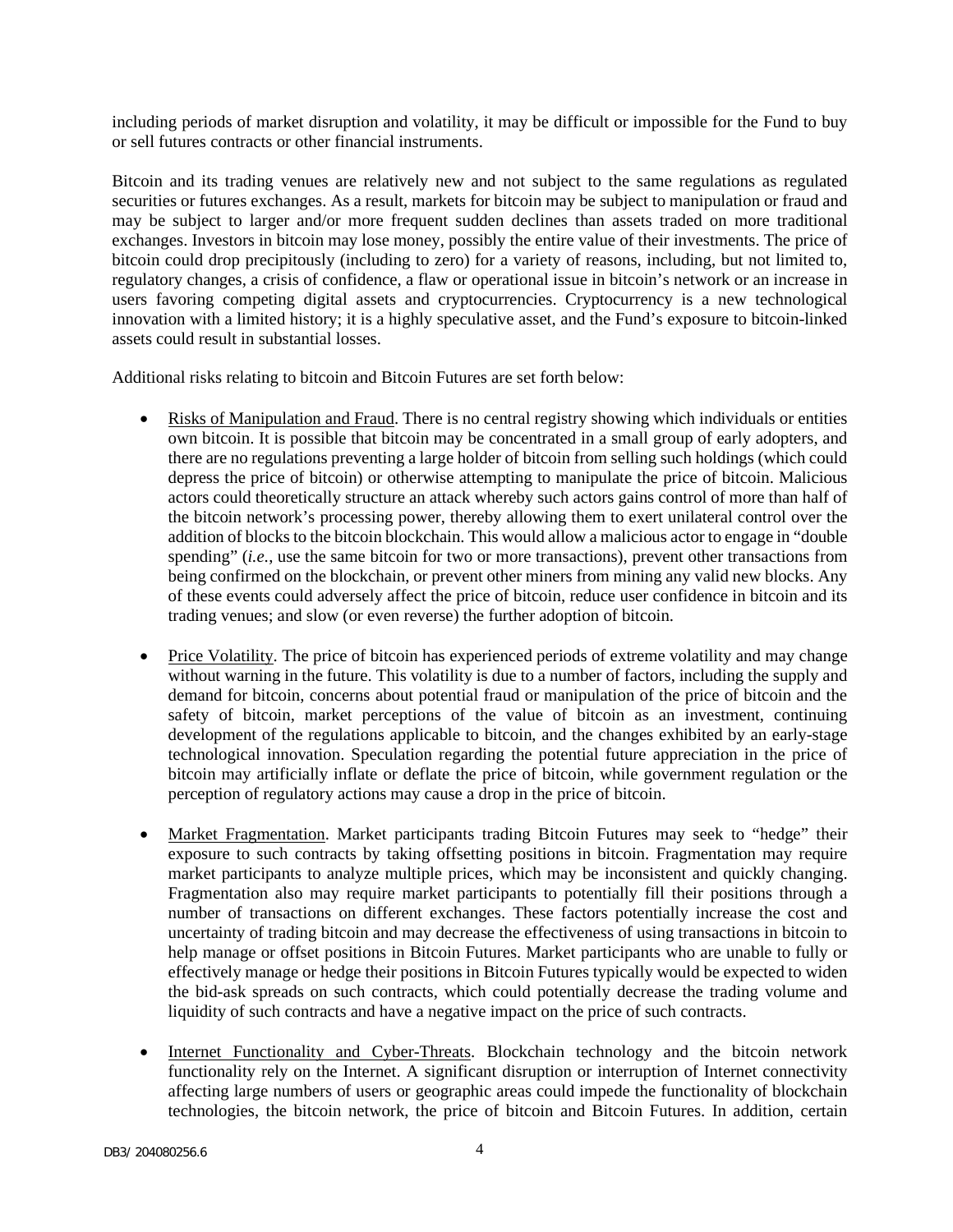features of blockchain technology, such as decentralization, open source protocol, and reliance on peer-to-peer connectivity, may increase the risk of fraud or cyber-attack by potentially reducing the likelihood of a coordinated response.

• Increased Competition from Other Digital Assets. Bitcoin, as an asset, currently holds a "first-tomarket" advantage over other digital assets. Bitcoin's network currently has the largest user base of any digital asset and the largest combined mining power in use to secure its blockchain. While having a large mining network enhances user confidence regarding the security of the blockchain, it also increases the difficulty of solving for bitcoins, which at times may incentivize miners to mine other cryptocurrencies. It is possible that real or perceived shortcomings in the bitcoin network could result in a decline in popularity of bitcoin, leading to other digital currencies becoming more widely accepted than bitcoin. A decline in the adoption of bitcoin could have a negative impact on the price of bitcoin and Bitcoin Futures. Similarly, if the transaction fees that miners receive for mining bitcoin are not sufficiently high, or if transaction fees increase to the point of being prohibitively expensive for users, miners may not have an adequate incentive to continue mining and may cease their mining operations. If miners reduce or cease their mining operations, it could decrease the speed at which blocks are added to the blockchain and result in material delays in transaction confirmation time. Any reduction in confidence in the confirmation process of the bitcoin network may adversely affect the utility and price of bitcoin, which may negatively impact the Bitcoin Futures.

Additionally, a lack of expansion or a reduction in usage of bitcoin could adversely affect bitcoin trading venues, which may have a negative impact on the market for Bitcoin Futures and the performance of the Fund. There is no assurance that bitcoin usage, or the market for Bitcoin Futures, will continue to grow over the long-term, and a contraction in the use of bitcoin may result in a lack of liquidity in bitcoin trading, increased volatility in the price of bitcoin, and other negative consequences.

• Legal and Regulatory Risks. Regulatory initiatives by governments may impact the use of bitcoin or the operation of its network in a manner that adversely affects Bitcoin Futures. As bitcoin and other digital assets have grown in popularity and market size, certain U.S. federal and state governments, foreign governments and self-regulatory agencies have begun to examine the operations of bitcoin, cryptocurrencies and other digital assets. Regulation of cryptocurrencies, like bitcoin, and initial coin offerings in the U.S. and foreign jurisdictions could restrict the use of bitcoin or impose other requirements that may adversely impact the liquidity and price of bitcoin. The regulation of bitcoin, digital assets and related products and services continues to evolve. This regulatory landscape may make it more difficult for bitcoin businesses to provide services, which may impede the growth of the bitcoin economy and have an adverse effect on consumer adoption of bitcoin. There is a possibility of future regulatory change altering, perhaps to a material extent, the nature of an investment in the Fund or the ability of the Fund to continue to operate. Additionally, to the extent that bitcoin itself is determined to be a security, futures or other regulated asset, or to the extent that a United States or foreign government or quasi-governmental agency exerts regulatory authority over the bitcoin network or bitcoin trading, Bitcoin Futures may be adversely affected.

With the growing adoption of bitcoin and the significant increase in speculative activity surrounding bitcoin and cryptocurrencies, third parties may be increasingly motivated to assert intellectual property rights claims relating to the operation of the bitcoin network or applications built upon the its blockchain. Any threatened action that reduces confidence in the network's or the blockchain's long-term viability or the ability of end-users to hold and transfer bitcoin may adversely affect the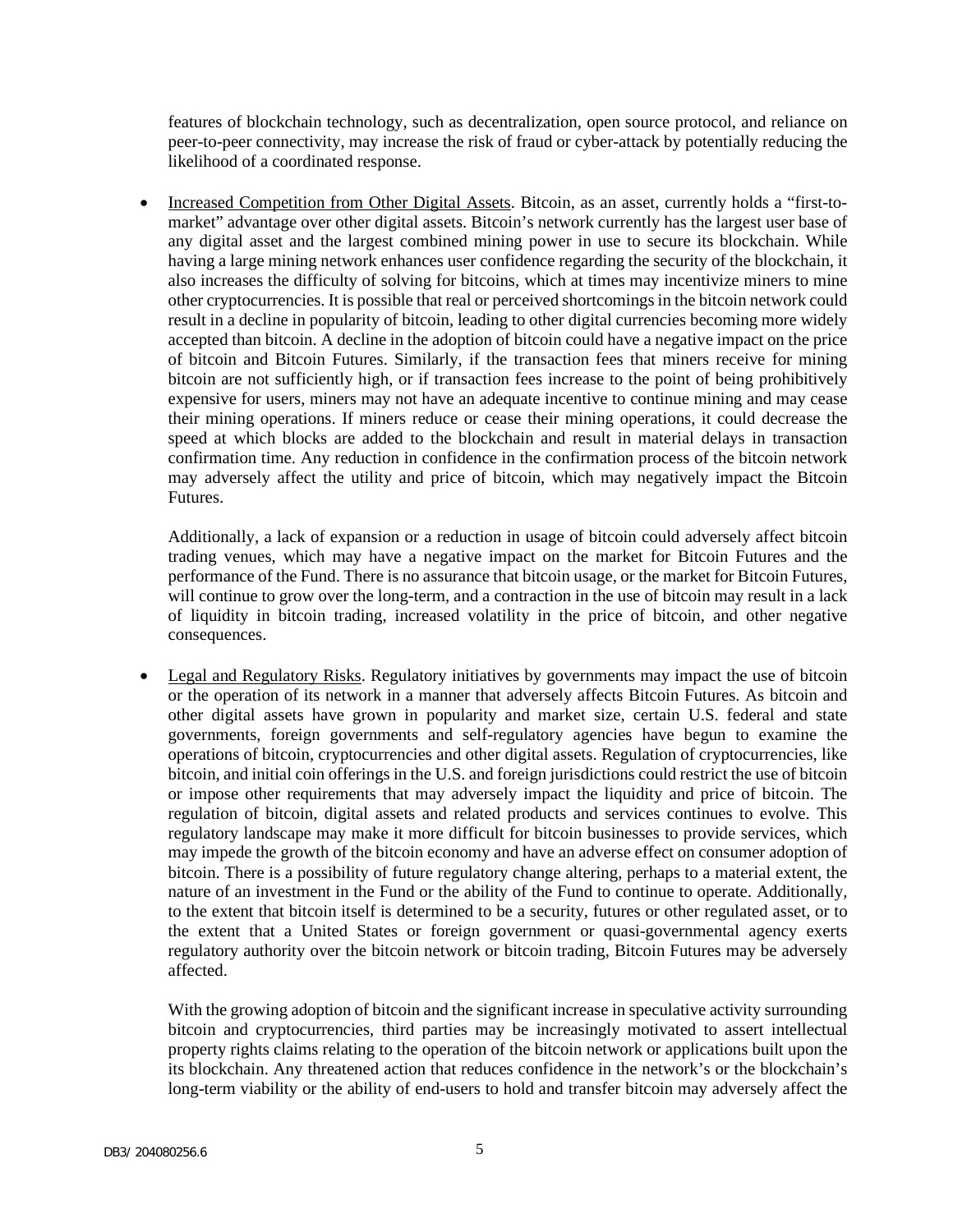price of bitcoin and adversely affect the Bitcoin Futures. As a result, an intellectual property rights claim against the bitcoin network participants could have a material adverse impact on the Fund.

• Risks of "Forks." Bitcoin's protocol was built using open source software by a small group of developers who help develop and maintain the original version of bitcoin. The open source nature of the protocol permits any developer to review the underlying code and suggest changes. If accepted by a sufficient number of miners, such changes may result in substantial changes to the network, including changes that result in "forks" in the protocol. The bitcoin network has already experienced two major forks after developers attempted to increase transaction capacity. Blocks mined on these new "forked" networks now diverge from blocks mined on the original network, resulting in the creation of two new blockchains whose digital assets are referred to as "Bitcoin Cash" and "Bitcoin Gold." Bitcoin, Bitcoin Cash and Bitcoin Gold now operate as separate, independent networks. It is possible that the price of the Bitcoin Futures subsequent to a "fork" may be linked to the price of bitcoin on only one of the resulting networks, rather than the aggregate price of bitcoin on all resulting networks. It is possible that forks and similar events could have an adverse effect on the price of bitcoin and the Bitcoin Futures in which the Fund invests.

## **Borrowing**

While the Fund does not anticipate doing so, the Fund may borrow money for investment purposes. Borrowing for investment purposes is one form of leverage. Leveraging investments, by purchasing securities with borrowed money, is a speculative technique that increases investment risk, but also increases investment opportunity. Because substantially all of the Fund's assets will fluctuate in value, whereas the interest obligations on borrowings may be fixed, the NAV per share of the Fund will increase more when the Fund's portfolio assets increase in value and decrease more when the Fund's portfolio assets decrease in value than would otherwise be the case. Moreover, interest costs on borrowings may fluctuate with changing market rates of interest and may partially offset or exceed the returns on the borrowed funds. Under adverse conditions, the Fund might have to sell portfolio securities to meet interest or principal payments at a time when investment considerations would not favor such sales. The Fund may use leverage during periods when the Sub-Advisor believes that the Fund's investment objective would be furthered.

The Fund may also borrow money to facilitate management of the Fund's portfolio by enabling the Fund to meet redemption requests when the liquidation of portfolio instruments would be inconvenient or disadvantageous. Such borrowing is not for investment purposes and will be repaid by the Fund promptly.

As required by the 1940 Act, the Fund must maintain continuous asset coverage (total assets, including assets acquired with borrowed funds, less liabilities exclusive of borrowings) of 300% of all amounts borrowed. If, at any time, the value of the Fund's assets should fail to meet this 300% coverage test, the Fund, within three days (not including Sundays and holidays), will reduce the amount of the Fund's borrowings to the extent necessary to meet this 300% coverage requirement. Maintenance of this percentage limitation may result in the sale of portfolio securities at a time when investment considerations otherwise indicate that it would be disadvantageous to do so.

In addition to the foregoing, the Fund is authorized to borrow money as a temporary measure for extraordinary or emergency purposes in amounts not in excess of 5% of the value of the Fund's total assets. Borrowings for extraordinary or emergency purposes are not subject to the foregoing 300% asset coverage requirement. The Fund is authorized to pledge portfolio securities the Sub-Advisor deems appropriate as may be necessary in connection with any borrowings for extraordinary or emergency purposes, in which event such pledging may not exceed 15% of the Fund's assets, valued at cost.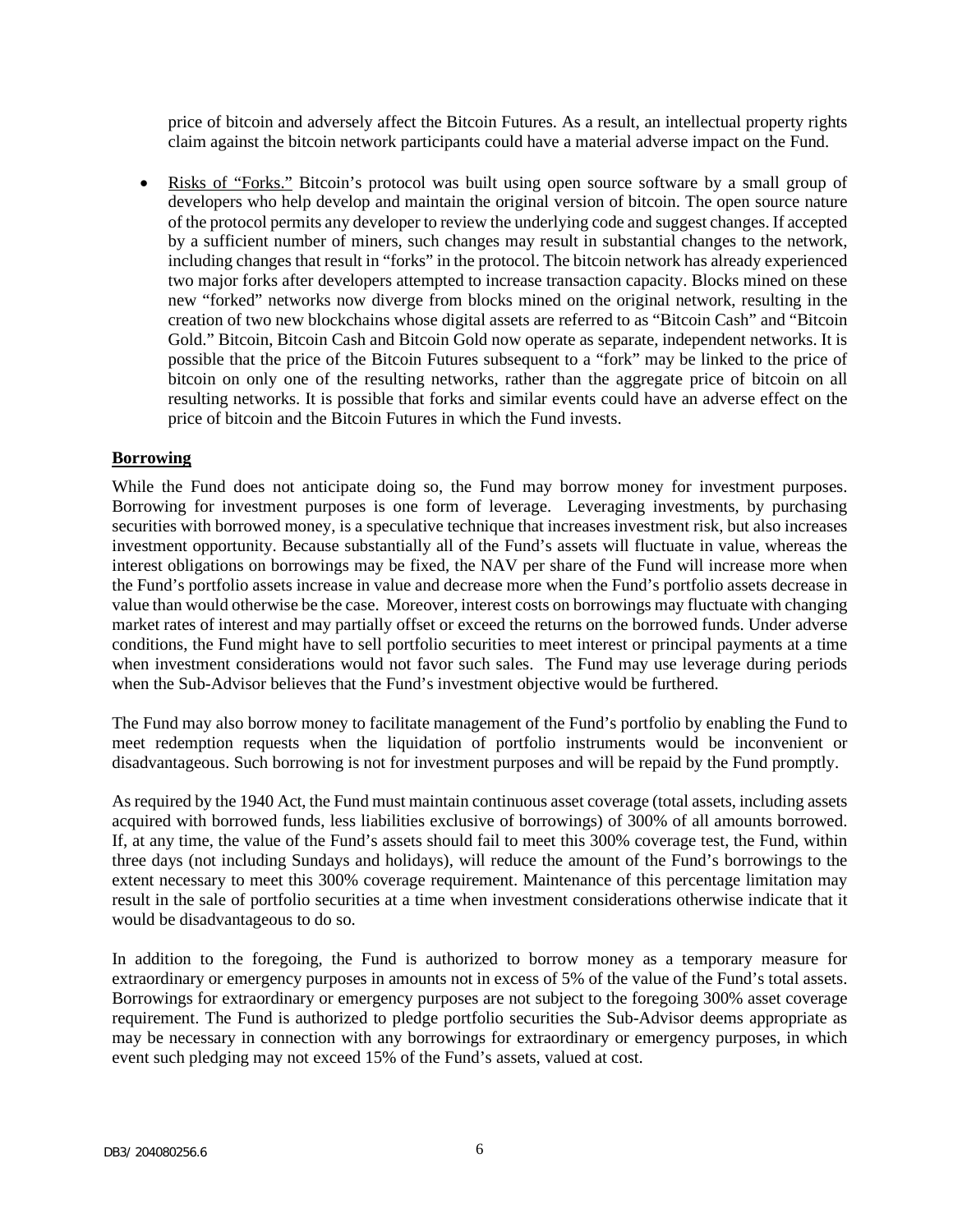### **Fixed Income Securities**

The Fund may invest in fixed income securities. The market value of fixed income investments will change in response to interest rate changes and other factors. During periods of falling interest rates, the values of outstanding fixed income securities generally rise. Conversely, during periods of rising interest rates, the values of such securities generally decline. Moreover, while securities with longer maturities tend to produce higher yields, the prices of longer maturity securities are also subject to greater market fluctuations as a result of changes in interest rates. Changes by recognized agencies in the rating of any fixed income security and in the ability of an issuer to make payments of interest and principal also affect the value of these investments. Changes in the value of these securities will not necessarily affect cash income derived from these securities but will affect an investing Fund's NAV. Additional information regarding fixed income securities is described below.

- **Duration.** Duration is a measure of the expected change in value of a fixed income security for a given change in interest rates. For example, if interest rates changed by one percent, the value of a security having an effective duration of two years generally would vary by two percent. Duration takes the length of the time intervals between the present time and time that the interest and principal payments are scheduled, or in the case of a callable bond, expected to be received, and weighs them by the present values of the cash to be received at each future point in time.
- **Creditor Liability and Participation on Creditors Committees.** Generally, when a fund holds bonds or other similar fixed income securities of an issuer, the fund becomes a creditor of the issuer. If the Fund is a creditor of an issuer it, may be subject to challenges related to the securities that it holds, either in connection with the bankruptcy of the issuer or in connection with another action brought by other creditors of the issuer, shareholders of the issuer or the issuer itself. The Fund may from time to time participate on committees formed by creditors to negotiate with the management of financially troubled issuers of securities held by the Fund. Such participation may subject the Fund to expenses such as legal fees and may make the Fund an "insider" of the issuer for purposes of the federal securities laws, and therefore may restrict the Fund's ability to trade in or acquire additional positions in a particular security when it might otherwise desire to do so. Participation by the Fund on such committees also may expose the Fund to potential liabilities under the federal bankruptcy laws or other laws governing the rights of creditors and debtors. The Fund will participate on such committees only when the Sub-Advisor believes that such participation is necessary or desirable to enforce the Fund's rights as a creditor or to protect the value of securities held by the Fund. Further, the Sub-Advisor has the authority to represent the Trust, or the Fund, on creditors committees or similar committees and generally with respect to challenges related to the securities held by the Fund relating to the bankruptcy of an issuer or in connection with another action brought by other creditors of the issuer, shareholders of the issuer or the issuer itself.
- **Variable and Floating Rate Securities.** Variable and floating rate instruments involve certain obligations that may carry variable or floating rates of interest, and may involve a conditional or unconditional demand feature. Such instruments bear interest at rates which are not fixed, but which vary with changes in specified market rates or indices. The interest rates on these securities may be reset daily, weekly, quarterly, or some other reset period, and may have a set floor or ceiling on interest rate changes. There is a risk that the current interest rate on such obligations may not accurately reflect existing market interest rates. A demand instrument with a demand notice exceeding seven days may be considered illiquid if there is no secondary market for such security.
- **Bank Obligations.** Bank obligations may include certificates of deposit, bankers' acceptances, and fixed time deposits. Certificates of deposit are negotiable certificates issued against funds deposited in a commercial bank for a definite period of time and earning a specified return. Bankers' acceptances are negotiable drafts or bills of exchange, normally drawn by an importer or exporter to pay for specific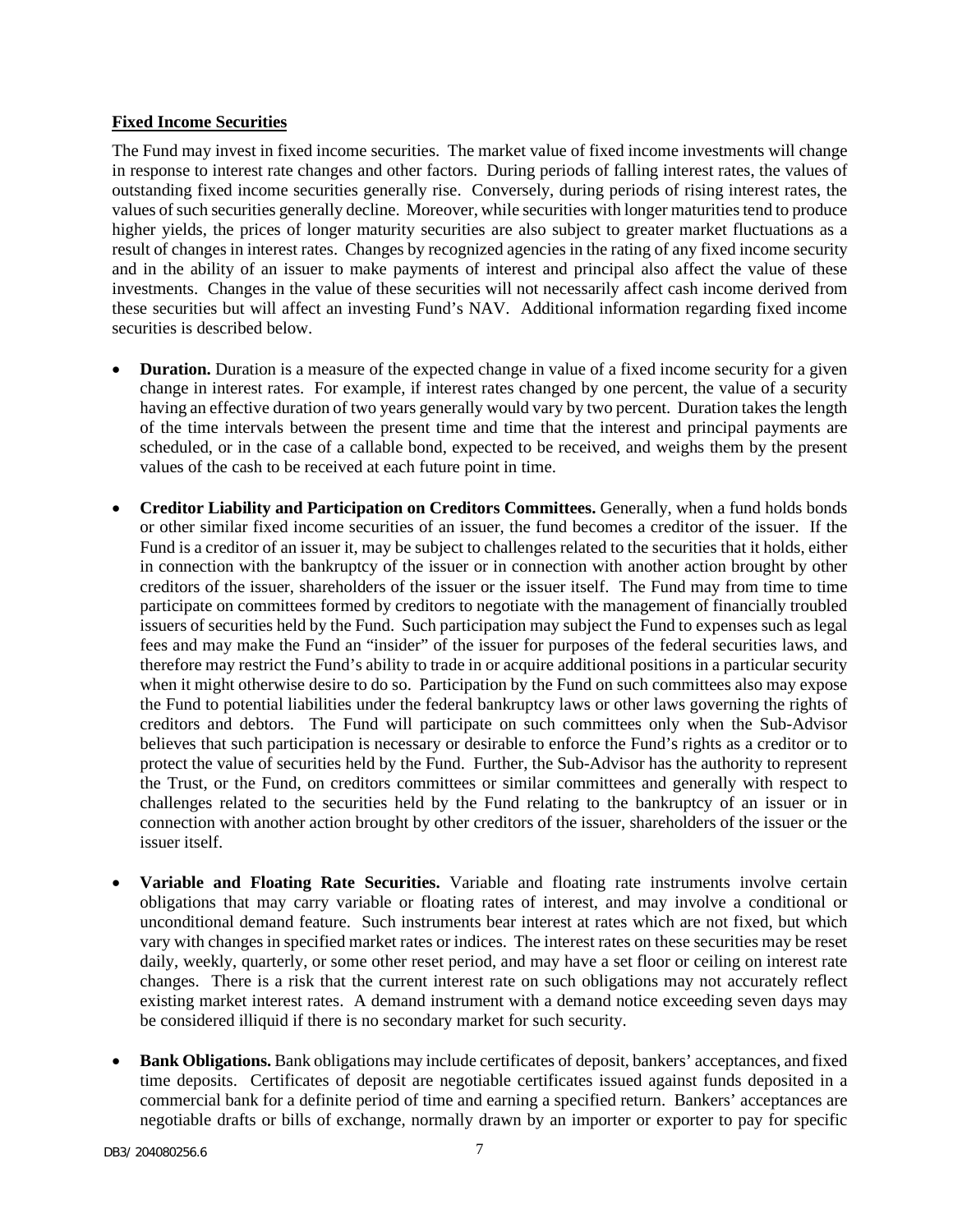merchandise, which are "accepted" by a bank, meaning, in effect, that the bank unconditionally agrees to pay the face value of the instrument on maturity. Fixed time deposits are bank obligations payable at a stated maturity date and bearing interest at a fixed rate. Fixed time deposits may be withdrawn on demand by the investor, but may be subject to early withdrawal penalties which vary depending upon market conditions and the remaining maturity of the obligation. There are no contractual restrictions on the right to transfer a beneficial interest in a fixed time deposit to a third-party, although there is no market for such deposits. The Fund will not invest in fixed time deposits which (1) are not subject to prepayment or (2) provide for withdrawal penalties upon prepayment (other than overnight deposits) if, in the aggregate, more than 15% of its net assets would be invested in such deposits, repurchase agreements with remaining maturities of more than seven days and other illiquid assets. Subject to the Trust's limitation on concentration, as described in the "Investment Restrictions" section below, there is no limitation on the amount of the Fund's assets which may be invested in obligations of foreign banks which meet the conditions set forth herein.

Obligations of foreign banks involve somewhat different investment risks than those affecting obligations of U.S. banks, including the possibilities that their liquidity could be impaired because of future political and economic developments, that their obligations may be less marketable than comparable obligations of U.S. banks, that a foreign jurisdiction might impose withholding taxes on interest income payable on those obligations, that foreign deposits may be seized or nationalized, that foreign governmental restrictions such as exchange controls may be adopted which might adversely affect the payment of principal and interest on those obligations and that the selection of those obligations may be more difficult because there may be less publicly available information concerning foreign banks or the accounting, auditing and financial reporting standards, practices and requirements applicable to foreign banks may differ from those applicable to United States banks. Foreign banks are not generally subject to examination by any United States Government agency or instrumentality.

Debt Securities. Fixed income securities are debt securities. A debt security is a security consisting of a certificate or other evidence of a debt (secured or unsecured) on which the issuing company or governmental body promises to pay the holder thereof a fixed, variable, or floating rate of interest for a specified length of time, and to repay the debt on the specified maturity date, as discussed above. Some debt securities, such as zero coupon bonds, do not make regular interest payments but are issued at a discount to their principal or maturity value. Debt securities include a variety of fixed income obligations, including, but not limited to, corporate debt securities, government securities, municipal securities, convertible securities, and mortgagebacked securities. Debt securities include investment-grade securities, non-investment-grade securities, and unrated securities. Debt securities are subject to a variety of risks, such as interest rate risk, income risk, call/prepayment risk, inflation risk, credit risk, and currency risk.

- **Commercial Paper.** The Fund may invest in commercial paper. Commercial paper is a short-term obligation with a maturity ranging from one to 270 days issued by banks, corporations and other borrowers. Such investments are unsecured and usually discounted. The Fund may invest in commercial paper rated A-1 or A-2 by S&P or Prime-1 or Prime-2 by Moody's.
- **Inflation-Indexed Bonds.** The Fund may invest in inflation-indexed bonds, which are fixed income securities whose principal value is periodically adjusted according to the rate of inflation. Two structures are common. The U.S. Treasury and some other issuers use a structure that accrues inflation into the principal value of the bond. Most other issuers pay out the Consumer Price Index ("CPI") accruals as part of a semiannual coupon.

Inflation-indexed securities issued by the U.S. Treasury have maturities of five, ten or thirty years, although it is possible that securities with other maturities will be issued in the future. U.S. Treasury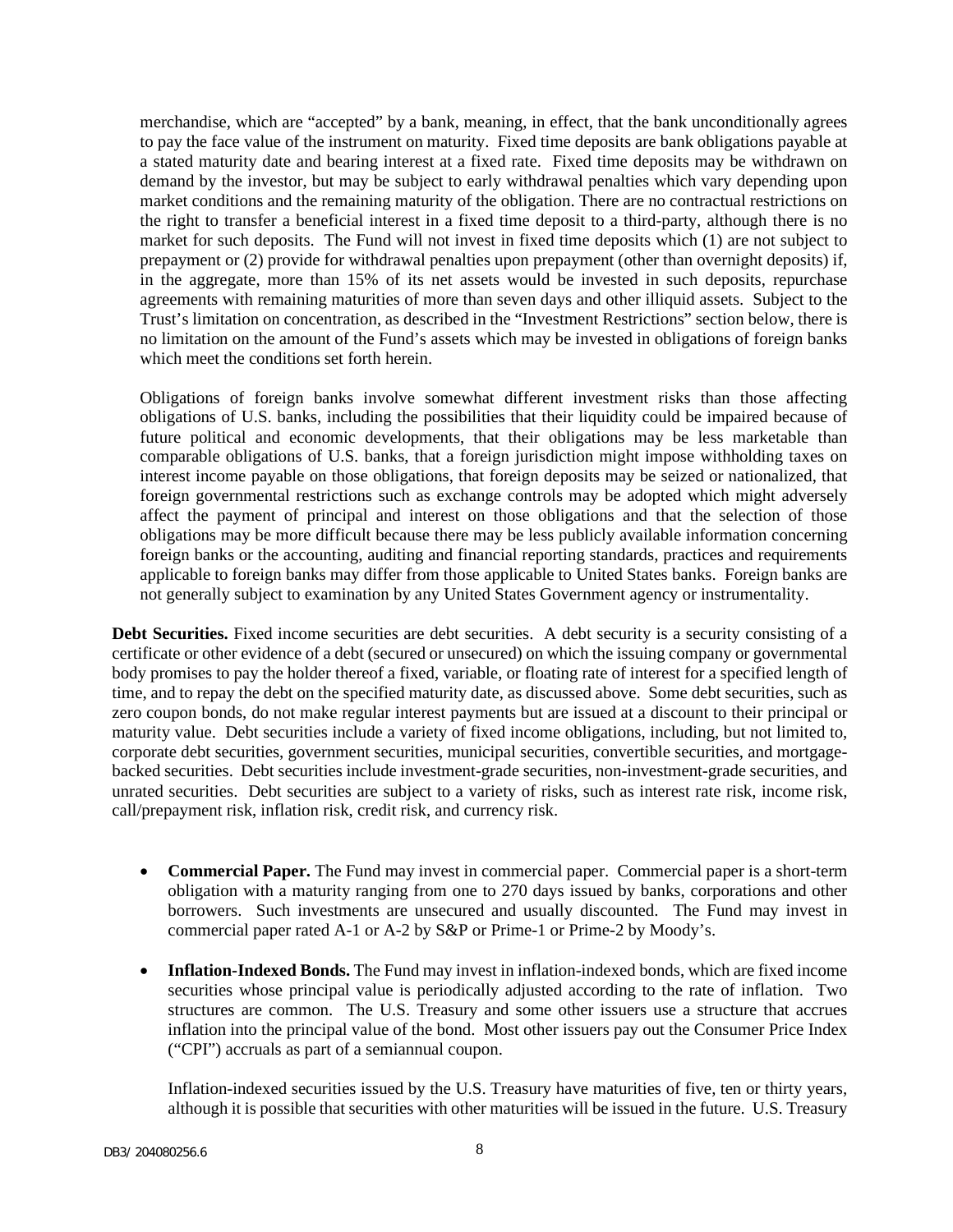securities pay interest on a semi-annual basis, equal to a fixed percentage of the inflation-adjusted principal amount. For example, if the Fund purchased an inflation-indexed bond with a par value of \$1,000 and a 3% real rate of return coupon (payable 1.5% semi-annually), and inflation over the first six months was 1%, the mid-year par value of the bond would be \$1,010 and the first semiannual interest payment would be \$15.15 (\$1,010 times 1.5%). If inflation during the second half of the year resulted in the whole years' inflation equaling 3%, the end-of-year par value of the bond would be \$1,030 and the second semi-annual interest payment would be \$15.45 (\$1,030 times 1.5%).

If the periodic adjustment rate measuring inflation falls, the principal value of inflation-indexed bonds will be adjusted downward, and consequently the interest payable on these securities (calculated with respect to a smaller principal amount) will be reduced. Repayment of the original bond principal upon maturity (as adjusted for inflation) is guaranteed in the case of U.S. Treasury inflation-indexed bonds, even during a period of deflation. However, the current market value of the bonds is not guaranteed, and will fluctuate. The Fund also may invest in other inflation related bonds which may or may not provide a similar guarantee. If a guarantee of principal is not provided, the adjusted principal value of the bond repaid at maturity may be less than the original principal.

The value of inflation-indexed bonds is expected to change in response to changes in real interest rates. Real interest rates are tied to the relationship between nominal interest rates and the rate of inflation. Therefore, if inflation were to rise at a faster rate than nominal interest rates, real interest rates might decline, leading to an increase in value of inflation-indexed bonds. In contrast, if nominal interest rates increased at a faster rate than inflation, real interest rates might rise, leading to a decrease in value of inflation-indexed bonds.

While these securities are expected to be protected from long-term inflationary trends, short-term increases in inflation may lead to a decline in value. If interest rates rise due to reasons other than inflation (for example, due to changes in currency exchange rates), investors in these securities may not be protected to the extent that the increase is not reflected in the bond's inflation measure.

The periodic adjustment of U.S. inflation-indexed bonds is tied to the Consumer Price Index for All Urban Consumers ("CPI-U"), which is calculated monthly by the U.S. Bureau of Labor Statistics. The CPI-U is a measurement of changes in the cost of living, made up of components such as housing, food, transportation and energy. Inflation-indexed bonds issued by a foreign government are generally adjusted to reflect a comparable inflation index, calculated by that government. There can be no assurance that the CPI-U or any foreign inflation index will accurately measure the real rate of inflation in the prices of goods and services. Moreover, there can be no assurance that the rate of inflation in a foreign country will be correlated to the rate of inflation in the United States.

Any increase in the principal amount of an inflation-indexed bond will be considered taxable ordinary income, even though investors do not receive their principal until maturity.

## **Futures Contracts**

The Fund will buy and sell futures contracts, which provide for the future sale by one party and purchase by another party of a specified amount of a specific security at a specified future time and at a specified price. The Fund will reduce the risk that it will be unable to close out a futures contract by only entering into futures contracts that are traded on a national futures exchange regulated by the Commodities Futures Trading Commission ("CFTC"). The Fund may use futures contracts in seeking to gain exposure to a particular market, index or instrument, or other risk management purposes. To the extent the Fund and, if applicable, the Subsidiary are considered commodity pools, the Advisor will register with the CFTC as a commodity pool operator ("CPO") and the Sub-Advisor will register with the CFTC as a commodity trading advisor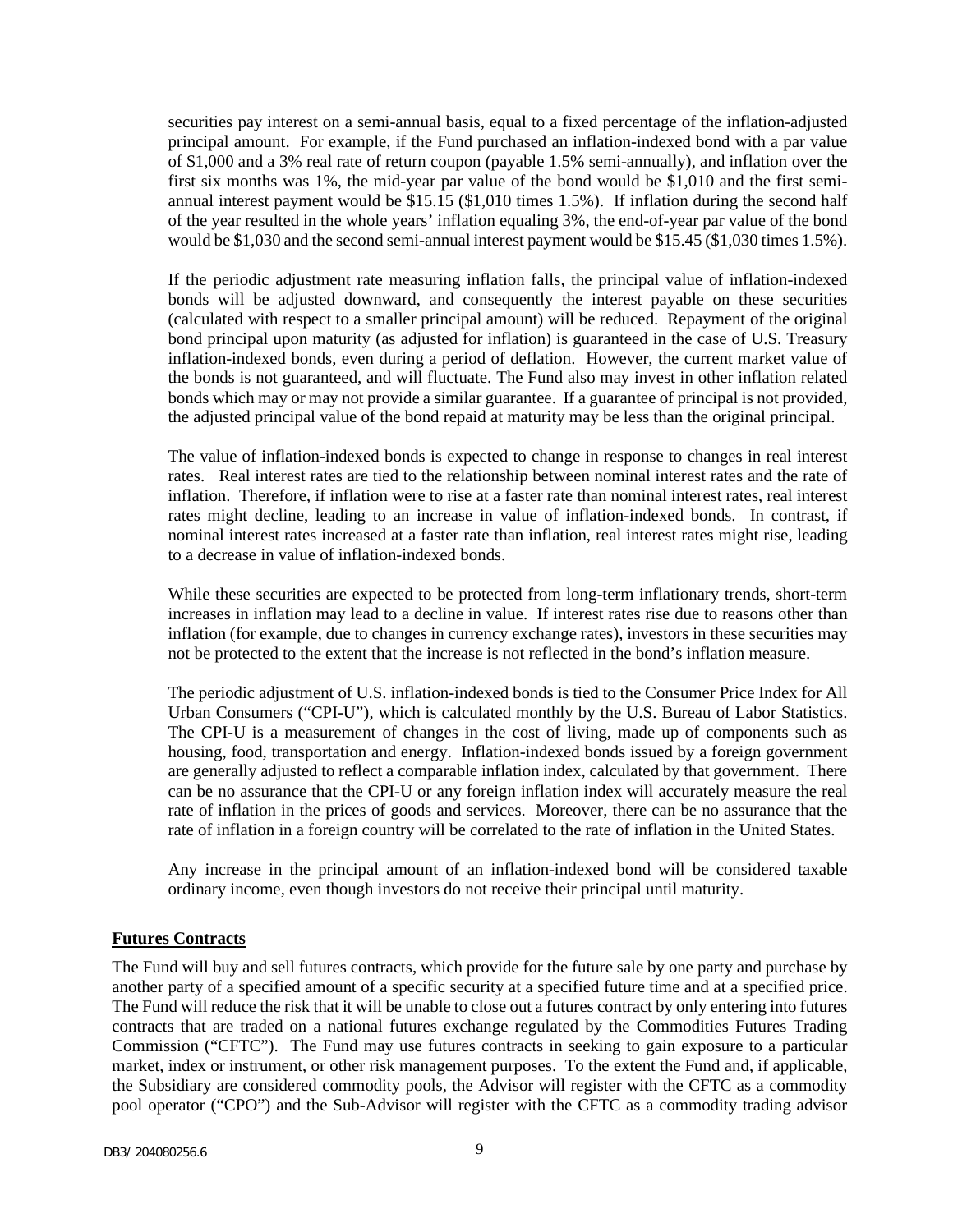("CTA"), as necessary. By registering with the CFTC, the Fund, the Subsidiary, the Advisor, and the Sub-Advisor, as applicable, will be subject to regulation by the CFTC and the National Futures Association. Compliance with the CFTC's additional regulatory requirements may increase the Fund's operating expenses.

Generally, contracts are closed out or "rolled" prior to the expiration date of the contract. When the Fund purchases or sells a futures contract, the Fund is required to "cover" its position in order to limit leveraging and related risks. To cover its position, the Fund may maintain with its custodian bank (and marked-tomarket on a daily basis), a segregated account consisting of cash or liquid securities that, when added to any amounts deposited with a futures commission merchant as margin, are equal to the market value of the futures contract or otherwise "cover" its position in a manner consistent with the 1940 Act or the rules and SEC interpretations thereunder. If the Fund continues to engage in the described securities trading practices and properly segregates assets, the segregated account will function as a practical limit on the amount of leverage which the Fund may undertake and on the potential increase in the speculative character of the Fund's outstanding portfolio securities. Additionally, such segregated accounts will generally assure the availability of adequate funds to meet the obligations of the Fund arising from such investment activities.

There are significant risks associated with the Fund's use of futures contracts, including the following: (1) there may be imperfect or no correlation between the changes in market value of the securities held by the Fund and the prices of futures, (2) there may not be a liquid secondary market for a futures contract, (3) trading restrictions or limitations may be imposed by an exchange, and (4) government regulations may restrict trading in futures contracts. In addition, some strategies reduce the Fund's exposure to price fluctuations, while others tend to increase its market exposure.

## **Illiquid Investments**

The Fund may not acquire any illiquid investment if, immediately after the acquisition, the Fund would have invested more than 15% of its net assets in illiquid investments. An illiquid investment means any investment that the Fund reasonably expects cannot be sold or disposed of in current market conditions in seven calendar days or less without the sale or disposition significantly changing the market value of the investment. If illiquid investments exceed 15% of the Fund's net assets, certain remedial actions will be taken as required by Rule 22e-4 under the 1940 Act and the Fund's policies and procedures.

The Fund may not be able to sell illiquid investments when the Advisor considers it desirable to do so or may have to sell such investments at a price that is lower than the price that could be obtained if the investments were more liquid. In addition, the sale of illiquid investments also may require more time and may result in higher dealer discounts and other selling expenses than does the sale of investments that are not illiquid. Illiquid investments also may be more difficult to value due to the unavailability of reliable market quotations and such investments may have an adverse impact on NAV.

## **Investments in Other Investment Companies**

The Fund intends to invest in the securities of other investment companies to the extent that such an investment would be consistent with the requirements of Section  $12(d)(1)$  of the 1940 Act, or any rule, regulation or order of the SEC or interpretation thereof. Generally, a fund may invest in the securities of another investment company (the "acquired company") provided that the fund, immediately after such purchase or acquisition, does not own in the aggregate (i) more than 3% of the total outstanding voting stock of the acquired company, (ii) securities issued by the acquired company having an aggregate value in excess of 5% of the value of the total assets of the fund, or (iii) securities issued by the acquired company and all other investment companies (other than U.S. Treasury stock of the fund) having an aggregate value in excess of 10% of the value of the total assets of the fund. A fund also may invest in the securities of other investment companies if the fund is part of a "master-feeder" structure or operates as a fund of funds in compliance with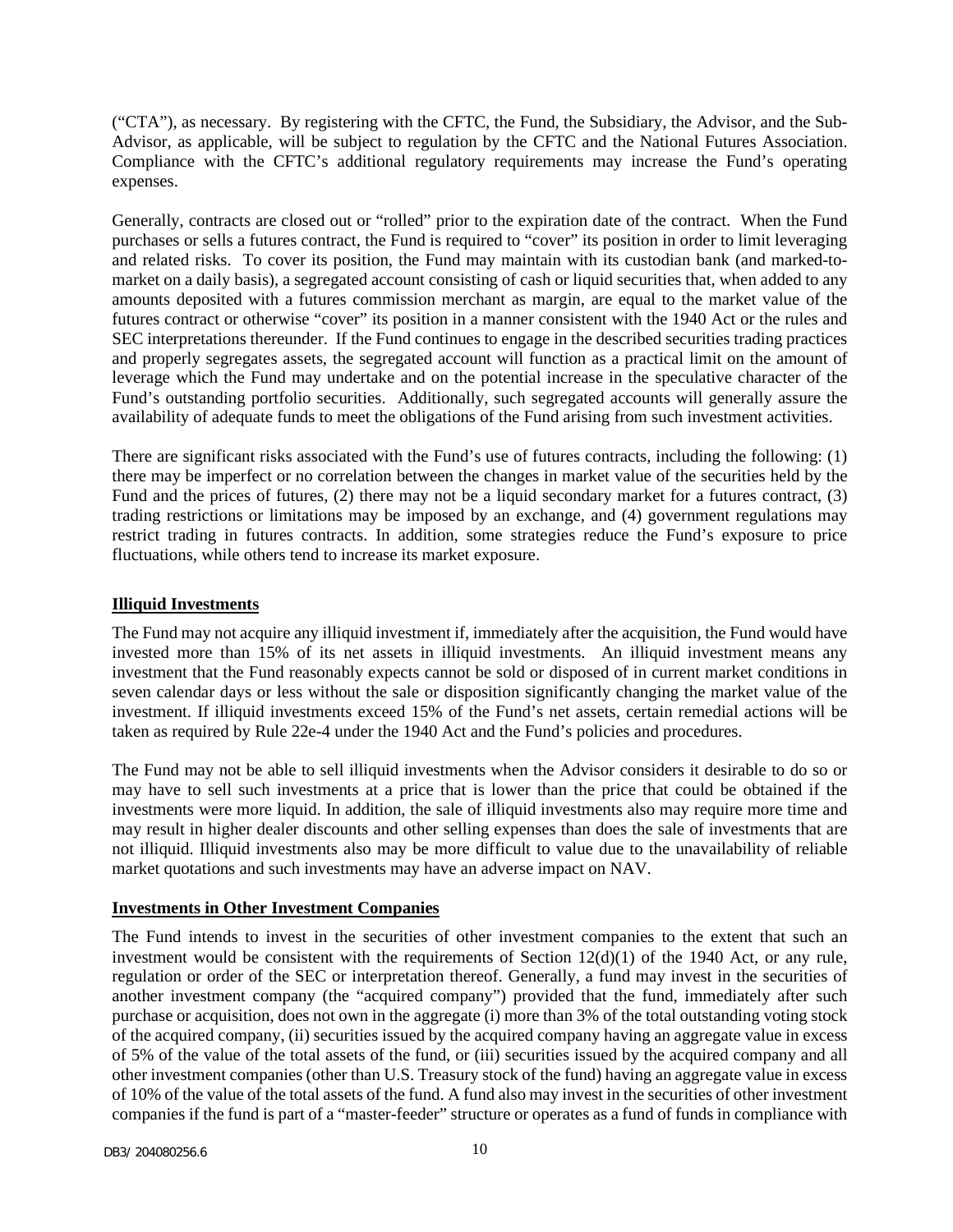Section  $12(d)(1)(E)$ , (F) and (G) and the rules thereunder. Section  $12(d)(1)(B)$  prohibits another investment company from selling its shares to the fund if, after the sale (i) the fund owns more than 3% of the other investment company's voting stock or (ii) the fund and other investment companies, and companies controlled by them, own more than 10% of the voting stock of such other investment company. The Fund will only make such investments in conformity with the requirements of Subchapter M of the Internal Revenue Code for qualification as a RIC.

As a shareholder of another investment company, the Fund and its shareholders will indirectly bear the Fund's proportionate share of the fees and expenses paid by such other investment company, including advisory fees, in addition to both the management fees payable directly by the Fund to the Fund's own investment advisor and the other expenses that the Fund bears directly in connection with the Fund's own operations.

## **Lending of Portfolio Securities**

The Fund may lend portfolio securities (excluding bitcoin futures contracts) to brokers, dealers and other financial organizations that meet capital and other credit requirements or other criteria established by the Fund's Board. These loans, if and when made, may not exceed  $33<sup>1</sup>/3\%$  of the total asset value of the Fund (including the loan collateral). The Fund will not lend portfolio securities to the Advisor, Sub-Advisor or their affiliates, unless it has applied for and received specific authority to do so from the SEC. Loans of portfolio securities will be fully collateralized by cash, letters of credit or U.S. government securities, and the collateral will be maintained in an amount equal to at least 100% of the current market value of the loaned securities by marking to market daily. Any gain or loss in the market price of the securities loaned that might occur during the term of the loan would be for the account of the Fund. The Fund may pay a part of the interest earned from the investment of collateral, or other fee, to an unaffiliated third-party for acting as the Fund's securities lending agent. By lending its securities, the Fund may increase its income by receiving payments from the borrower that reflect the amount of any interest or any dividends payable on the loaned securities, as well as by either investing cash collateral received from the borrower in short-term instruments or obtaining a fee from the borrower when U.S. government securities or letters of credit are used as collateral.

The Fund will adhere to the following conditions whenever its portfolio securities are loaned: (i) the Fund must receive at least 100% cash collateral or equivalent securities of the type discussed in the preceding paragraph from the borrower; (ii) the borrower must increase such collateral whenever the market value of the securities rises above the level of such collateral; (iii) the Fund must be able to terminate the loan on demand; (iv) the Fund must receive reasonable interest on the loan, as well as any dividends, interest or other distributions on the loaned securities and any increase in market value; (v) the Fund may pay only reasonable fees in connection with the loan (which fees may include fees payable to the lending agent, the borrower, the Fund's administrator and the custodian); and (vi) voting rights on the loaned securities may pass to the borrower, provided, however, that if a material event adversely affecting the investment occurs, the Fund must terminate the loan and regain the right to vote the securities. The Fund's securities lending arrangements are subject to Board approval. In addition, to the extent the Fund engages in securities lending, the Board has adopted procedures that are reasonably designed to ensure that the foregoing criteria will be met. Loan agreements involve certain risks in the event of default or insolvency of the borrower, including possible delays or restrictions upon the Fund's ability to recover the loaned securities or dispose of the collateral for the loan, which could give rise to loss because of adverse market action, expenses and/or delays in connection with the disposition of the underlying securities.

## **Leverage**

The Fund intends to use leveraged investment techniques in pursuing its investment objective. Leverage exists when the Fund achieves the right to a return on a capital base that exceeds the Fund's assets. Utilization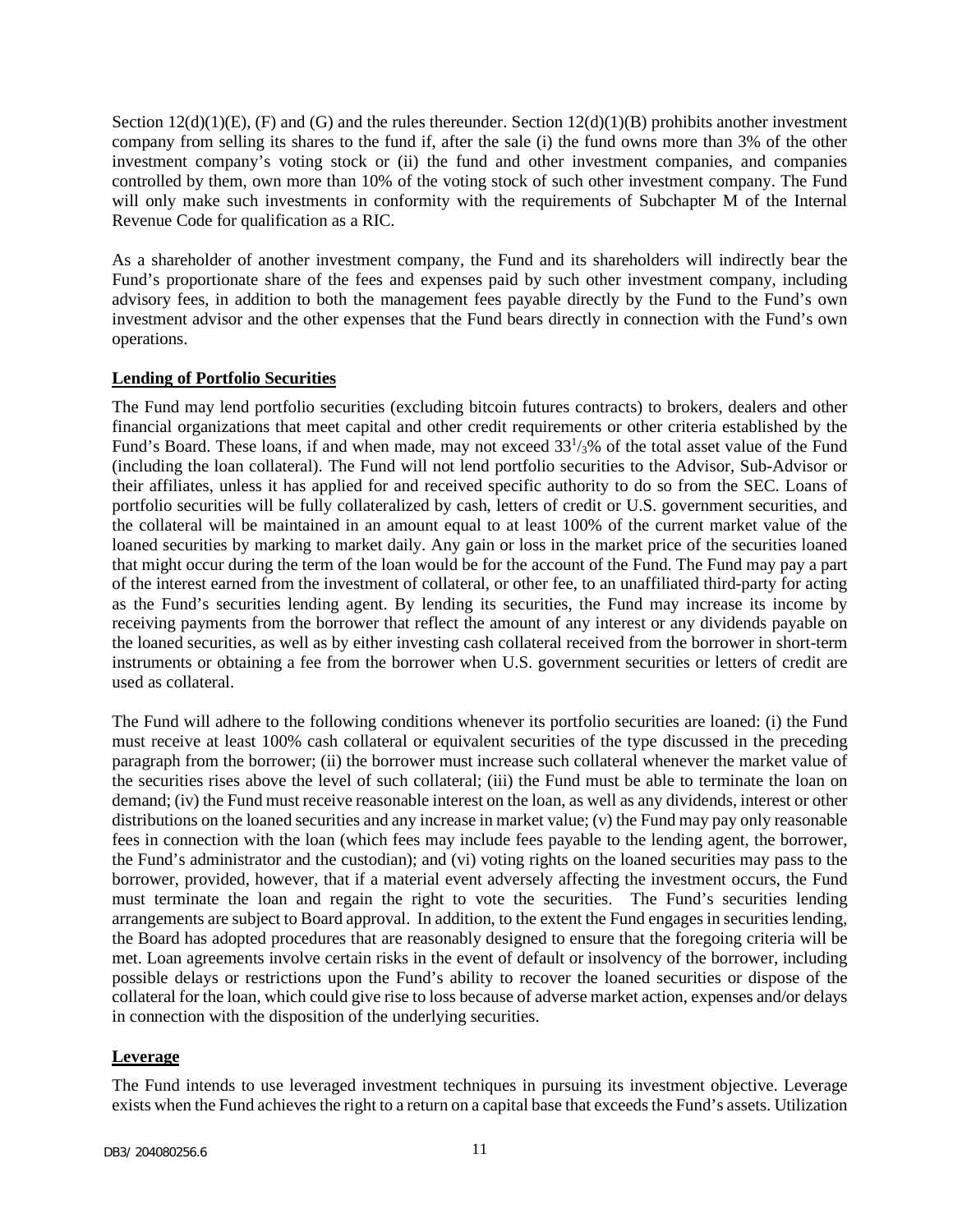of leverage involves special risks and should be considered to be speculative. Specifically, leverage creates the potential for greater gains to during favorable market conditions and the risk of magnified losses during adverse market conditions. Leverage is likely to cause higher volatility of the NAV of the Fund's shares. Leverage may also involve the creation of a liability that does not entail any interest costs or the creation of a liability that requires the Fund to pay interest that would decrease the Fund's total return to shareholders.

## **Portfolio Turnover**

Portfolio turnover may vary from year to year, as well as within a year. Generally, the higher the Fund's rate of portfolio turnover, the higher the transaction costs borne by the Fund and its long-term shareholders. In addition, the Fund's portfolio turnover level may adversely affect the ability of the Fund to achieve its investment objective. Because the Fund's portfolio turnover rate, to a great extent, will depend on the creation and redemption activity of investors, it is difficult to estimate what the Fund's actual portfolio turnover rate will be in the future.

"Portfolio Turnover Rate" is defined under the rules of the SEC as the lesser of the value of the securities purchased or of the securities sold, excluding all securities whose maturities at the time of acquisition were one-year or less, divided by the average monthly value of such securities owned during the year. Based on this definition, instruments with a remaining maturity of less than one-year are excluded from the calculation of the portfolio turnover rate.

## **Repurchase Agreements**

The Fund may enter into repurchase agreements with financial institutions, which may be deemed to be loans. The Fund follows certain procedures designed to minimize the risks inherent in such agreements. These procedures include effecting repurchase transactions only with large, well-capitalized and wellestablished financial institutions whose condition will be continually monitored by the Sub-Advisor. In addition, the value of the collateral underlying the repurchase agreement will always be at least equal to the repurchase price, including any accrued interest earned on the repurchase agreement. In the event of a default or bankruptcy by a selling financial institution, the Fund will seek to liquidate such collateral. However, the exercising of the Fund's right to liquidate such collateral could involve certain costs or delays and, to the extent that proceeds from any sale upon a default of the obligation to repurchase were less than the repurchase price, the Fund could suffer a loss. It is the current policy of the Fund not to invest in repurchase agreements that do not mature within seven days if any such investment, together with any other illiquid assets held by the Fund, amounts to more than 15% of the Fund's net assets. The investments of the Fund in repurchase agreements, at times, may be substantial when, in the view of the Sub-Advisor, liquidity or other considerations so warrant.

## **Reverse Repurchase Agreements**

The Fund may enter into reverse repurchase agreements. However, the Fund does not expect to engage, under normal circumstances, in reverse repurchase agreements with respect to more than  $33\frac{1}{3}\%$  of its assets. Reverse repurchase agreements involve sales of portfolio assets by the Fund concurrently with an agreement by the Fund to repurchase the same assets at a later date at a fixed price. Generally, the effect of such a transaction is that the Fund can recover all or most of the cash invested in the portfolio securities involved during the term of the reverse repurchase agreement, while the Fund will be able to keep the interest income associated with those portfolio securities. Such transactions are advantageous only if the interest cost to the Fund of the reverse repurchase transaction is less than the cost of obtaining the cash otherwise. Opportunities to achieve this advantage may not always be available, and the Fund intends to use the reverse repurchase technique only when it will be advantageous to the Fund. The Fund will establish a segregated account with the Trust's custodian bank in which the Fund will maintain cash, cash equivalents or other portfolio securities equal in value to the Fund's obligations in respect of reverse repurchase agreements. Such reverse repurchase agreements could be deemed to be a borrowing, but are not senior securities.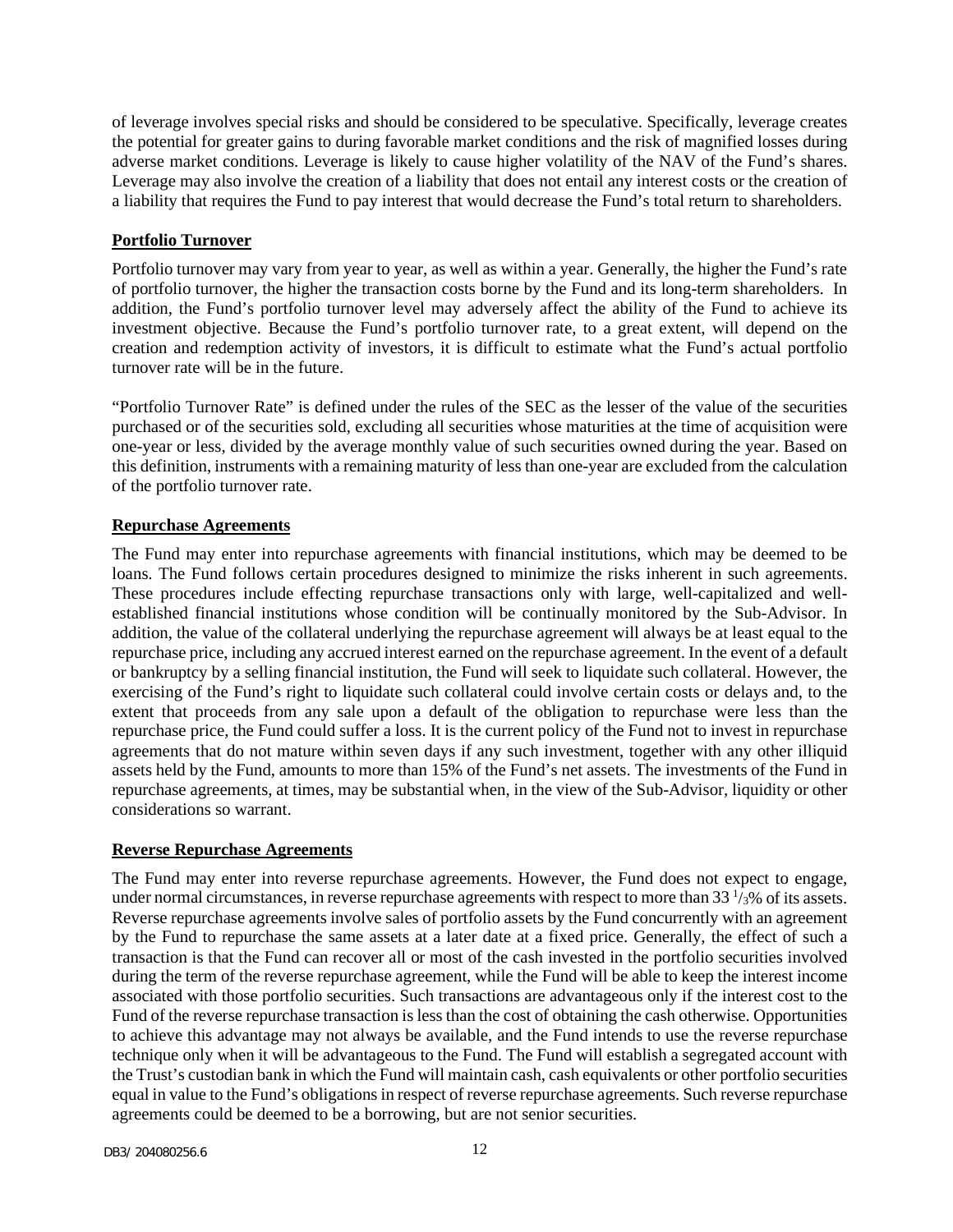#### **U.S. Government Securities**

The Fund may invest in U.S. government securities. Securities issued or guaranteed by the U.S. Government or its agencies or instrumentalities include U.S. Treasury securities, which are backed by the full faith and credit of the U.S. Treasury and which differ only in their interest rates, maturities, and times of issuance. U.S. Treasury bills have initial maturities of one year or less; U.S. Treasury notes have initial maturities of one to ten years; and U.S. Treasury bonds generally have initial maturities of greater than ten years. Certain U.S. government securities are issued or guaranteed by agencies or instrumentalities of the U.S. Government including, but not limited to, obligations of U.S. government agencies or instrumentalities such as the Federal National Mortgage Association ("Fannie Mae"), Federal Home Loan Mortgage Corporation ("Freddie Mac"), Government National Mortgage Association ("Ginnie Mae"), Small Business Administration, Federal Farm Credit Administration, Federal Home Loan Banks, Banks for Cooperatives (including the Central Bank for Cooperatives), Federal Land Banks, Federal Intermediate Credit Banks, Tennessee Valley Authority, Export-Import Bank of the United States, Commodity Credit Corporation, Federal Financing Bank, National Credit Union Administration, and Federal Agricultural Mortgage Corporation ("Farmer Mac").

Some obligations issued or guaranteed by U.S. government agencies and instrumentalities, including, for example, Ginnie Mae pass-through certificates, are supported by the full faith and credit of the U.S. Treasury. Other obligations issued by or guaranteed by federal agencies, such as those securities issued by Fannie Mae, are supported by the discretionary authority of the U.S. Government to purchase certain obligations of the federal agency, while other obligations issued by or guaranteed by federal agencies, such as those of the Federal Home Loan Banks, are supported by the right of the issuer to borrow from the U.S. Treasury, while the U.S. Government provides financial support to such U.S. government-sponsored federal agencies, no assurance can be given that the U.S. Government will always do so, since the U.S. Government is not so obligated by law. U.S. Treasury notes and bonds typically pay coupon interest semi-annually and repay the principal at maturity.

In September 2008, the U.S. Treasury announced a federal takeover of Fannie Mae and Freddie Mac, placing the two federal instrumentalities in conservatorship. Under the terms of the takeover, the U.S. Treasury agreed to acquire \$1 billion of senior preferred stock of each instrumentality and obtained warrants for the purchase of common stock of each instrumentality. Under these Senior Preferred Stock Purchase Agreements ("SPAs"), the U.S. Treasury has pledged to provide a limited amount of capital per instrumentality as needed, including the contribution of cash capital to the instrumentalities in the event their liabilities exceed their assets. In May 2009, the U.S. Treasury increased its maximum commitment to each instrumentality under the SPAs from \$100 billion to \$200 billion per instrumentality. In December 2009, the U.S. Treasury amended the SPAs to provide Fannie Mae and Freddie Mac with some additional flexibility to meet the requirement to reduce their mortgage portfolios. Also in December 2009, the U.S. Treasury further amended the SPAs to allow the cap on the U.S. Treasury's funding commitment to increase as necessary to accommodate any cumulative reduction in Fannie Mae's and Freddie Mac's net worth through the end of 2012. On August 17, 2012, the U.S. Treasury announced that it was again amending the Agreement to terminate the requirement that Fannie Mae and Freddie Mac each pay a 10% dividend annually on all amounts received under the funding commitment. Instead, they are now required to transfer to the U.S. Treasury on a quarterly basis all profits earned during a quarter that exceed a certain capital reserve amount. On September 30, 2019, the U.S. Treasury and the FHFA announced that they had agreed to modifications to the SPAs that will permit Fannie Mae and Freddie Mac to retain additional earnings in excess of the \$3 billion capital reserves previously permitted by their SPAs, increasing the amounts to \$25 billion and \$20 billion, respectively. However, shareholders of Freddie Mac and Fannie Mae have since sued the U.S. Government over the profit sweep, contending that it was a breach of contract and an improper taking of private property without just compensation. Both of these legal arguments continue to move forward through various courts and could influence the U.S. Government's policy towards the mortgage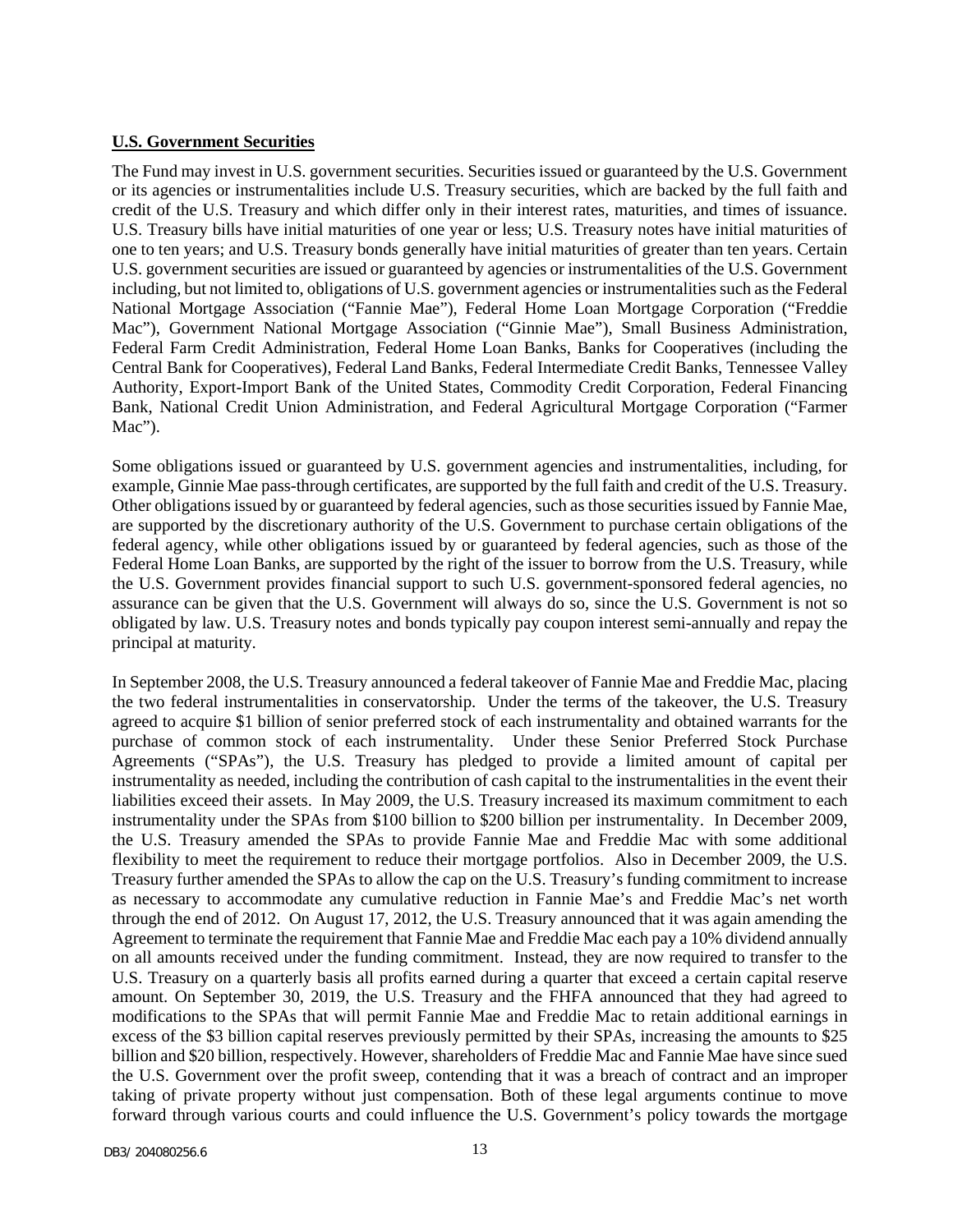financial system. In addition, initiatives from the Trump administration, such as reductions to the corporate tax rate, could affect the value of certain assets held by Fannie Mae and Freddie Mac.

Until further action is taken, the actions of the U.S. Treasury are intended to ensure that Fannie Mae and Freddie Mac maintain a positive net worth and meet their financial obligations, preventing mandatory triggering of receivership. No assurance can be given that the U.S. Treasury initiatives will be successful. Other U.S. government securities the Fund may invest in include (but are not limited to) securities issued or guaranteed by the Federal Housing Administration, Farmers Home Loan Administration, Export-Import Bank of the U.S., Small Business Administration, General Services Administration, Central Bank for Cooperatives, Federal Farm Credit Banks, Federal Intermediate Credit Banks, Federal Land Banks, Maritime Administration, Tennessee Valley Authority and District of Columbia Armory Board. Because the U.S. Government is not obligated by law to provide support to an instrumentality it sponsors, the Fund will invest in obligations issued by such an instrumentality only if the Sub-Advisor determines that the credit risk with respect to the instrumentality does not make its securities unsuitable for investment by the Fund.

The Fund may also invest in separately traded principal and interest components of securities guaranteed or issued by the U.S. Government or its agencies, instrumentalities or sponsored enterprises if such components trade independently under the Separate Trading of Registered Interest and Principal of Securities program ("STRIPS") or any similar program sponsored by the U.S. Government. STRIPS may be sold as zero coupon securities. See "Zero Coupon Bonds" for additional information.

The total public debt of the United States as a percentage of gross domestic product has grown rapidly since the beginning of the 2008-2009 financial downturn. Although high debt levels do not necessarily indicate or cause economic problems, they may create certain systemic risks if sound debt management practices are not implemented. A high national debt can raise concerns that the U.S. Government will not be able to make principal or interest payments when they are due. This increase has also necessitated the need for the U.S. Congress to negotiate adjustments to the statutory debt limit to increase the cap on the amount the U.S. Government is permitted to borrow to meet its existing obligations and finance current budget deficits. On August 2, 2019, following passage by Congress, the President of the United States signed the Bipartisan Budget Act of 2019, which suspends the statutory debt limit through July 31, 2021. Any controversy or ongoing uncertainty regarding the statutory debt ceiling negotiations may impact the U.S. long-term sovereign credit rating and may cause market uncertainty. As a result, market prices and yields of securities supported by the full faith and credit of the U.S. Government may be adversely affected.

#### **When-Issued, Delayed-Delivery and Forward Commitment Securities**

The Fund, from time to time, in the ordinary course of business, may purchase securities on a when-issued, delayed-delivery or forward commitment basis (*i.e.*, delivery and payment can take place between a month and 120 days after the date of the transaction). These securities are subject to market fluctuation and no interest accrues to the purchaser during this period. At the time the Fund makes the commitment to purchase securities on a when-issued, delayed-delivery or forward commitment basis, the Fund will record the transaction and thereafter reflect the value of the securities, each day, in determining the Fund's NAV. The Fund will not purchase securities on a when-issued, delayed-delivery or forward commitment basis if, as a result, more than 15% of the Fund's net assets would be so invested. At the time of delivery of the securities, the value of the securities may be more or less than the purchase price. The Fund will also establish a segregated account with the Fund's custodian bank in which the Fund will maintain cash or liquid securities equal to or greater in value than the Fund's purchase commitments for such when-issued, delayed-delivery or forward commitment securities. The Trust does not believe that the Fund's NAV or income will be adversely affected by the Fund's purchase of securities on a when-issued, delayed-delivery or forward commitment basis.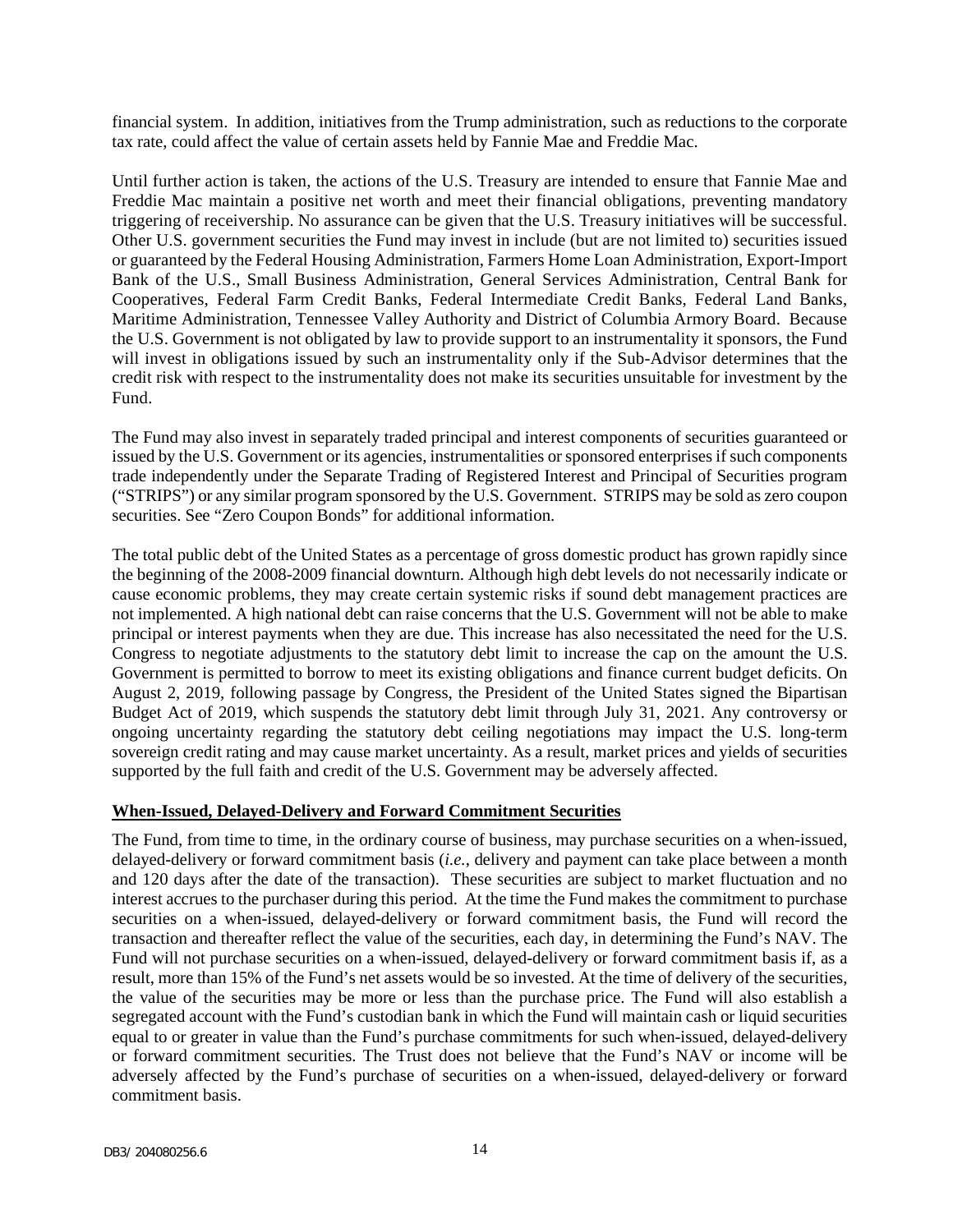## **Zero Coupon Bonds**

The Fund may invest in U.S. Treasury zero-coupon bonds. These securities are U.S. Treasury bonds which have been stripped of their un-matured interest coupons, the coupons themselves, and receipts or certificates representing interests in such stripped debt obligations and coupons. Interest is not paid in cash during the term of these securities, but is accrued and paid at maturity. Such obligations have greater price volatility than coupon obligations and other normal interest-paying securities, and the value of zero coupon securities reacts more quickly to changes in interest rates than do coupon bonds. Because dividend income is accrued throughout the term of the zero coupon obligation, but is not actually received until maturity, the Fund may have to sell other securities to pay said accrued dividends prior to maturity of the zero coupon obligation. Unlike regular U.S. Treasury bonds which pay semi-annual interest, U.S. Treasury zero coupon bonds do not generate semi-annual coupon payments. Instead, zero coupon bonds are purchased at a substantial discount from the maturity value of such securities, the discount reflecting the current value of the deferred interest; this discount is amortized as interest income over the life of the security, and is taxable even though there is no cash return until maturity. Zero coupon U.S. Treasury issues originally were created by government bond dealers who bought U.S. Treasury bonds and issued receipts representing an ownership interest in the interest coupons or in the principal portion of the bonds. Subsequently, the U.S. Treasury began directly issuing zero coupon bonds with the introduction of STRIPS. While zero coupon bonds eliminate the reinvestment risk of regular coupon issues, that is, the risk of subsequently investing the periodic interest payments at a lower rate than that of the security held, zero coupon bonds fluctuate much more sharply than regular coupon-bearing bonds. Thus, when interest rates rise, the value of zero coupon bonds will decrease to a greater extent than will the value of regular bonds having the same interest rate.

## **Recent Market Events**

Changes in market conditions will not have the same impact on all types of securities. Interest rates have been unusually low in recent years in the United States and abroad. Because there is little precedent for this situation, it is difficult to predict the impact of a significant rate increase on various markets. For example, because investors may buy securities or other investments with borrowed money, a significant increase in interest rates may cause a decline in the markets for those investments. Because of the sharp decline in the worldwide price of oil, there is a concern that oil producing nations may withdraw significant assets now held in U.S. Treasuries, which could force a substantial increase in interest rates. Regulators have expressed concern that rate increases may cause investors to sell fixed income securities faster than the market can absorb them, contributing to price volatility. In addition, there is a risk that the prices of goods and services in the U.S. and many foreign economies may decline over time, known as deflation (the opposite of inflation). Deflation may have an adverse effect on stock prices and creditworthiness and may make defaults on debt more likely. If a country's economy slips into a deflationary pattern, it could last for a prolonged period and may be difficult to reverse.

Periods of market volatility may continue to occur in response to pandemics or other events outside of our control. These types of events could adversely affect the Fund's performance. For example, since December 2019, a novel strain of coronavirus has spread globally, which has resulted in the temporary closure of many corporate offices, retail stores, manufacturing facilities and factories, and other businesses across the world. As the extent of the impact on global markets from the coronavirus is difficult to predict, the extent to which the coronavirus may negatively affect the Fund's performance or the duration of any potential business disruption is uncertain. Any potential impact on performance will depend to a large extent on future developments and new information that may emerge regarding the duration and severity of the coronavirus and the actions taken by authorities and other entities to contain the coronavirus or treat its impact.

## **Cybersecurity**

With the increased use of technologies such as the Internet and the dependence on computer systems to perform business and operational functions, investment companies (such as the Fund) and their service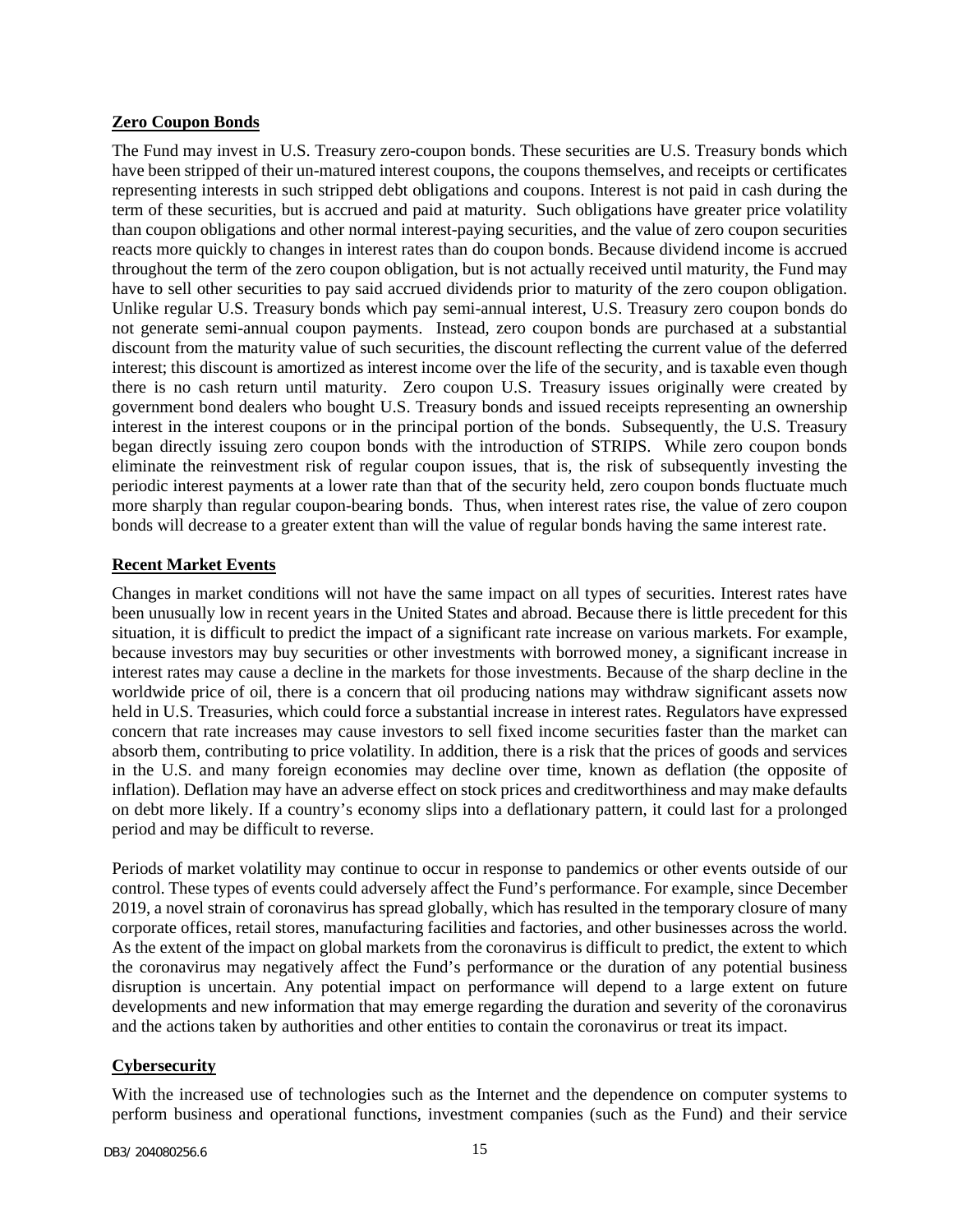providers (including the Advisor and Sub-Advisor) may be prone to operational and information security risks resulting from cyber-attacks and/or technological malfunctions. In general, cyber-attacks are deliberate, but unintentional events may have similar effects. Cyber-attacks include, among others, stealing or corrupting data maintained online or digitally, preventing legitimate users from accessing information or services on a website, releasing confidential information without authorization, and causing operational disruption. Successful cyber-attacks against, or security breakdowns of, the Fund, the Advisor, Sub-Advisor or a custodian, transfer agent, or other affiliated or third-party service provider may adversely affect the Fund or its shareholders. For instance, cyber-attacks may interfere with the processing of shareholder transactions, affect the Fund's ability to calculate its NAV, cause the release of private shareholder information or confidential Fund information, impede trading, cause reputational damage, and subject the Fund to regulatory fines, penalties or financial losses, reimbursement or other compensation costs, and additional compliance costs. Cyber-attacks may render records of Fund assets and transactions, shareholder ownership of Fund shares, and other data integral to the functioning of the Fund inaccessible or inaccurate or incomplete. The Fund may also incur substantial costs for cybersecurity risk management in order to prevent cyber incidents in the future. The Fund and its shareholders could be negatively impacted as a result. While the Advisor has established business continuity plans and systems designed to minimize the risk of cyber-attacks through the use of technology, processes and controls, there are inherent limitations in such plans and systems, including the possibility that certain risks have not been identified given the evolving nature of this threat. The Fund relies on third-party service providers for many of its day-to-day operations, and will be subject to the risk that the protections and protocols implemented by those service providers will be ineffective to protect the Fund from cyber-attack. Similar types of cybersecurity risks also are present for issuers of securities in which the Fund invests, which could result in material adverse consequences for such issuers, and may cause the Fund's investment in such securities to lose value.

## <span id="page-17-0"></span>**INVESTMENT RESTRICTIONS**

Except with respect to the Fund's fundamental policy relating to borrowing, if a percentage limitation in a policy below is adhered to at the time of investment, a later increase or decrease in percentage resulting from a change in value will not result in a violation of such restriction.

## **Fundamental Policies of the Fund**

The investment limitations listed below are fundamental policies of the Fund and cannot be changed with respect to the Fund without the vote of a majority of the outstanding voting securities of the Fund. Under the 1940 Act, a "vote of a majority of the outstanding voting securities" of a fund means the affirmative vote of the lesser of (1) more than 50% of the outstanding shares of the fund or (2) 67% or more of the shares present at a shareholders meeting if more than 50% of the outstanding shares are represented at the meeting in person or by proxy.

The Fund may not:

- 1. Borrow money, except to the extent permitted by the 1940 Act, the rules and regulations thereunder and any applicable exemptive relief. The 1940 Act presently allows a fund to (1) borrow from any bank (including pledging, mortgaging or hypothecating assets) in an amount up to 33 1/3% of its total assets, (2) borrow money for temporary purposes in an amount not exceeding 5% of the value of the fund's total assets at the time of the loan, and (3) enter into reverse repurchase agreements.
- 2. Purchase or sell commodities or commodity contracts unless acquired as a result of ownership of securities or other instruments issued by persons that purchase or sell commodities or commodities contracts; but this shall not prevent the Fund from purchasing, selling and entering into financial futures contracts (including futures contracts on indices of securities, interest rates and currencies), options on financial futures contracts (including futures contracts on indices of securities, interest rates and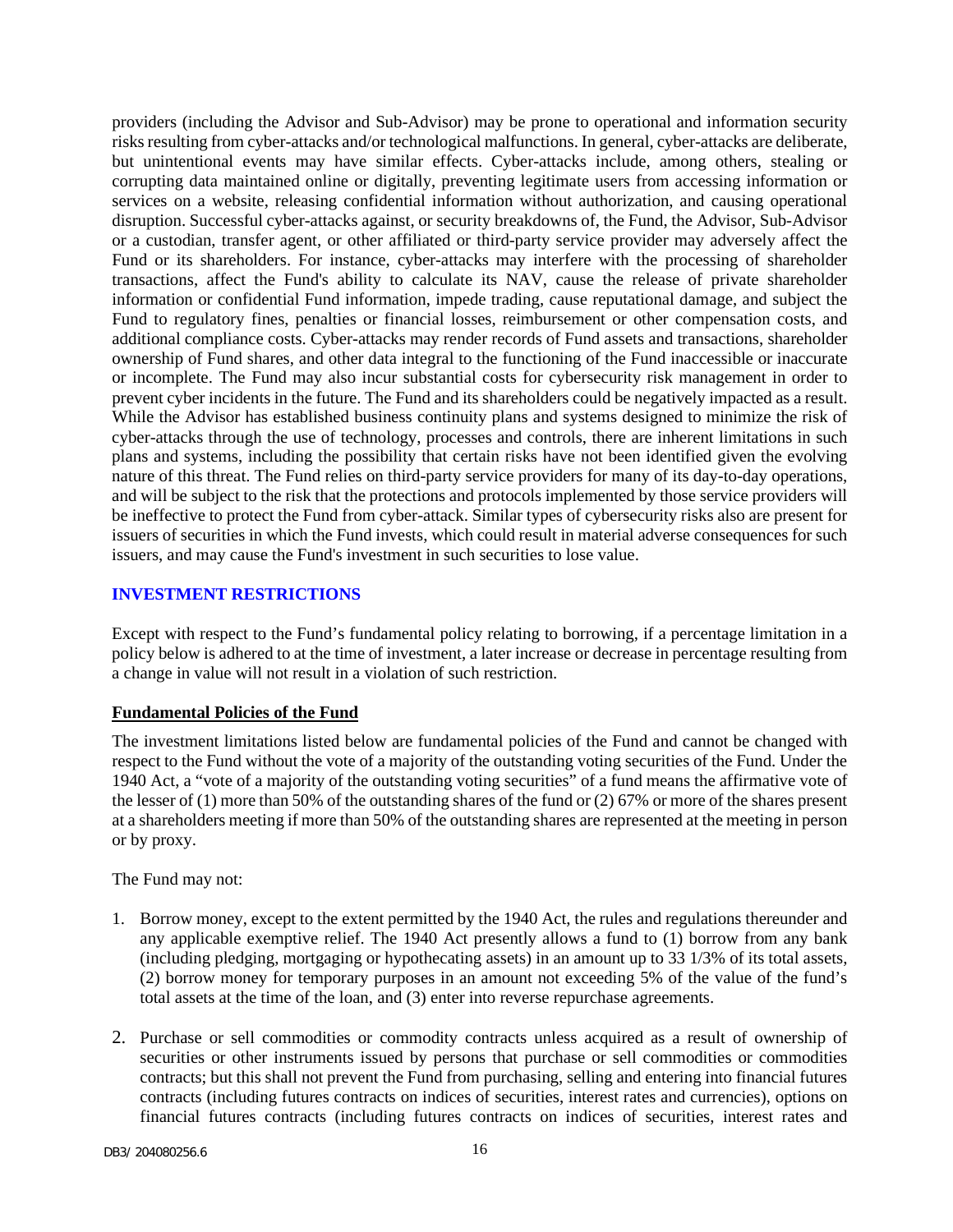currencies), warrants, swaps, forward contracts, foreign currency spot and forward contracts or other derivative instruments that are not related to physical commodities.

- 3. Make loans, except as permitted under the 1940 Act, the rules and regulations thereunder and any applicable exemptive relief.
- 4. Purchase or sell real estate, except that, to the extent permitted by applicable law, the Fund may (a) invest in securities or other instruments directly or indirectly secured by real estate and (b) invest in securities or other instruments issued by issuers that invest in real estate.
- 5. Issue senior securities, except to the extent permitted by the 1940 Act, the rules and regulations thereunder and any applicable exemptive relief.
- 6. Underwrite securities issued by others, except to the extent that the Fund may be considered an underwriter within the meaning of the Securities Act of 1933 (the "Securities Act") in the disposition of restricted securities or in connection with investments in other investment companies.
- 7. Invest more than 25% of its total assets in the securities of one or more issuers conducting their principal business activities in the same industry or group of industries except that the Fund may invest more than 25% of its total assets in investments that provide exposure to bitcoin and/or Bitcoin Futures. (The limitation against industry concentration does not apply to investments in securities issued or guaranteed by the U.S. Government, its agencies or instrumentalities, or to shares of investment companies; however, the Fund will not invest more than 25% of its net assets in any investment company that so concentrates.)[\\*](#page-18-1)

#### <span id="page-18-0"></span>**CONTINUOUS OFFERING**

The method by which Creation Units are created and sold may raise certain issues under applicable securities laws. Because new Creation Units of shares are issued and sold by the Fund on an ongoing basis, at any point a "distribution," as such term is used in the Securities Act, may occur. Broker-dealers and other persons are cautioned that some activities on their part may, depending on the circumstances, result in their being deemed participants in a distribution in a manner which could render them statutory underwriters and subject them to the prospectus-delivery requirement and liability provisions of the Securities Act.

For example, a broker-dealer firm or its client may be deemed a statutory underwriter if it takes Creation Units after placing a creation order, breaks them down into constituent shares, and sells such shares directly to customers, or if it chooses to couple the creation of a supply of new shares with an active selling effort involving solicitation of secondary market demand for shares. A determination of whether one is an underwriter for purposes of the Securities Act must take into account all the facts and circumstances pertaining to the activities of the broker-dealer or its client in the particular case, and the examples mentioned above should not be considered a complete description of all the activities that could lead to a categorization as an underwriter.

Broker-dealer firms should also note that dealers who are not "underwriters," but are effecting transactions in shares, whether or not participating in the distribution of shares, are generally required to deliver a prospectus. This is because the prospectus-delivery exemption in Section 4(3) of the Securities Act is not available in respect of such transactions as a result of Section 24(d) of the 1940 Act. Firms that incur a

<span id="page-18-1"></span><sup>\*</sup> For purposes of this policy, the issuer of the underlying security will be deemed to be the issuer of any respective depositary receipt, if applicable.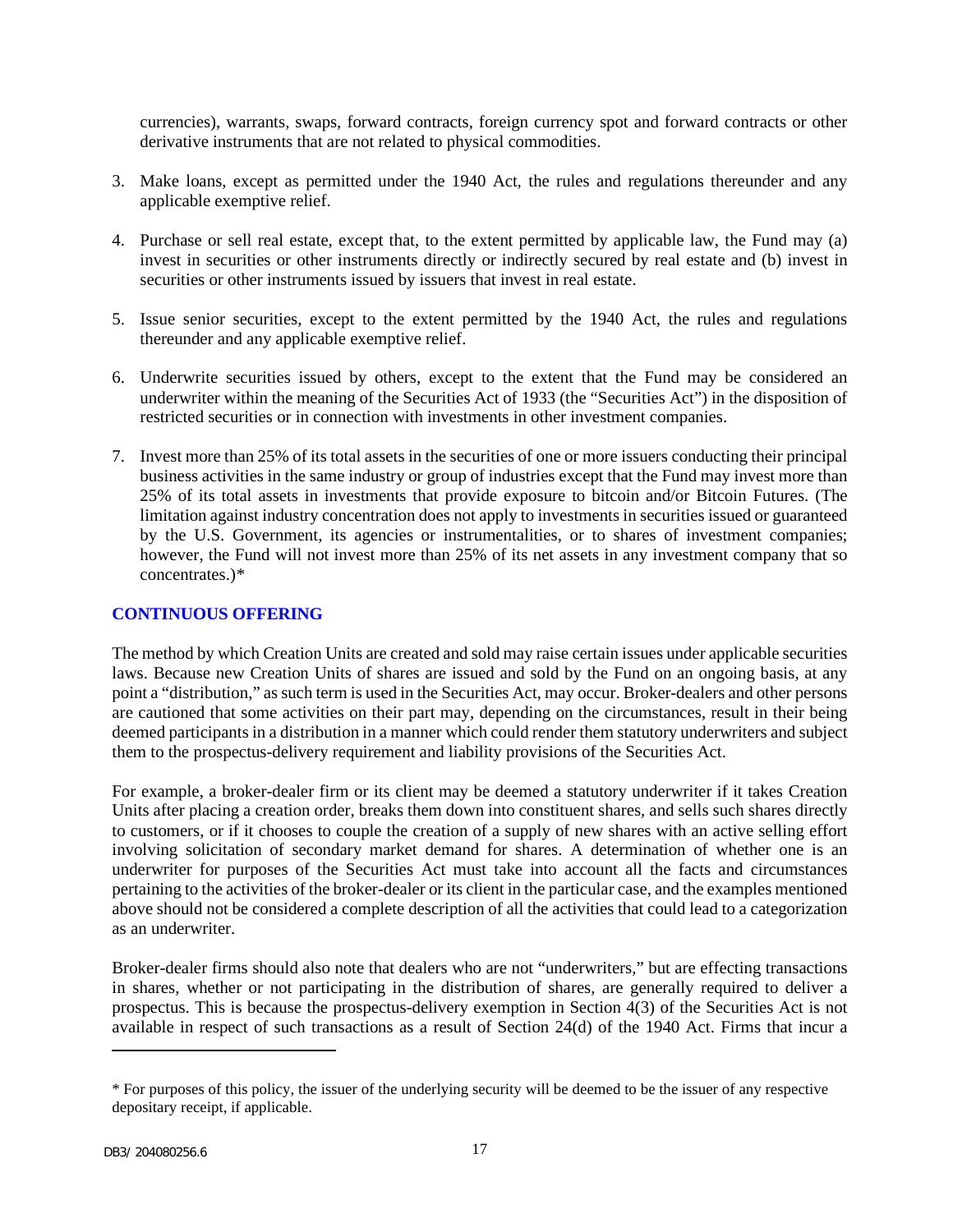prospectus-delivery obligation with respect to shares are reminded that, under Rule 153 of the Securities Act, a prospectus-delivery obligation under Section 5(b)(2) of the Securities Act owed to an exchange member in connection with a sale on an exchange is satisfied by the fact that the prospectus is available at the exchange upon request. The prospectus-delivery mechanism provided in Rule 153 is only available with respect to transactions on an exchange.

The Advisor may purchase Creation Unit Aggregations through a broker-dealer to "seed" the Fund as it is launched, or may purchase shares from other broker-dealers that have previously provided "seed" for the Fund when it was launched or otherwise in secondary market transactions, and because the Advisor may be deemed an affiliate of the Fund, the shares are being registered to permit the resale of these shares from time to time after purchase. The Fund will not receive any of the proceeds from the resale by the Advisor of these shares.

The Advisor intends to sell all or a portion of the shares owned by it and offered hereby from time to time directly or through one or more broker-dealers. The shares may be sold on any national securities exchange on which the shares may be listed or quoted at the time of sale, in the over-the-counter market or in transactions other than on these exchanges or systems at fixed prices, at prevailing market prices at the time of the sale, at varying prices determined at the time of sale, or at negotiated prices. These sales may be effected in transactions, which may involve crosses or block transactions. The Advisor may use any one or more of the following methods when selling shares:

- ordinary brokerage transactions through brokers or dealers (who may act as agents or principals) or directly to one or more purchasers;
- privately negotiated transactions;
- through the writing or settlement of options or other hedging transactions, whether such options are listed on an options exchange or otherwise; and
- any other method permitted pursuant to applicable law.

The Advisor may also loan or pledge shares to broker-dealers that in turn may sell such shares, to the extent permitted by applicable law. The Advisor may also enter into options or other transactions with brokerdealers or other financial institutions or the creation of one or more derivative securities which require the delivery to such broker-dealer or other financial institution of shares, which shares such broker-dealer or other financial institution may resell.

The Advisor and any broker-dealer or agents participating in the distribution of shares may be deemed to be "underwriters" within the meaning of Section 2(11) of the Securities Act in connection with such sales. In such event, any commissions paid to any such broker-dealer or agent and any profit on the resale of the shares purchased by them may be deemed to be underwriting commissions or discounts under the Securities Act. The Advisor who may be deemed an "underwriter" within the meaning of Section 2(11) of the Securities Act will be subject to the applicable prospectus delivery requirements of the Securities Act.

The Advisor has informed the Fund that it is not a registered broker-dealer and does not have any written or oral agreement or understanding, directly or indirectly, with any person to distribute the shares. Upon the Fund being notified in writing by the Advisor that any material arrangement has been entered into with a broker-dealer for the sale of shares through a block trade, special offering, exchange distribution or secondary distribution or a purchase by a broker or dealer, a supplement to this SAI will be filed, if required, pursuant to Rule 497 under the Securities Act, disclosing (i) the name of the Advisor and the name(s) of the participating broker-dealer(s), (ii) the number of shares involved, (iii) the price at which such shares were sold, (iv) the commissions paid or discounts or concessions allowed to such broker-dealer(s), where applicable, (v) that such broker-dealer(s) did not conduct any investigation to verify the information set out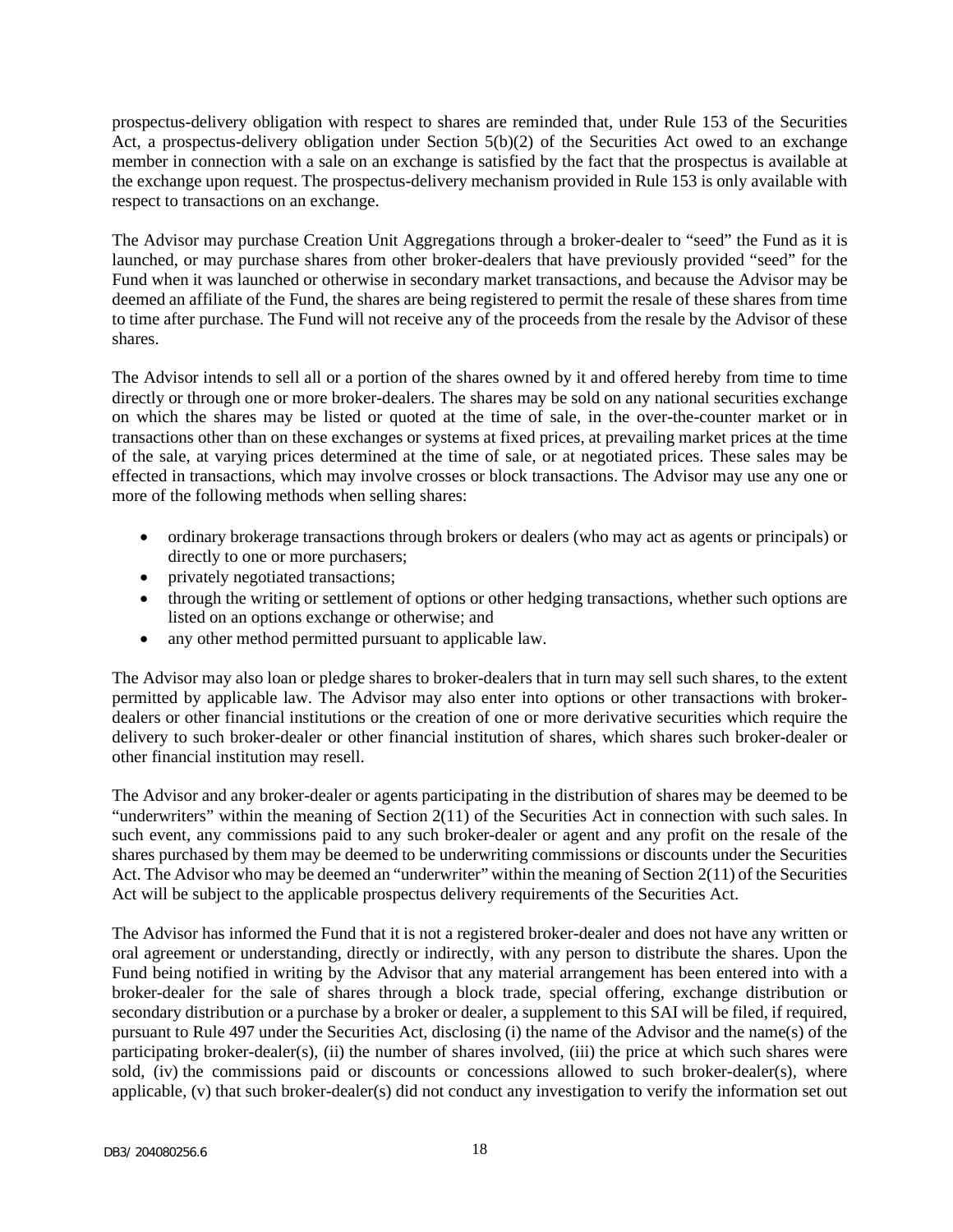or incorporated by reference in the Fund's Prospectus and SAI, and (vi) other facts material to the transaction.

The Advisor and any other person participating in such distribution will be subject to applicable provisions of the Securities Exchange Act of 1934 (the "Exchange Act") and the rules and regulations thereunder, including, without limitation, to the extent applicable, Regulation M. To the extent applicable, Regulation M may also restrict the ability of any person engaged in the distribution of the shares to engage in marketmaking activities with respect to the shares. All of the foregoing may affect the marketability of the shares and the ability of any person or entity to engage in market-making activities with respect to the shares. There is a risk that the Advisor may redeem its investments in the Fund or otherwise sell its shares to a third party that may redeem. As with redemptions by other large shareholders, such redemptions could have a significant negative impact on the Fund and its shares.

#### <span id="page-20-0"></span>**EXCHANGE LISTING AND TRADING**

A discussion of exchange listing and trading matters associated with an investment in the Fund is contained in the Prospectus. The discussion below supplements, and should be read in conjunction with, the Prospectus.

Shares of the Fund are listed and traded on the Exchange at prices that may differ to some degree from the Fund's NAV. There can be no assurance that the requirements of the Exchange necessary to maintain the listing of shares will continue to be met.

As in the case of other stocks traded on the Exchange, broker's commissions on purchases or sales of shares in market transactions will be based on negotiated commission rates at customary levels.

The Trust reserves the right to adjust the price levels of shares in the future to help maintain convenient trading ranges for investors. Any adjustments would be accomplished through stock splits or reverse stock splits, which would have no effect on the net assets of the Fund.

#### <span id="page-20-1"></span>**PORTFOLIO TRANSACTIONS AND BROKERAGE**

**Brokerage Transactions.** Generally, equity securities are bought and sold through brokerage transactions for which commissions are payable. Purchases from underwriters will include the underwriting commission or concession, and purchases from dealers serving as market makers will include a dealer's mark-up or reflect a dealer's mark-down. Money market securities and other debt securities are usually bought and sold directly from the issuer or an underwriter or market maker for the securities. Generally, the Fund will not pay brokerage commissions for such purchases. When a debt security is bought from an underwriter, the purchase price will usually include an underwriting commission or concession. The purchase price for securities bought from dealers serving as market makers will similarly include the dealer's mark up or reflect a dealer's mark down. When the Fund executes transactions in the over-the-counter market, it will generally deal with primary market makers unless prices that are more favorable are otherwise obtainable.

In addition, the Sub-Advisor may place a combined order, often referred to as "bunching," for two or more accounts it manages, including the Fund, engaged in the purchase or sale of the same security or other instrument if, in its judgment, joint execution is in the best interest of each participant and will result in best price and execution. Transactions involving commingled orders are allocated in a manner deemed equitable to each account or Fund. Although it is recognized that, in some cases, the joint execution of orders could adversely affect the price or volume of the security that a particular account or the Fund may obtain, it is the opinion of the Advisor, Sub-Advisor and Board that the advantages of combined orders outweigh the possible disadvantages of separate transactions. In addition, in some instances, the Fund effecting the larger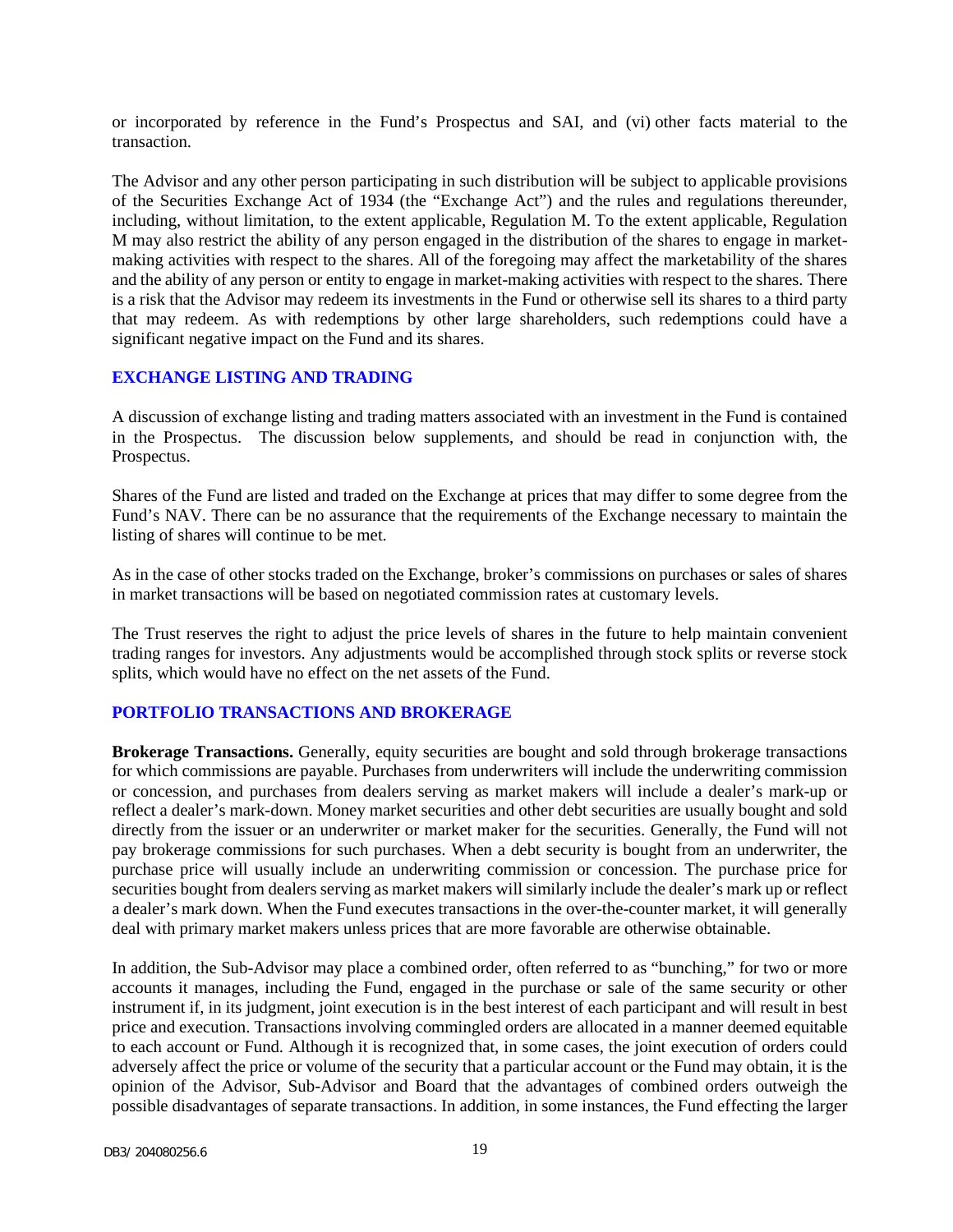portion of a combined order may not benefit to the same extent as participants effecting smaller portions of the combined order. Nonetheless, the Sub-Advisor believes that the ability of the Fund to participate in higher volume transactions generally will be beneficial to the Fund.

**Brokerage Selection.** The Trust does not expect to use one particular broker-dealer to effect the Trust's portfolio transactions. When one or more broker-dealers is believed capable of providing the best combination of price and execution, the Sub-Advisor is not required to select a broker-dealer based on the lowest commission rate available for a particular transaction. In such cases, the Sub-Advisor may pay a higher commission than otherwise obtainable from other brokers in return for brokerage research services provided to the Sub-Advisor consistent with Section 28(e) of the Securities Exchange Act of 1934 (the "Exchange Act"). Section 28(e) provides that an advisor may cause a fund to pay a broker-dealer a commission for effecting a transaction in excess of the amount of commission another broker or dealer would have charged as long as the advisor makes a good faith determination that the amount of commission is reasonable in relation to the value of the brokerage and research services provided by the broker-dealer. To the extent the Sub-Advisor obtains brokerage and research services that it otherwise would acquire at its own expense, the Sub-Advisor may have an incentive to place a greater volume of transactions or pay higher commissions than would otherwise be the case.

The Sub-Advisor will only obtain brokerage and research services from broker-dealers in arrangements that are consistent with Section 28(e) of the Exchange Act. The types of products and services that the Sub-Advisor may obtain from broker-dealers through such arrangements will include research reports and other information on the economy, industries, sectors, groups of securities, individual companies, statistical information, political developments, technical market action, pricing and appraisal services, credit analysis, risk measurement analysis, performance and other analysis. The Sub-Advisor may use products and services provided by brokers in servicing all of its client accounts and not all such products and services may necessarily be used in connection with the account that paid commissions to the broker-dealer providing such products and services. Any advisory or other fees paid to the Sub-Advisor are not reduced as a result of the receipt of brokerage and research services.

In some cases, the Sub-Advisor may receive a product or service from a broker that has both a "research" and a "non-research" use. When this occurs, the Sub-Advisor will make a good faith allocation between the research and non-research uses of the product or service. The percentage of the service that is used for research purposes may be paid for with brokerage commissions, while the Sub-Advisor will use its own funds to pay for the percentage of the service that is used for non-research purposes. In making this good faith allocation, the Sub-Advisor faces a potential conflict of interest, but the Sub-Advisor believes that its allocation procedures are reasonably designed to appropriately allocate the anticipated use of such products and services to research and non-research uses.

The Advisor has entered into commission sharing arrangements ("CSAs") with several broker-dealers. These CSAs are administered by a third party, Virtu Americas LLC ("Virtu"), which provides commission management services. Under this arrangement, the Advisor executes transactions with broker-dealers that provide brokerage services and instructs such brokers to share with Virtu a portion of the commissions received in connection with such transactions. Virtu, in its role as administrator of these commission sharing arrangements, will then pay for third-party research and brokerage products out of the shared commission it receives as instructed by the Advisor.

**Brokerage with Fund Affiliates.** The Fund may execute brokerage or other agency transactions through registered broker-dealer affiliates of the Fund, the Advisor or the Sub-Advisor, if any, for a commission in conformity with the 1940 Act, the Exchange Act and rules promulgated by the SEC. Under the 1940 Act and the Exchange Act, affiliated broker-dealers are permitted to receive and retain compensation for effecting portfolio transactions for the Fund on an exchange if a written contract is in effect between the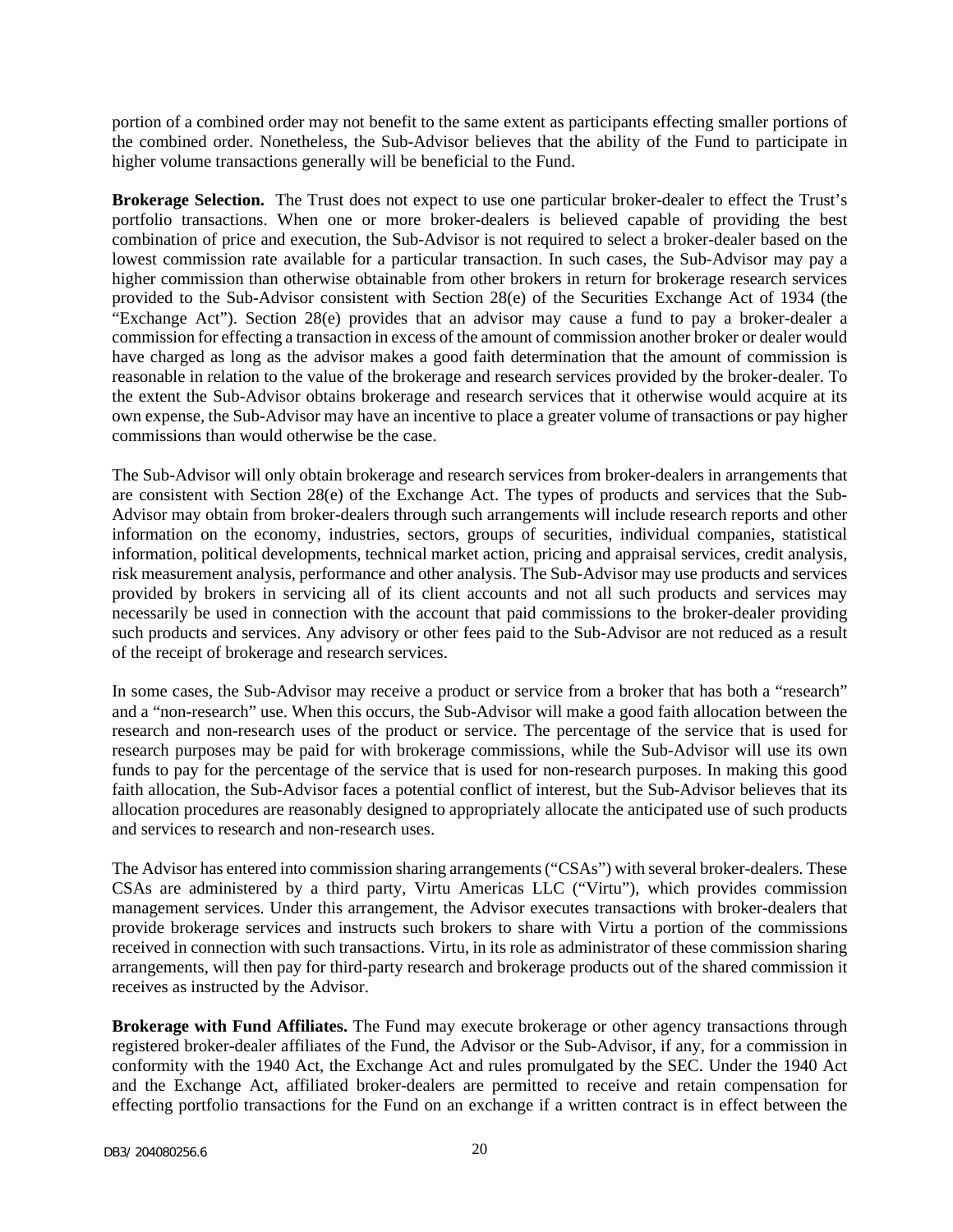affiliate and the Fund expressly permitting the affiliate to receive and retain such compensation. These rules further require that commissions paid to the affiliate by the Fund for exchange transactions not exceed *"*usual and customary" brokerage commissions. The rules define "usual and customary" commissions to include amounts which are "reasonable and fair compared to the commission, fee or other remuneration received or to be received by other brokers in connection with comparable transactions involving similar securities being purchased or sold on a securities exchange during a comparable period of time." The Board, including those trustees who are not "interested persons" of the Fund, has adopted procedures for evaluating the reasonableness of commissions paid to affiliates and reviews these procedures periodically.

**Securities of "Regular Broker-Dealers."** The Fund is required to identify any securities of its "regular brokers and dealers" (as such term is defined in the 1940 Act) which the Fund may hold at the close of its most recent fiscal year. "Regular brokers or dealers" of the Trust are the ten brokers or dealers that, during the most recent fiscal year: (i) received the greatest dollar amounts of brokerage commissions from the Trust's portfolio transactions; (ii) engaged as principal in the largest dollar amounts of portfolio transactions of the Trust; or (iii) sold the largest dollar amounts of the Trust's shares.

Because the Fund is new, as of the date of this SAI, the Fund did not hold any securities of its "regular brokers and dealers."

## <span id="page-22-0"></span>**MANAGEMENT OF THE TRUST**

#### **Board of Trustees**

**Board Responsibilities.** The Board of Trustees is responsible for overseeing the management and affairs of the Fund and each of the Trust's other funds, which are not described in this SAI. The Board has considered and approved contracts, as described herein, under which certain companies provide essential management and administrative services to the Trust. Like most funds, the day-to-day business of the Trust, including the day-to-day management of risk, is performed by third-party service providers, such as the Advisor, Sub-Advisor, Distributor (defined below) and Administrator (defined below). The Board is responsible for overseeing the Trust's service providers and, thus, has oversight responsibility with respect to the risk management performed by those service providers. Risk management seeks to identify and eliminate or mitigate the potential effects of risks, *i.e.*, events or circumstances that could have material adverse effects on the business, operations, shareholder services, investment performance or reputation of the Trust or funds. Under the overall supervision of the Board and the Audit Committee (discussed in more detail below), the service providers to the Fund employ a variety of processes, procedures and controls to identify risks relevant to the operations of the Trust and the Fund to lessen the probability of their occurrence and/or to mitigate the effects of such events or circumstances if they do occur. Each service provider is responsible for one or more discrete aspects of the Trust's business (*e.g.*, the Sub-Advisor is responsible for the day-to-day management of the Fund's portfolio investments) and, consequently, for managing the risks associated with that activity. The Board has emphasized to the Fund's service providers the importance of maintaining vigorous risk management.

The Board's role in risk management oversight begins before the inception of a fund, at which time the fund's primary service providers present the Board with information concerning the investment objectives, strategies and risks of the fund as well as proposed investment limitations for the fund. Additionally, the Advisor provides the Board with an overview of, among other things, its investment philosophy, brokerage practices and compliance infrastructure. Thereafter, the Board oversees the risk management of the fund's operations, in part, by requesting periodic reports from and otherwise communicating with various personnel of the fund and its service providers, including in particular the Trust's Chief Compliance Officer and the fund's independent accountants. The Board and, with respect to identified risks that relate to its scope of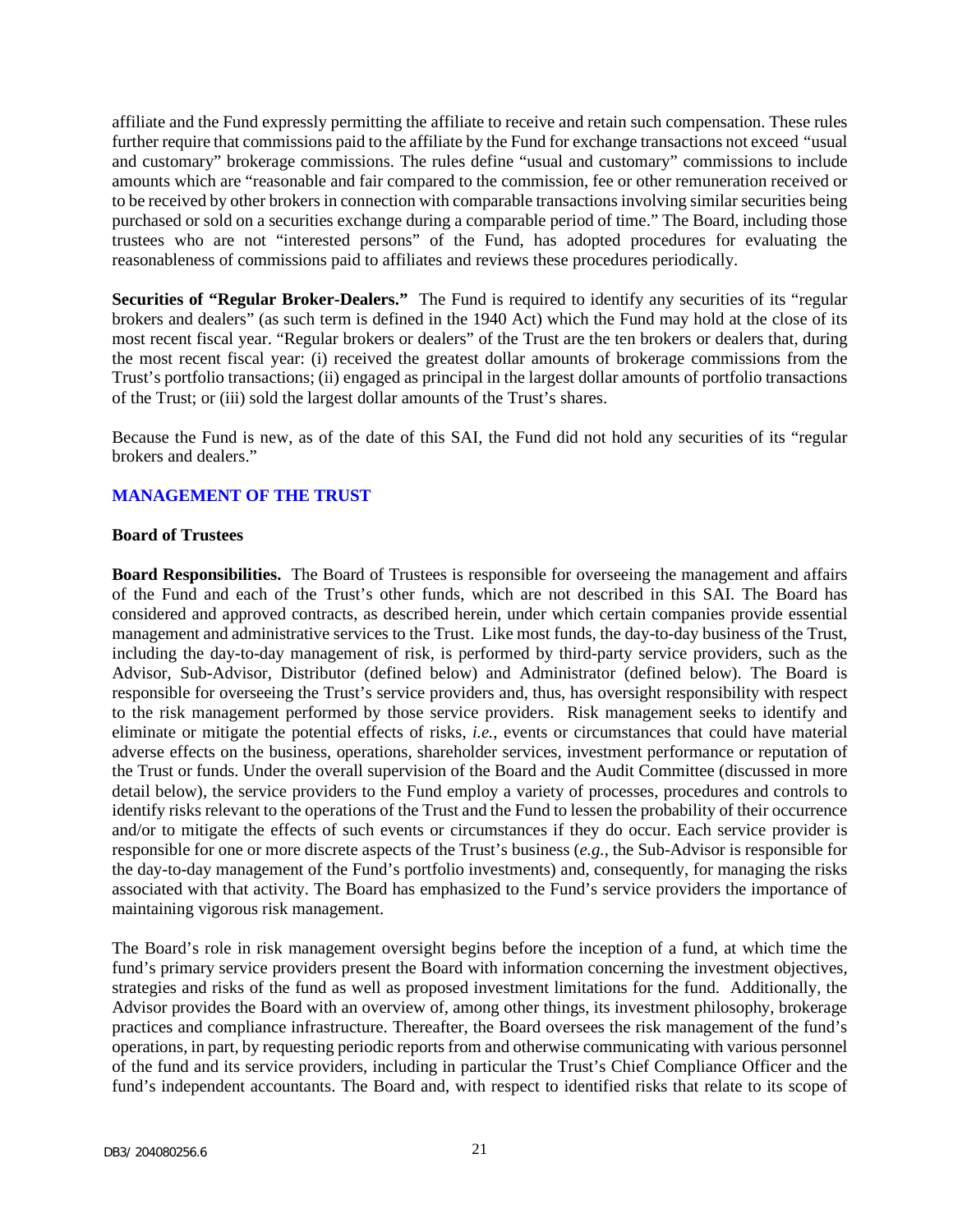expertise, the Audit Committee oversee efforts by management and service providers to manage risks to which the fund may be exposed.

The Board is responsible for overseeing the nature, extent and quality of the services provided to the Fund by the Advisor and the Sub-Advisor and receives information about those services at its regular meetings. In addition, on an annual basis, in connection with its consideration of whether to renew the Advisory Agreement with the Advisor and the Sub-Advisory Agreement with the Sub-Advisor, the Board meets with the Advisor to review such services. Among other things, the Board regularly considers the Advisor's and Sub-Advisor's adherence to the Fund's investment restrictions and compliance with various Fund policies and procedures and with applicable securities regulations. The Board also reviews information about the Fund's investments, including, for example, portfolio holdings schedules and reports on the Advisor's and Sub-Advisor's use of higher-risk financial instruments in managing the Fund, if any, as well as reports on the Fund's investments in other investment companies, if any.

The Trust's Chief Compliance Officer reports regularly to the Board to review and discuss compliance issues and Fund, Advisor and Sub-Advisor risk assessments. At least annually, the Trust's Chief Compliance Officer provides the Board with a report reviewing the adequacy and effectiveness of the Trust's policies and procedures and those of its service providers, including the Advisor and Sub-Advisor. The report addresses the operation of the policies and procedures of the Trust and each service provider since the date of the last report; any material changes to the policies and procedures since the date of the last report; any recommendations for material changes to the policies and procedures; and any material compliance matters since the date of the last report.

The Board receives reports from the Fund's service providers regarding operational risks and risks related to the valuation and liquidity of portfolio securities. The Administrator makes regular reports to the Board concerning investments for which market quotations are not readily available. Annually, the independent registered public accounting firm reviews with the Audit Committee its audit of the Fund's financial statements, focusing on major areas of risk encountered by the Fund and noting any significant deficiencies or material weaknesses in the Fund's internal controls. Additionally, in connection with its oversight function, the Board oversees Fund management's implementation of disclosure controls and procedures, which are designed to ensure that information required to be disclosed by the Trust in its periodic reports with the SEC are recorded, processed, summarized, and reported within the required time periods. The Board also oversees the Trust's internal controls over financial reporting, which comprise policies and procedures designed to provide reasonable assurance regarding the reliability of the Trust's financial reporting and the preparation of the Trust's financial statements.

From their review of these reports and discussions with the Advisor, Sub-Advisor Chief Compliance Officer, independent registered public accounting firm, and other service providers, the Board and the Audit Committee review in detail any material risks of the Fund, thereby facilitating a dialogue about how management and service providers identify and mitigate those risks.

The Board recognizes that not all risks that may affect the Fund can be identified, that it may not be practical or cost-effective to eliminate or mitigate certain risks, that it may be necessary to bear certain risks (such as investment-related risks) to achieve the Fund's goals, and that the processes, procedures and controls employed to address certain risks may be limited in their effectiveness. Moreover, despite the periodic reports the Board receives, it may not be made aware of all of the relevant information of a particular risk. Most of the Fund's investment management and business affairs are carried out by or through the Advisor, Sub-Advisor and other service providers. Each of these parties has an independent interest in risk management, but its policies and the methods by which one or more risk management functions are carried out may differ from that of the Fund and the other parties in the setting of priorities, the resources available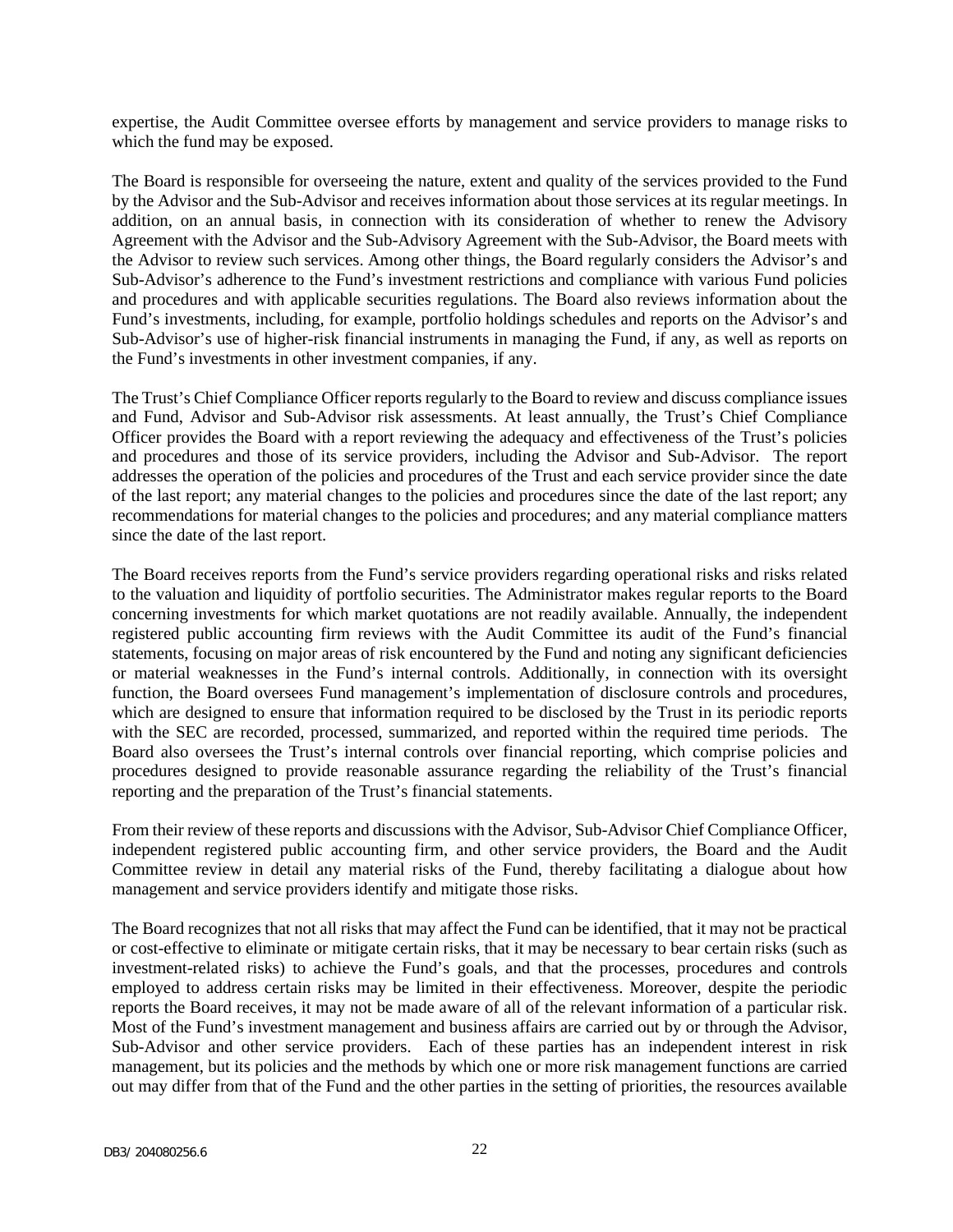or the effectiveness of relevant controls. As a result of the foregoing and other factors, the Board's risk management oversight is subject to substantial limitations.

**Members of the Board and Officers of the Trust.** Set forth below are the names, ages, position with the Trust, term of office, and the principal occupations for a minimum of the last five years of each of the persons currently serving as members of the Board and as officers of the Trust. The members of the Board serve as Trustees for the life of the Trust or until retirement, removal, or their office is terminated pursuant to the Trust's Declaration of Trust.

The Chairman of the Board, Noah Hamman, is an interested person of the Trust as that term is defined in the 1940 Act. No Independent Trustee (defined below) serves as a lead independent trustee. The Trust has determined its leadership structure is appropriate given the specific characteristics the Trust and its operations. The Trust made this determination in consideration of, among other things, the fact that the Trustees who are not interested persons of the Fund (*i.e.*, "Independent Trustees") constitute sixty-six percent (66%) of the Board, the fact that the Audit Committee is composed of the Independent Trustees, the amount of assets under management in the Trust, and the number of funds (and classes of shares) overseen by the Board. The Board also believes that its leadership structure facilitates the orderly and efficient flow of information to the Independent Trustees from Fund management.

| <b>Name, Address</b><br>and Date of Birth of<br><b>Trustee/Officer</b>                                    | Position(s)<br><b>Held with</b><br>the Trust,<br><b>Term of Office</b><br>and Length of<br><b>Time Served</b> | <b>Principal Occupation(s)</b><br><b>During Past 5 Years</b>                                                                                                                                                                                                                                                                                                                                               | <b>Number of</b><br><b>Portfolios</b><br>in Fund<br><b>Complex</b><br><b>Overseen</b><br>by Trustee | <b>Other</b><br><b>Directorships</b><br><b>Held by Trustee</b><br><b>During Past 5</b><br><b>Years</b> |
|-----------------------------------------------------------------------------------------------------------|---------------------------------------------------------------------------------------------------------------|------------------------------------------------------------------------------------------------------------------------------------------------------------------------------------------------------------------------------------------------------------------------------------------------------------------------------------------------------------------------------------------------------------|-----------------------------------------------------------------------------------------------------|--------------------------------------------------------------------------------------------------------|
|                                                                                                           |                                                                                                               | <b>Interested Trustee</b>                                                                                                                                                                                                                                                                                                                                                                                  |                                                                                                     |                                                                                                        |
| Noah Hamman*<br>4800 Montgomery<br>Lane<br>Suite 150<br>Bethesda, MD 20814<br>(1968)                      | Trustee (no set<br>term); served<br>since 2009                                                                | Chief Executive Officer,<br>President, and Founder of<br><b>AdvisorShares</b><br>Investments, LLC (2006-<br>present).                                                                                                                                                                                                                                                                                      | 28                                                                                                  | None                                                                                                   |
|                                                                                                           |                                                                                                               | <b>Independent Trustees</b>                                                                                                                                                                                                                                                                                                                                                                                |                                                                                                     |                                                                                                        |
| Elizabeth ("Betsy")<br>Piper/Bach<br>4800 Montgomery<br>Lane<br>Suite 150<br>Bethesda, MD 20814<br>(1952) | Trustee (no set<br>term); served<br>since 2009                                                                | President of ASAE<br><b>Business Services,</b><br>$Inc.(2017-present)$ , ASAE<br><b>Insurance Company</b><br>(2020-present), ASAE<br>Investments, LLC (2018-<br>present), ASAE Real<br>Estate (2017-present)<br>(ASAE (American Society<br>of Association<br>Executives) is a<br>membership organization<br>serving the association<br>and non-profit<br>community); President of<br>P/B Wealth Consulting | 28                                                                                                  | None                                                                                                   |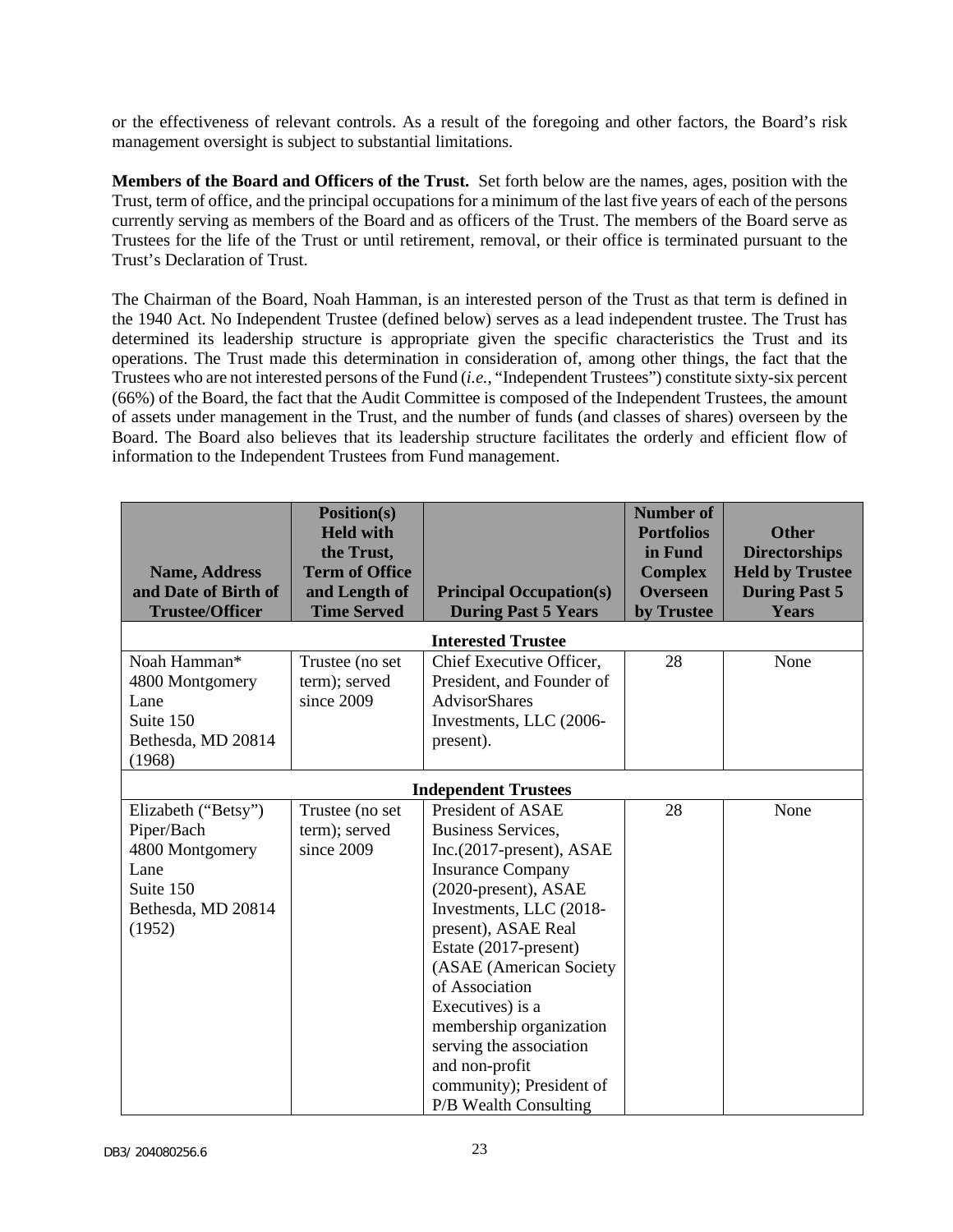| <b>Name, Address</b><br>and Date of Birth of<br><b>Trustee/Officer</b>                   | Position(s)<br><b>Held with</b><br>the Trust,<br><b>Term of Office</b><br>and Length of<br><b>Time Served</b> | <b>Principal Occupation(s)</b><br><b>During Past 5 Years</b>                                                                                                                                                                                                                    | <b>Number of</b><br><b>Portfolios</b><br>in Fund<br><b>Complex</b><br><b>Overseen</b><br>by Trustee | <b>Other</b><br><b>Directorships</b><br><b>Held by Trustee</b><br><b>During Past 5</b><br><b>Years</b> |
|------------------------------------------------------------------------------------------|---------------------------------------------------------------------------------------------------------------|---------------------------------------------------------------------------------------------------------------------------------------------------------------------------------------------------------------------------------------------------------------------------------|-----------------------------------------------------------------------------------------------------|--------------------------------------------------------------------------------------------------------|
|                                                                                          |                                                                                                               | $(2017$ -present); Vice-<br>President/Chief Operating<br>Officer of NADA<br>(National Automobile<br>Dealers Association)<br>Retirement<br>Administrators, Inc.<br>$(2009-2017).$                                                                                                |                                                                                                     |                                                                                                        |
| William G. McVay<br>4800 Montgomery<br>Lane<br>Suite 150<br>Bethesda, MD 20814<br>(1954) | Trustee (no set<br>term); served<br>since 2011                                                                | Principal of Red Tortoise<br>LLC (a boutique<br>investment counseling<br>$firm)$ (May 2017-present);<br>Founder of RDK<br>Strategies, LLC (a firm<br>providing investment<br>management research and<br>consulting solutions)<br>$(2007$ -present).                             | 28                                                                                                  | None                                                                                                   |
| Noah Hamman<br>4800 Montgomery<br>Lane<br>Suite 150<br>Bethesda, MD 20814<br>(1968)      | President (no set<br>term); served<br>since 2009                                                              | <b>Officers</b><br>Chief Executive Officer,<br>President, and Founder of<br>AdvisorShares<br>Investments, LLC (2006-<br>present).                                                                                                                                               | N/A                                                                                                 | N/A                                                                                                    |
| Julio Lugo<br><b>Stonehedge Drive</b><br>East Windsor, NJ<br>08520<br>(1963)             | Vice President<br>(no set term);<br>served since<br>2021                                                      | <b>Head of Fund Operations</b><br>of AdvisorShares<br>Investments, LLC (2021-<br>present); Vice President of<br>the Trust (2021-present);<br>President/Founder of ETP<br>Consultants LLC (2020-<br>2021); Principal of BNY<br><b>Mellon Depositary</b><br>Receipts (2004-2020). | N/A                                                                                                 | N/A                                                                                                    |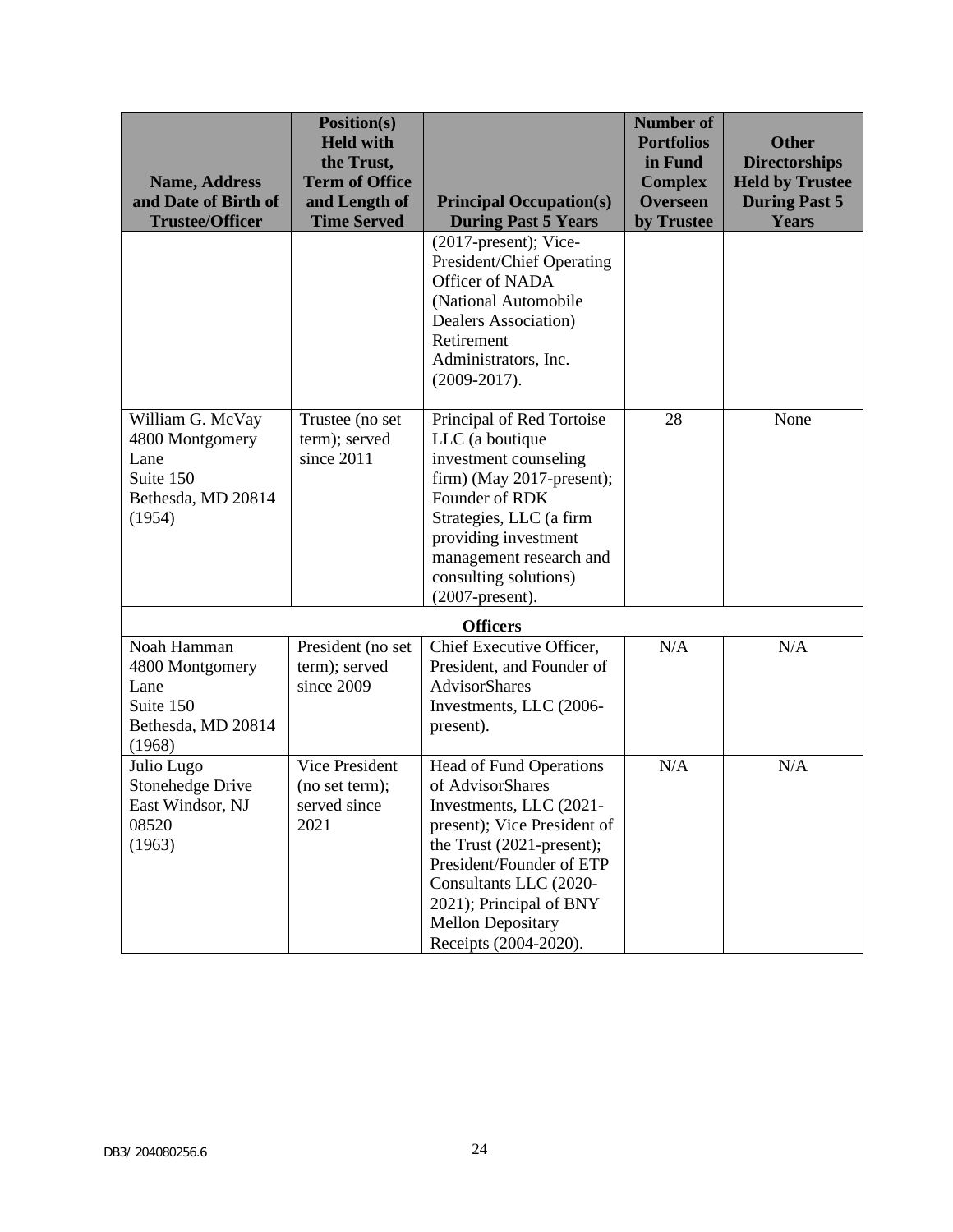| <b>Name, Address</b><br>and Date of Birth of<br><b>Trustee/Officer</b> | Position(s)<br><b>Held with</b><br>the Trust,<br><b>Term of Office</b><br>and Length of<br><b>Time Served</b> | <b>Principal Occupation(s)</b><br><b>During Past 5 Years</b>                                                                                                                                                                                                                                                                  | <b>Number of</b><br><b>Portfolios</b><br>in Fund<br><b>Complex</b><br><b>Overseen</b><br>by Trustee | <b>Other</b><br><b>Directorships</b><br><b>Held by Trustee</b><br><b>During Past 5</b><br><b>Years</b> |
|------------------------------------------------------------------------|---------------------------------------------------------------------------------------------------------------|-------------------------------------------------------------------------------------------------------------------------------------------------------------------------------------------------------------------------------------------------------------------------------------------------------------------------------|-----------------------------------------------------------------------------------------------------|--------------------------------------------------------------------------------------------------------|
| Dan Ahrens<br>2030 Modern Place<br>Dallas, TX 75214<br>(1966)          | Secretary and<br>Treasurer (no set<br>terms); served<br>since 2009                                            | Managing Director of<br><b>AdvisorShares</b><br>Investments, LLC (2013-<br>present); Chief<br>Compliance Officer of the<br>Trust (2009-2013);<br><b>Executive Vice President</b><br>of AdvisorShares<br>Investments, LLC (2008-<br>2013).                                                                                     | N/A                                                                                                 | N/A                                                                                                    |
| Stefanie Little<br>11 Gina Marie Lane<br>Elkton, MD 21921<br>(1967)    | Chief<br>Compliance<br>Officer (no set<br>term); served<br>since 2013                                         | Founder of Chenery<br>Compliance Group, LLC<br>$(2015 - present)$ ; Chief<br>Compliance Officer of<br><b>AdvisorShares</b><br>Investments, LLC and the<br>Trust (2013-present);<br>Managing Member of SEC<br>Compliance Alliance, LLC<br>(2012-present); President<br>of Little Consulting<br>Group, Inc. (2011-<br>present). | N/A                                                                                                 | N/A                                                                                                    |

\* Mr. Hamman is an "interested" person of the Trust, as that term is defined in the 1940 Act, by virtue of his ownership and controlling interest in the Advisor.

**Board Committee.** The Board has established the following standing committee:

**Audit Committee.** The Board has an Audit Committee that is composed of each of the Independent Trustees. The Audit Committee operates under a written charter approved by the Board. The principal responsibilities of the Audit Committee include: (i) recommending which firm to engage as the Trust's independent registered public accounting firm and whether to terminate this relationship; (ii) reviewing the independent registered public accounting firm's compensation, the proposed scope and terms of its engagement, and the firm's independence; (iii) serving as a channel of communication between the independent registered public accounting firm and the Board; (iv) reviewing the results of each external audit, including any qualifications in the independent registered public accounting firm's opinion, any related management letter, management's responses to recommendations made by the independent registered public accounting firm in connection with the audit, if any, reports submitted to the Committee by the Trust's service providers that are material to the Trust as a whole, and management's responses to any such reports; (v) reviewing the Trust's audited financial statements and considering any significant disputes between the Trust's management and the independent registered public accounting firm that arose in connection with the preparation of those financial statements; (vi) considering, in consultation with the independent registered public accounting firm and the Trust's senior internal accounting executive, the independent registered public accounting firm's report on the adequacy of the Trust's internal financial controls; (vii) reviewing, in consultation with the Trust's independent registered public accounting firm, major changes regarding auditing and accounting principles and practices to be followed when preparing the Trust's financial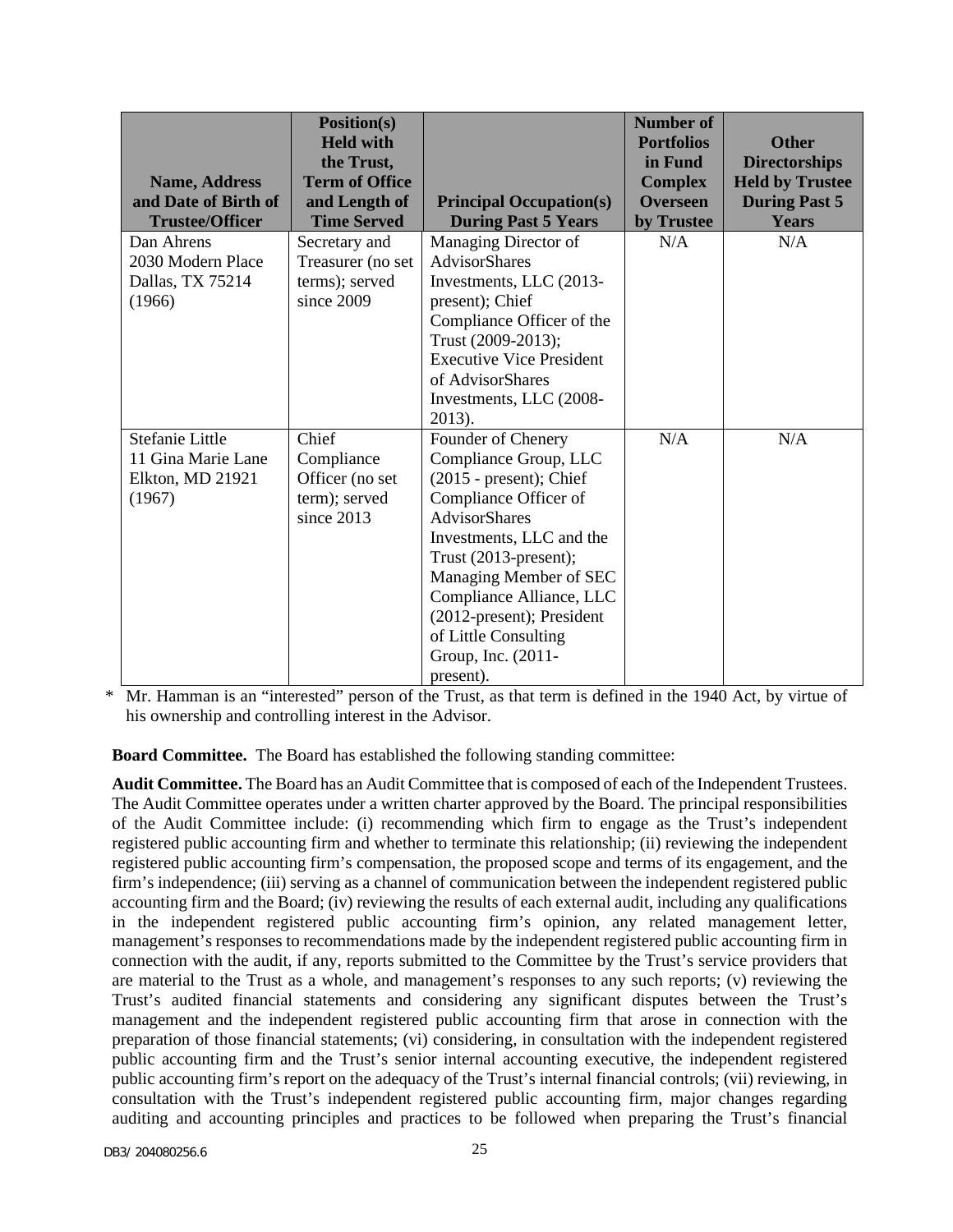statements; and (viii) other audit related matters. The Audit Committee also serves as the Trust's Qualified Legal Compliance Committee, which provides a mechanism for reporting legal violations. The Audit Committee met 4 times during the most recently completed fiscal year.

**Individual Trustee Qualifications.** The Board has concluded that each of the Trustees should serve on the Board because of his or her ability to review and understand information about the Trust and the Fund provided by management, to identify and request other information he or she may deem relevant to the performance of his or her duties, to question management and other service providers regarding material factors bearing on the management and administration of the Fund, and to exercise his or her business judgment in a manner that serves the best interests of the Fund and its shareholders. The Board has concluded that each of the Trustees should serve as a Trustee based on his or her experience, qualifications, attributes and skills, as described below.

The Board has concluded that Mr. Hamman should serve as Trustee because of his extensive experience with mutual fund company business development, and the development of exchange-traded funds in particular, as well as his knowledge of and experience in the financial services industry in general.

The Board has concluded that Ms. Piper/Bach should serve as Trustee because of her extensive experience in and knowledge of public company accounting and auditing, the financial services industry, and fiduciary and banking law.

The Board has concluded that Mr. McVay should serve as Trustee because of his extensive experience in providing investment advice and business consulting services to financial institutions, endowments, foundations, corporations and pension funds.

**Fund Shares Owned by Board Members.** The following table shows the dollar amount range of each Trustee's "beneficial ownership" of shares of the Fund and all series of the Trust as of the end of the most recently completed calendar year. Dollar amount ranges disclosed are established by the SEC. "Beneficial ownership" is determined in accordance with Rule  $16a-1(a)(2)$  under the Exchange Act. As of February 28, 2022, the Trustees and officers of the Trust owned less than 1% of the outstanding shares of the Trust.

| <b>Trustee Name</b>  | <b>Fund Name</b>                                            | <b>Dollar</b><br><b>Range of</b><br><b>Fund</b><br><b>Shares</b> | <b>Aggregate Dollar</b><br><b>Range of Shares in</b><br><b>All Registered</b><br><b>Investment</b><br><b>Companies Overseen</b><br>by Trustee in Family<br>of Investment<br><b>Companies</b> |
|----------------------|-------------------------------------------------------------|------------------------------------------------------------------|----------------------------------------------------------------------------------------------------------------------------------------------------------------------------------------------|
|                      | <b>Interested Trustee</b>                                   |                                                                  |                                                                                                                                                                                              |
| Noah Hamman          | <b>AdvisorShares Managed Bitcoin</b><br><b>Strategy ETF</b> | None                                                             | over \$100,000                                                                                                                                                                               |
|                      | <b>Independent Trustees</b>                                 |                                                                  |                                                                                                                                                                                              |
| Elizabeth Piper/Bach | <b>AdvisorShares Managed Bitcoin</b><br><b>Strategy ETF</b> | None                                                             | $$1-$10,000$                                                                                                                                                                                 |
| William G. McVay     | AdvisorShares Managed Bitcoin<br><b>Strategy ETF</b>        | None                                                             | \$10,001-\$50,000                                                                                                                                                                            |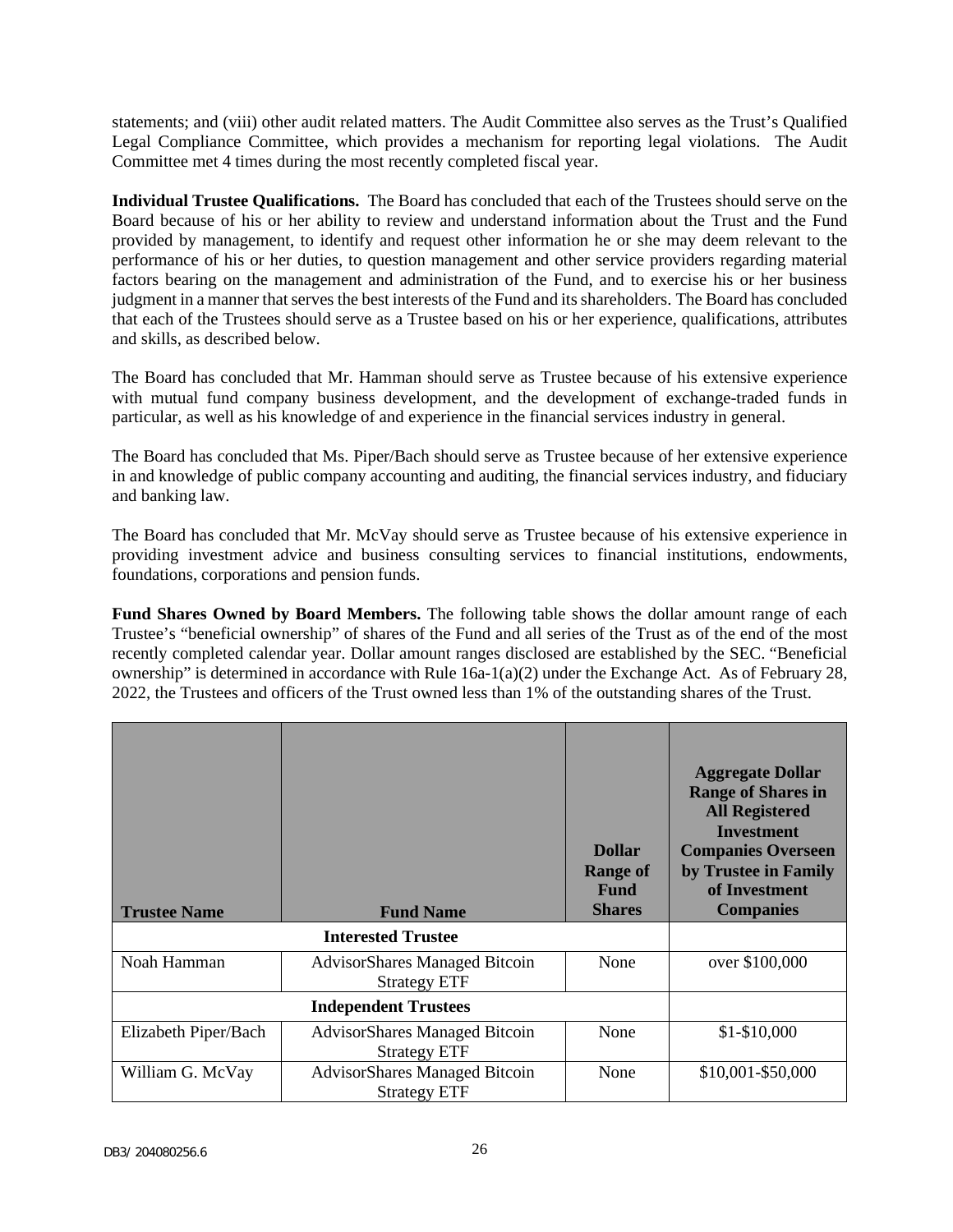**Board Compensation.** The following table sets forth the compensation that was paid to each Trustee by the Trust for the fiscal year ended June 30, 2021.

| <b>Name of Trustee</b>      | <b>Aggregate</b><br><b>Compensation</b><br><b>From Trust</b> | <b>Pension or</b><br><b>Retirement</b><br><b>Benefits</b><br><b>Accrued as</b><br>Part of Trust's<br><b>Expenses</b> | <b>Estimated</b><br>Annual<br><b>Benefits Upon</b><br><b>Retirement</b> | <b>Total</b><br><b>Compensation</b><br>from Fund<br>Complex* |
|-----------------------------|--------------------------------------------------------------|----------------------------------------------------------------------------------------------------------------------|-------------------------------------------------------------------------|--------------------------------------------------------------|
| <b>Interested Trustee</b>   |                                                              |                                                                                                                      |                                                                         |                                                              |
| Noah Hamman                 | \$0                                                          | N/A                                                                                                                  | N/A                                                                     | \$0                                                          |
| <b>Independent Trustees</b> |                                                              |                                                                                                                      |                                                                         |                                                              |
| Elizabeth Piper/Bach        | \$48,750                                                     | N/A                                                                                                                  | N/A                                                                     | \$48,750                                                     |
| William G. McVay            | \$45,000                                                     | N/A                                                                                                                  | N/A                                                                     | \$45,000                                                     |

\*The Trust is the only registered investment company in the Fund Complex.

## **Control Persons and Principal Holders of Securities**

Because the Fund is new, as of the date of this SAI, there were no owners of the Fund's shares.

## **Codes of Ethics**

The Board, on behalf of the Trust, has adopted a code of ethics pursuant to Rule 17j-1 under the 1940 Act. In addition, the Advisor and Sub-Advisor each has adopted a code of ethics pursuant to Rule 17j-1. These codes of ethics (each, a "Code of Ethics" and collectively, the "Codes of Ethics") apply to the personal investing activities of trustees, directors, officers and certain employees ("access persons"). Rule 17j-1 and the Codes of Ethics are designed to prevent unlawful practices in connection with the purchase or sale of securities by access persons. Under each Code of Ethics, access persons are permitted to engage in personal securities transactions, but are required to report their personal securities transactions for monitoring purposes. In addition, certain access persons are required to obtain approval before investing in private placements and are prohibited from investing in IPOs. Copies of the Codes of Ethics are on file with the SEC and are available to the public.

## **Proxy Voting**

The Board has delegated responsibility for decisions regarding proxy voting for securities held by the Fund to the Sub-Advisor. The Sub-Advisor will vote such proxies in accordance with its proxy policies and procedures, which are included in Appendix A to this SAI. The Board will periodically review the Fund's proxy voting record.

The Trust will annually disclose its complete proxy voting record on Form N-PX. The Trust's most recent Form N-PX will be available without charge, upon request by calling 877.843.3831 or by writing to the Trust at 4800 Montgomery Lane, Suite 150, Bethesda, Maryland 20814. The Trust's Form N-PX will also be available on the SEC's website at www.sec.gov.

## <span id="page-28-0"></span>**INVESTMENT ADVISORY SERVICES**

## **The Advisor and the Advisory Agreement**

The Advisor, a registered investment advisor under the Investment Advisers Act of 1940 (the "Advisers Act"), is located at 4800 Montgomery Lane, Suite 150, Bethesda, Maryland 20814. The Advisor is a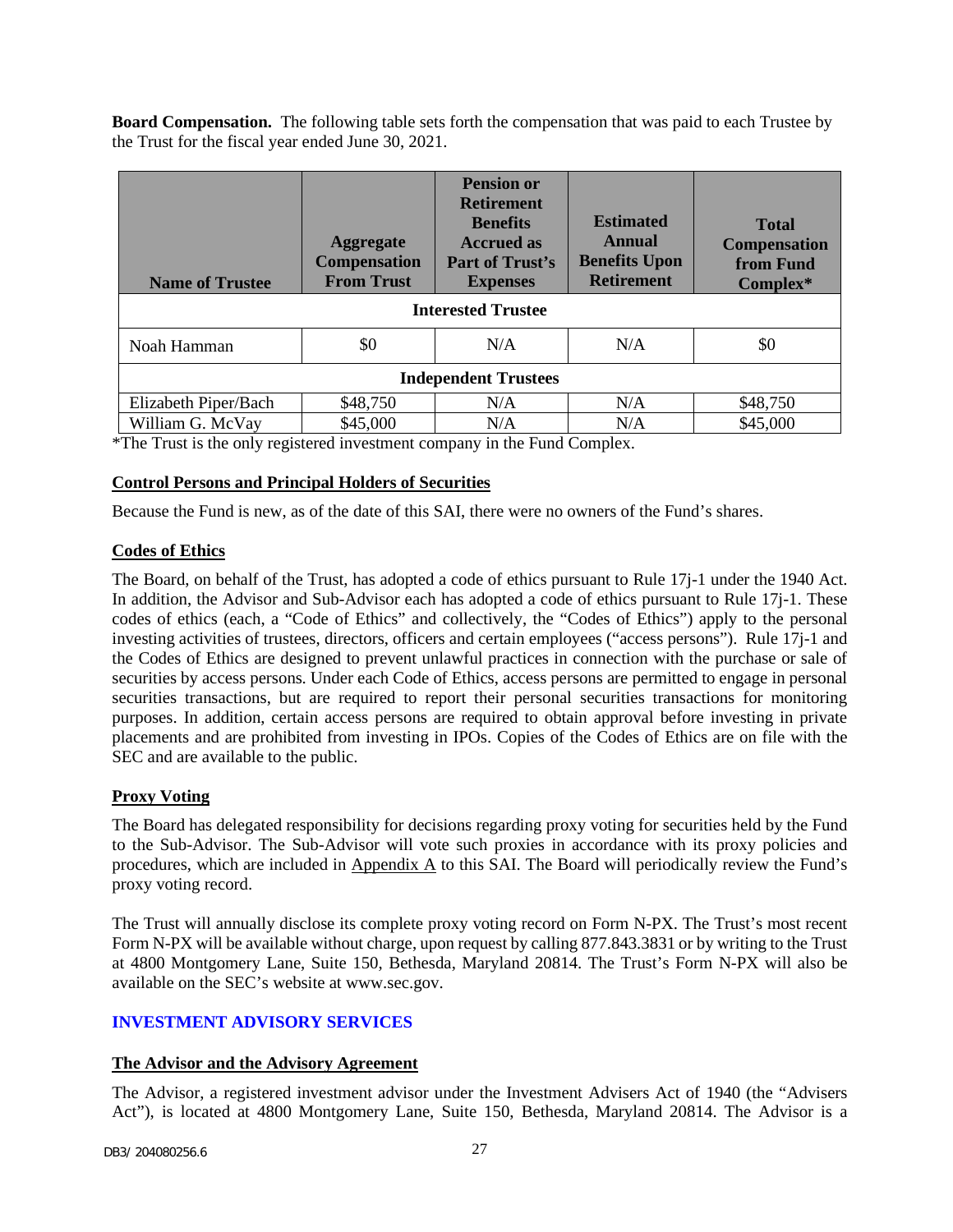Delaware limited liability company organized on October 12, 2006. The membership units are owned and controlled by Wilson Lane Group, LLC, which is controlled by Noah Hamman, Chief Executive Officer of the Advisor.

Pursuant to an investment advisory agreement with the Trust (the "Advisory Agreement"), the Advisor serves as the investment advisor for the Trust and provides investment advice to and oversees the day-today operations of the Fund, subject to the general supervision and oversight of the Board and the officers of the Trust. In addition to maintaining its overall responsibility to manage the Fund, the Advisor oversees the investment and reinvestment of the assets of the Fund by the Sub-Advisor, in accordance with the investment objective, policies, and limitations of the Fund.

The Advisor bears all costs associated with providing these advisory services and the expenses of the members of the Board who are affiliated with or interested persons of the Advisor. The Advisor, from its own resources, including profits from advisory fees received from the Fund, provided such fees are legitimate and not excessive, may make payments to broker-dealers and other financial institutions for their expenses in connection with the distribution of Fund shares, and otherwise currently pay all distribution costs for Fund shares. The Advisor may from time to time reimburse certain expenses of the Fund in order to limit the Fund's operating expenses as described in the Fund's Prospectus.

For its investment management services, the Advisor is entitled to a fee, which is calculated daily and paid monthly, at the annual rate listed below based on the average daily net assets of the Fund. With respect to the Fund, the Advisor has contractually agreed to waive its fees and/or reimburse expenses in order to keep net expenses (excluding amounts payable pursuant to any plan adopted in accordance with Rule 12b-1, interest expense, taxes, brokerage commissions, acquired fund fees and expenses, other expenditures which are capitalized in accordance with generally accepted accounting principles, and extraordinary expenses) from exceeding the Maximum Annual Operating Expense Limit (listed below) of the Fund's average daily net assets for at least one year from the date of the Prospectus. The expense limitation agreement may be terminated without payment of any penalty (i) by the Trust for any reason and at any time and (ii) by the Advisor, for any reason, upon ninety (90) days' prior written notice to the Trust, such termination by the Advisor to be effective as of the close of business on the last day of the then-current one year period. If at any point it becomes unnecessary for the Advisor to waive fees or make expense reimbursements, the Board may permit the Advisor to retain the difference between the Fund's total annual operating expenses and the Fund's Maximum Annual Operating Expense Limit currently in effect, or, if lower, the expense limitation that was in effect at the time of the waiver and/or reimbursement, to recapture all or a portion of its prior fee reductions or expense reimbursements within three years of the date they were waived or reimbursed.

| <b>Fund</b>                                                 | <b>Annual Advisory Fee as a % of</b><br><b>Average Daily Net Assets</b> | <b>Maximum Annual</b><br><b>Operating Expense Limit</b> |
|-------------------------------------------------------------|-------------------------------------------------------------------------|---------------------------------------------------------|
| <b>AdvisorShares Managed Bitcoin</b><br><b>Strategy ETF</b> | $0.90\%$                                                                | 1.49%                                                   |

The Advisor, pursuant to an exemptive order granted by the SEC and subject to certain conditions, including Board approval, may, without shareholder approval, hire one or more unaffiliated sub-advisors for the Fund, materially amend the terms of an agreement with an unaffiliated sub-advisor, or continue the employment of an unaffiliated sub-advisor after events that would otherwise cause an automatic termination of a subadvisory agreement. Consequently, under the exemptive order, the Advisor has the right to hire or replace a sub-advisor when the Board and the Advisor feel that a change would benefit the Fund. Within 90 days of retaining a new sub-advisor, shareholders of the Fund will receive notification of the change. This "manager of managers" arrangement enables the Fund to operate with greater efficiency and without incurring the expense and delays associated with obtaining shareholder approval of sub-advisory agreements. The arrangement does not permit the Advisor's investment advisory fee paid by the Fund to be increased or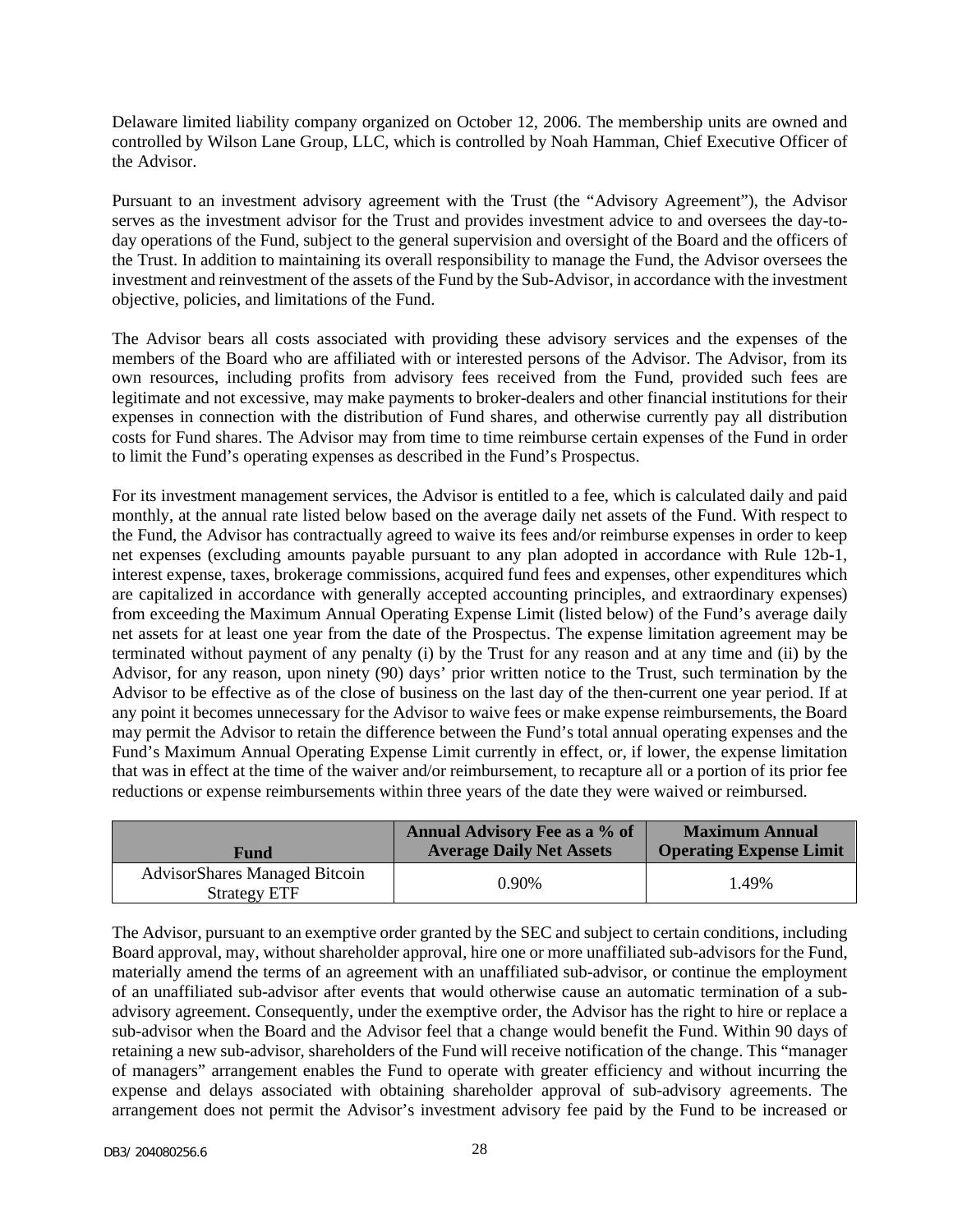change the Advisor's obligations under the Advisory Agreement, including the Advisor's responsibility to monitor and oversee sub-advisory services furnished to the Fund, without shareholder approval.

#### **The Sub-Advisor and the Sub-Advisory Agreement**

Pursuant to a sub-advisory agreement between the Advisor and the Sub-Advisor (the "Sub-Advisory Agreement"), the Sub-Advisor serves as the investment sub-advisor to the Fund, makes the investment decisions for the Fund, and continuously reviews, supervises and administers the investment program of the Fund, subject to the supervision and oversight of, and policies established by, the Advisor and the Board. The Sub-Advisor is controlled by MCCM Group, LLC, which is majority owned by Mark W. Yusko.

For its services under the Sub-Advisory Agreement, the Sub-Advisor is entitled to a fee calculated daily and paid monthly by the Advisor at an annual rate of 0.45% based on the average daily net assets of the Fund.

#### **Portfolio Manager**

This section includes information about the Fund's portfolio manager, including information about other accounts he manages, the dollar range of Fund shares he owns, and how he is compensated.

**Portfolio Manager Compensation.** The portfolio manager is compensated by the Sub-Advisor and does not receive any compensation directly from the Fund. The portfolio manager owns a majority equity interest in the Sub-Advisor and his compensation is determined by the advisory fee revenue generated by the firm's assets under management. Thus, portfolio manager compensation is aligned with the interests of the Sub-Advisor's clients, including the Fund and its shareholders.

**Fund Shares Owned by Portfolio Manager.** As of the date of this SAI, the portfolio manager did not own any shares of the Fund.

**Other Accounts Managed by Portfolio Manager.** As of February 28, 2022, the portfolio manager was responsible for the day-to-day management of other accounts as follows:

|             |                              | <b>Registered Investment</b><br><b>Companies</b> |                              | <b>Other Pooled Investment</b><br><b>Vehicles</b> |                              | <b>Other Accounts</b>                |
|-------------|------------------------------|--------------------------------------------------|------------------------------|---------------------------------------------------|------------------------------|--------------------------------------|
| <b>Name</b> | Number of<br><b>Accounts</b> | <b>Total Assets</b><br>(in millions)             | Number of<br><b>Accounts</b> | <b>Total Assets</b><br>(in millions)              | Number of<br><b>Accounts</b> | <b>Total Assets</b><br>(in millions) |
| Mark Yusko  |                              | \$34.8                                           | 37                           | \$1,850                                           |                              | \$280                                |

#### **Conflicts of Interest**

A portfolio manager's management of "other accounts" may give rise to potential conflicts of interest in connection with his management of the Fund's investments, on the one hand, and the investments of the other accounts, on the other. The other accounts may have the same investment objective as the Fund. Therefore, a potential conflict of interest may arise as a result of the identical investment objectives, whereby the portfolio manager could favor one account over another. Another potential conflict could include the portfolio manager's knowledge about the size, timing and possible market impact of Fund trades, whereby the portfolio manager could use this information to the advantage of other accounts and to the disadvantage of the Fund. The portfolio manager, the Advisor, the Sub-Advisor and related parties may engage in a broad spectrum of activities. In the ordinary course of their business activities, the portfolio manager, the Advisor, the Sub-Advisor and those related parties may engage in activities where the interests of certain divisions of the Advisor, Sub-Advisor and their related parties or the interests of their clients may conflict with the interests of the shareholders of the Fund. However, the Sub-Advisor has established policies and procedures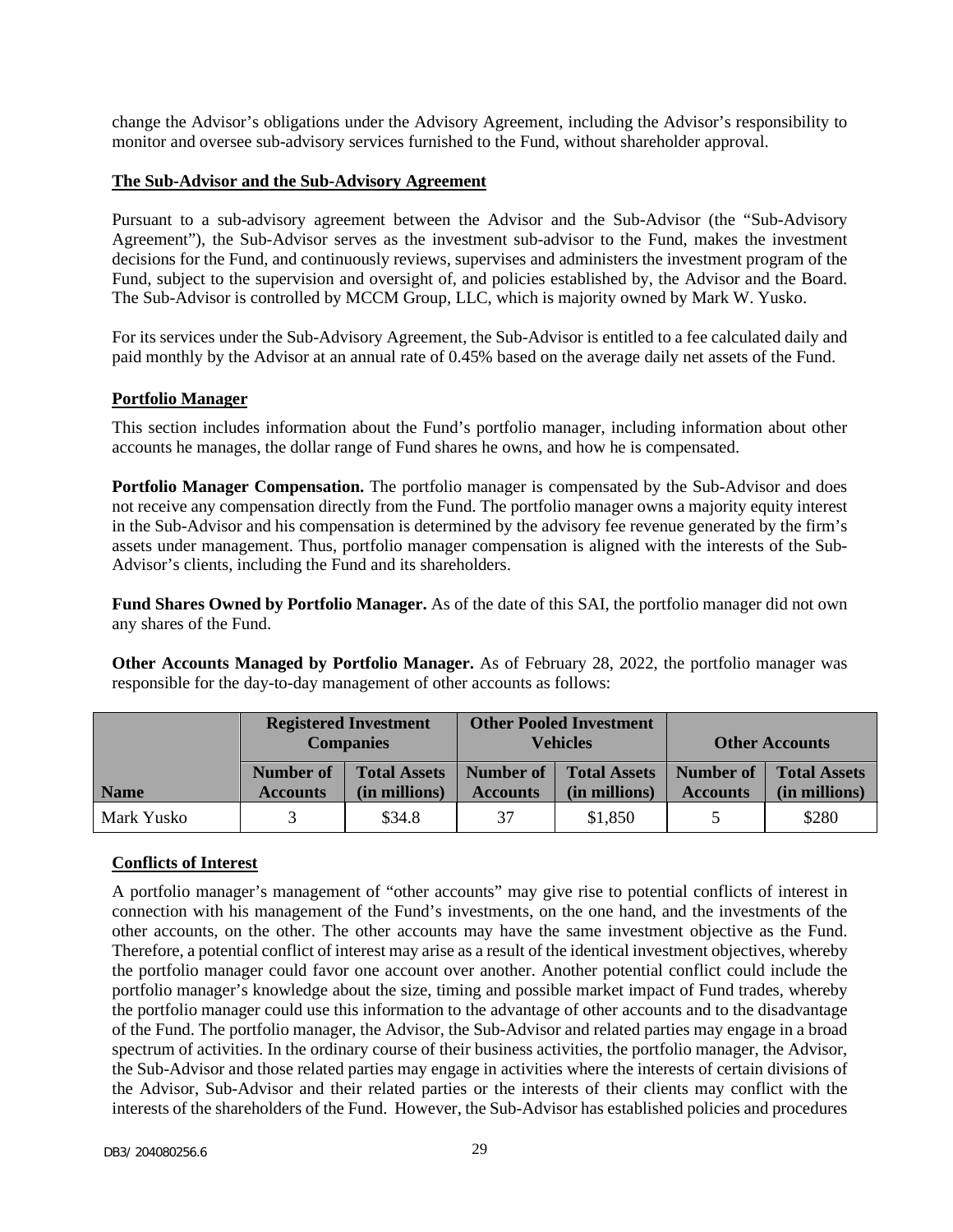to ensure that the purchase and sale of securities among all accounts the Sub-Advisor manages are fairly and equitably allocated.

### <span id="page-31-0"></span>**ADMINISTRATION, CUSTODY AND TRANSFER AGENCY SERVICES**

The Bank of New York Mellon ("BNYM" or the "Administrator") serves as administrator, custodian and transfer agent for the Fund. BNYM's principal address is 240 Greenwich Street, New York, New York 10286. Under the Trust's Administration and Accounting Agreement with BNYM, the Administrator provides necessary administrative and accounting services for the maintenance and operations of the Trust and the Fund. In addition, the Administrator makes available the office space, equipment, personnel and facilities required to provide such services. In consideration for its administrative services, the Administrator is entitled to a fee, which is calculated daily and paid monthly, at an annual rate of 0.025% on the first \$1 billion on the gross adjusted assets of the Fund and 0.02% on the gross adjusted assets of the Fund exceeding \$1 billion.

Under the Trust's Custodian Agreement with BNYM, BNYM maintains in separate accounts cash, securities and other assets of the Fund, keeps all necessary accounts and records, and provides other services. BNYM is required, upon the order of the Trust, to deliver securities held by it and to make payments for securities purchased by the Fund.

Pursuant to the Trust's Transfer Agency and Service Agreement with BNYM, BNYM acts as a transfer agent for the Fund's authorized and issued shares of beneficial interest, and as dividend disbursing agent of the Fund.

#### <span id="page-31-1"></span>**DISTRIBUTION SERVICES**

**Distributor.** Foreside Fund Services, LLC (the "Distributor") serves as the principal underwriter and distributor of shares of the Fund. The principal address of the Distributor is Three Canal Plaza, Suite 100, Portland, Maine 04101. The Distributor has entered into an agreement with the Trust pursuant to which it distributes shares of the Fund (the "Distribution Agreement"). The Distributor continually distributes shares of the Fund on a best effort basis. The Distributor has no obligation to sell any specific quantity of Fund shares. The Distribution Agreement will continue for two years from its effective date and is renewable annually. Shares are continuously offered for sale by the Fund through the Distributor only in Creation Units, as described in the Fund's Prospectus and this SAI. Shares amounting to less than a Creation Unit are not distributed by the Distributor. The Distributor is a broker-dealer registered under the Exchange Act and a member of the Financial Industry Regulatory Authority, Inc. ("FINRA"). The Distributor, its affiliates and officers have no role in determining the investment policies or which securities are to be purchased or sold by the Fund. The Distributor is not affiliated with the Trust, the Advisor, the Sub-Advisor or any stock exchange.

The Distribution Agreement for the Fund provides that it may be terminated at any time, without the payment of any penalty, on at least 60 days' prior written notice to the other party (i) by vote of a majority of the Independent Trustees or (ii) by vote of a majority of the outstanding voting securities (as defined in the 1940 Act) of the Fund. The Distribution Agreement will terminate automatically in the event of its "assignment," as that term is defined in the 1940 Act.

**Distribution Plan.** The Fund has adopted a distribution plan pursuant to Rule 12b-1 under the 1940 Act (the "Distribution Plan"). Under the Distribution Plan, the Distributor, or designated service providers, may receive up to 0.25% of the Fund's assets attributable to shares as compensation for distribution services. Distribution services may include, but are not limited to: (i) services in connection with distribution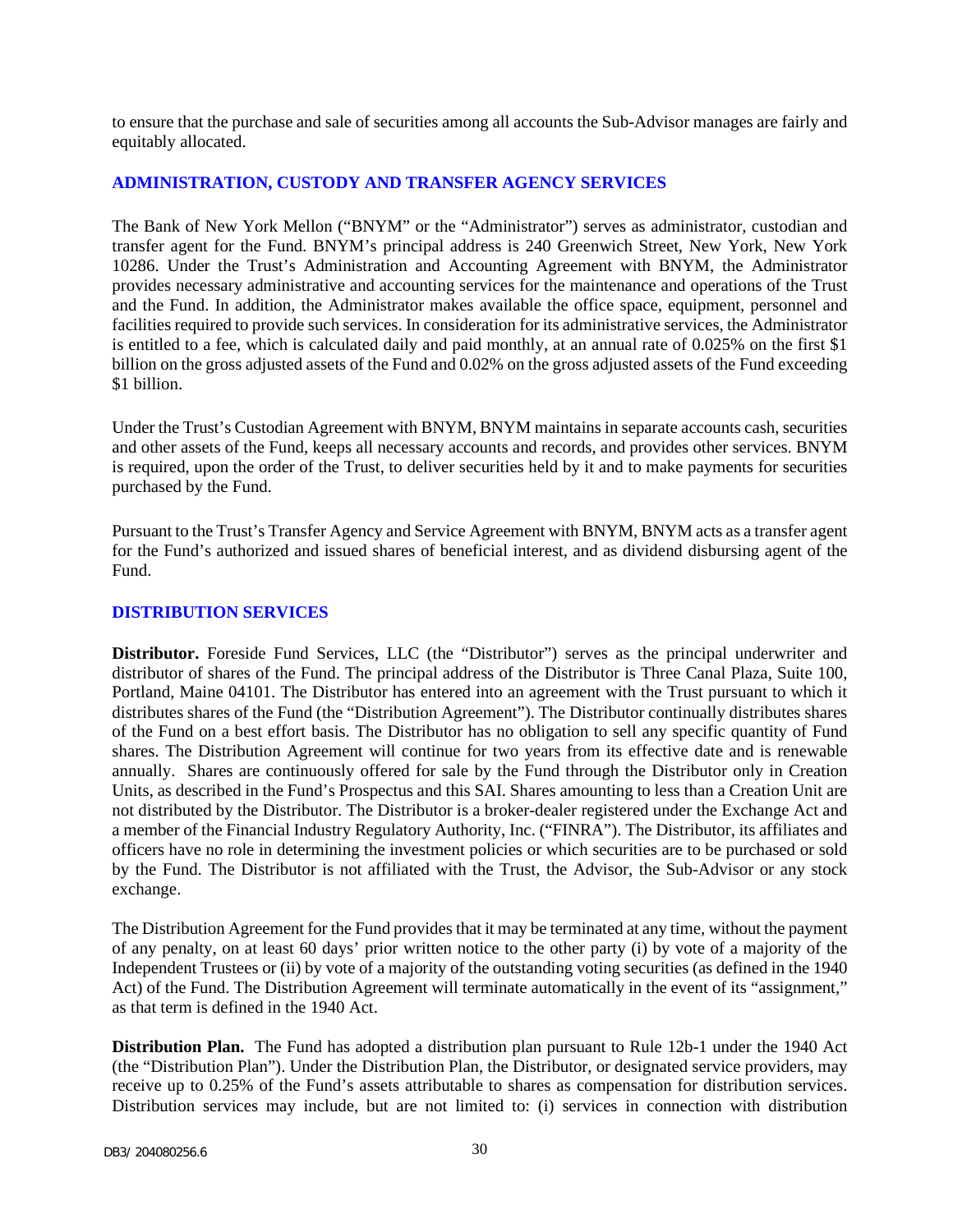assistance or (ii) payments to financial institutions and other financial intermediaries, such as broker-dealers, mutual fund "supermarkets" and the Distributor's affiliates and subsidiaries, as compensation for services or reimbursement of expenses incurred in connection with distribution assistance.

No distribution fees are currently charged to the Fund; there are no plans to impose distribution fees, and no distribution fees will be charged for at least a year from the date of this SAI. However, in the event that distribution fees are charged in the future, because the Fund will pay these fees out of assets on an ongoing basis, over time distribution fees may cost you more than other types of sales charges and will increase the cost of your investment in the Fund.

**Payments to Broker-Dealers and Other Financial Intermediaries.** The Advisor and/or Sub-Advisor (the "Advisor Entities") may pay certain broker-dealers, banks and other financial intermediaries ("Intermediaries") for certain activities related to the Fund and other series of the Trust. The Advisor Entities make these payments from their own assets and not from the assets of the Fund. Although a portion of the Advisor Entities' revenue comes directly or indirectly in part from fees paid by the Fund and other series of the Trust, these payments do not increase the price paid by investors for the purchase of shares of, or the cost of owning, the Fund or other series of the Trust. The Advisor Entities make payments for Intermediaries' participation in activities that are designed to make registered representatives, other professionals and individual investors more knowledgeable about exchange-traded products, including the Fund, or for other activities, such as participation in marketing activities and presentations, educational training programs, conferences, the development of technology platforms and reporting systems ("Education Costs"). The Advisor Entities also make payments to Intermediaries for certain printing, publishing and mailing costs associated with the Fund or materials relating to exchange-traded products, in general ("Publishing Costs"). In addition, the Advisor Entities make payments to Intermediaries that make shares of the Fund and certain other series of the Trust available to their clients, develop new products that feature the Advisor or otherwise promote the Fund and other series of the Trust. The Advisor Entities may also reimburse expenses or make payments from their own assets to Intermediaries or other persons in consideration of services or other activities that the Advisor Entities believe may benefit their business or facilitate investment in the Fund or other series of the Trust. Payments of the type described above are sometimes referred to as revenue-sharing payments.

Payments to an Intermediary may be significant to the Intermediary, and amounts that Intermediaries pay to your salesperson or other investment professional may also be significant for your salesperson or other investment professional. Because an Intermediary may make decisions about which investment options it will recommend or make available to its clients or what services to provide for various products based on payments it receives or is eligible to receive, such payments may create conflicts of interest between the Intermediary and its clients and these financial incentives may cause the Intermediary to recommend the Fund and other series of the Trust over other investments. The same conflict of interest and financial incentive exist with respect to your salesperson or other investment professional if he or she receives similar payments from his or her Intermediary firm.

The Advisor may determine to make such payments based on any number of metrics. For example, the Advisor may make payments at year-end or other intervals in a fixed amount, an amount based upon an Intermediary's services at defined levels or an amount based on the Intermediary's net sales of one or more series of the Trust in a year or other period, any of which arrangements may include an agreed-upon minimum or maximum payment, or any combination of the foregoing. As of the date of this SAI, the Advisor anticipates that the payments paid by the Advisor in connection with the Fund and other series of the Trust will be immaterial to the Advisor in the aggregate for the next year. Please contact your salesperson or other investment professional for more information regarding any such payments his or her Intermediary firm may receive. Any payments made by the Advisor to an Intermediary may create the incentive for an Intermediary to encourage customers to buy shares of the Fund and/or other series of the Trust.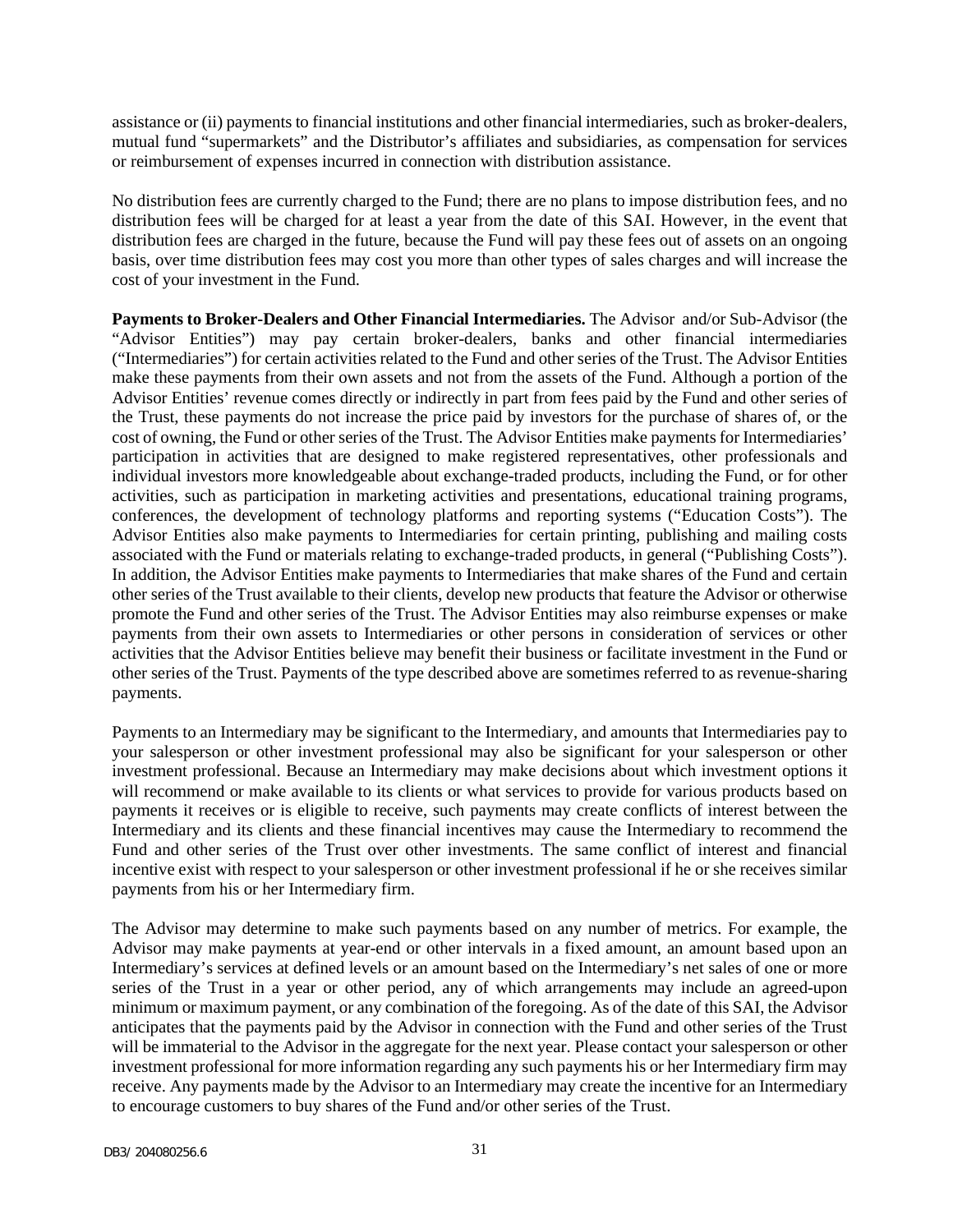## <span id="page-33-0"></span>**BOOK-ENTRY ONLY SYSTEM**

The following information supplements and should be read in conjunction with the section in the Fund's Prospectus entitled "Shareholder Information."

Depository Trust Company ("DTC") acts as securities depository for the Fund's shares. Shares of the Fund are represented by securities registered in the name of DTC or its nominee, Cede & Co., and deposited with, or on behalf of, DTC.

DTC, a limited-purpose trust company, was created to hold securities of its participants (the "DTC Participants") and to facilitate the clearance and settlement of securities transactions among the DTC Participants in such securities through electronic book-entry changes in accounts of the DTC Participants, thereby eliminating the need for physical movement of securities' certificates. DTC Participants include securities brokers and dealers, banks, trust companies, clearing corporations and certain other organizations, some of whom (and/or their representatives) own DTC. More specifically, DTC is owned by a number of its DTC Participants and by the New York Stock Exchange (the "NYSE") and FINRA. Access to the DTC system is also available to others such as banks, brokers, dealers and trust companies that clear through or maintain a custodial relationship with a DTC Participant, either directly or indirectly (the "Indirect Participants").

Beneficial ownership of shares is limited to DTC Participants, Indirect Participants and persons holding interests through DTC Participants and Indirect Participants. Ownership of beneficial interests in shares (owners of such beneficial interests are referred to herein as "Beneficial Owners") is shown on, and the transfer of ownership is effected only through, records maintained by DTC (with respect to DTC Participants) and on the records of DTC Participants (with respect to Indirect Participants and Beneficial Owners that are not DTC Participants). Beneficial Owners will receive from or through the DTC Participant a written confirmation relating to their purchase of shares.

Conveyance of all notices, statements and other communications to Beneficial Owners is effected as follows. Pursuant to the Depositary Agreement between the Trust and DTC, DTC is required to make available to the Trust upon request and for a fee to be charged to the Trust a listing of the shares of the Fund held by each DTC Participant. The Trust shall inquire of each such DTC Participant as to the number of Beneficial Owners holding shares, directly or indirectly, through such DTC Participant. The Trust shall provide each such DTC Participant with copies of such notice, statement or other communication, in such form, number and at such place as such DTC Participant may reasonably request, in order that such notice, statement or communication may be transmitted by such DTC Participant, directly or indirectly, to such Beneficial Owners. In addition, the Trust shall pay to each such DTC Participants a fair and reasonable amount as reimbursement for the expenses attendant to such transmittal, all subject to applicable statutory and regulatory requirements.

Share distributions shall be made to DTC or its nominee, Cede & Co., as the registered holder of all shares. DTC or its nominee, upon receipt of any such distributions, shall credit immediately DTC Participants' accounts with payments in amounts proportionate to their respective beneficial interests in shares of the Fund as shown on the records of DTC or its nominee. Payments by DTC Participants to Indirect Participants and Beneficial Owners of shares held through such DTC Participants will be governed by standing instructions and customary practices, as is now the case with securities held for the accounts of customers in bearer form or registered in a "street name," and will be the responsibility of such DTC Participants.

The Trust has no responsibility or liability for any aspect of the records relating to or notices to Beneficial Owners, or payments made on account of beneficial ownership interests in such shares, or for maintaining, supervising or reviewing any records relating to such beneficial ownership interests, or for any other aspect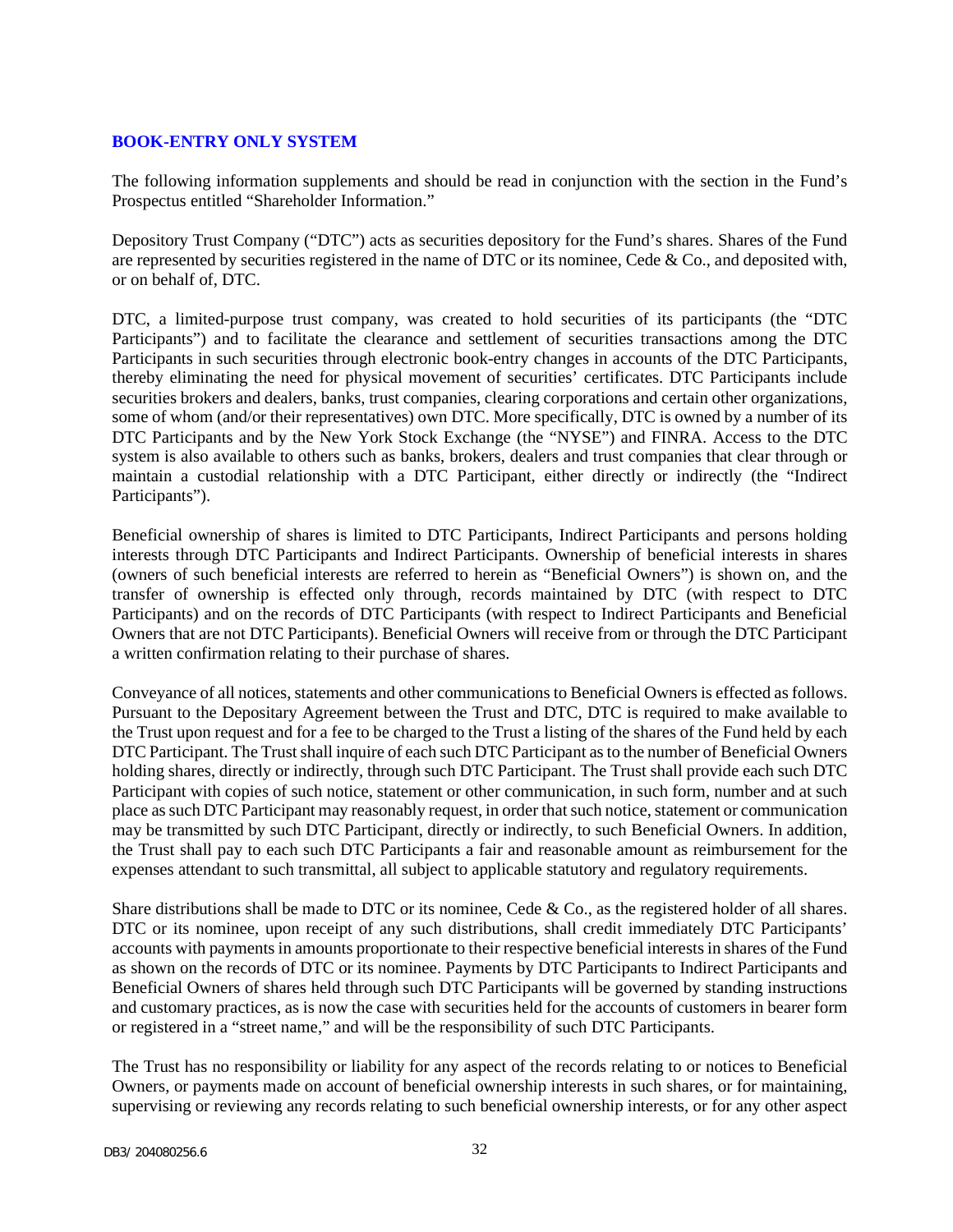of the relationship between DTC and the DTC Participants or the relationship between such DTC Participants and the Indirect Participants and Beneficial Owners owning through such DTC Participants.

DTC may decide to discontinue providing its service with respect to shares at any time by giving reasonable notice to the Trust and discharging its responsibilities with respect thereto under applicable law. Under such circumstances, the Trust shall take action to find a replacement for DTC to perform its functions at a comparable cost. The DTC Participants' rules and policies are made publicly available through its website at www.dtcc.com.

## <span id="page-34-0"></span>**PURCHASE AND REDEMPTION OF CREATION UNITS**

When the Fund is operating primarily as a fund of funds, a Creation Unit transaction generally is conducted in exchange for a basket of securities closely approximating the holdings of the Fund along with a specified amount of cash. When the Fund is invested in Bitcoin Futures or tactically invested, a Creation Unit transaction generally is conducted in exchange for a deposit of cash totaling the NAV of the Creation Unit.

### **Purchase (Creation)**

The Trust issues and sells shares of the Fund only in Creation Units on a continuous basis through the Distributor, at their NAV next determined after receipt, on any Business Day (as defined below), of an order received in proper form.

A "Business Day" with respect to the Fund is any day on which the Exchange is open for business. As of the date of this SAI, the Exchange observes the following holidays: New Year's Day, Martin Luther King, Jr. Day, President's Day (Washington's Birthday), Good Friday, Memorial Day (observed), Independence Day, Labor Day, Thanksgiving Day and Christmas Day.

**Fund Deposit.** With respect to in-kind transactions, the consideration for purchase of a Creation Unit of the Fund generally consists of an in-kind deposit of a designated portfolio of securities – the "Deposit Securities" – per each Creation Unit constituting a substantial replication, or a representation, of the securities included in the Fund's portfolio and an amount of cash – the Cash Component – computed as described below. Together, the Deposit Securities and the Cash Component constitute the "Fund Deposit," which represents the minimum initial and subsequent investment amount for a Creation Unit of the Fund. The Cash Component is an amount equal to the difference between the NAV of the shares (per Creation Unit) and the market value of the Deposit Securities. If the Cash Component is a positive number (*i.e.*, the NAV per Creation Unit exceeds the market value of the Deposit Securities), the Cash Component shall be such positive amount. If the Cash Component is a negative number (*i.e.*, the NAV per Creation Unit is less than the market value of the Deposit Securities), the Cash Component shall be such negative amount and the creator will be entitled to receive cash from the Fund in an amount equal to the Cash Component. The Cash Component serves the function of compensating for any differences between the NAV per Creation Unit and the market value of the Deposit Securities.

The Administrator, through the National Securities Clearing Corporation ("NSCC") (discussed below), makes available on each Business Day, immediately prior to the opening of business on the Exchange (currently 9:30 a.m., Eastern Time), the list of the names and the required number of shares of each Deposit Security to be included in the current Fund Deposit (based on information at the end of the previous Business Day) for the Fund. Such Fund Deposit is applicable, subject to any adjustments as described below, in order to effect creations of Creation Units of the Fund until such time as the next-announced composition of the Deposit Securities is made available.

The identity and number of shares of the Deposit Securities required for a Fund Deposit for the Fund changes as rebalancing adjustments and corporate action events are reflected from time to time by the Advisor or Sub-Advisor, with a view to the investment objective of the Fund. In addition, the Trust reserves the right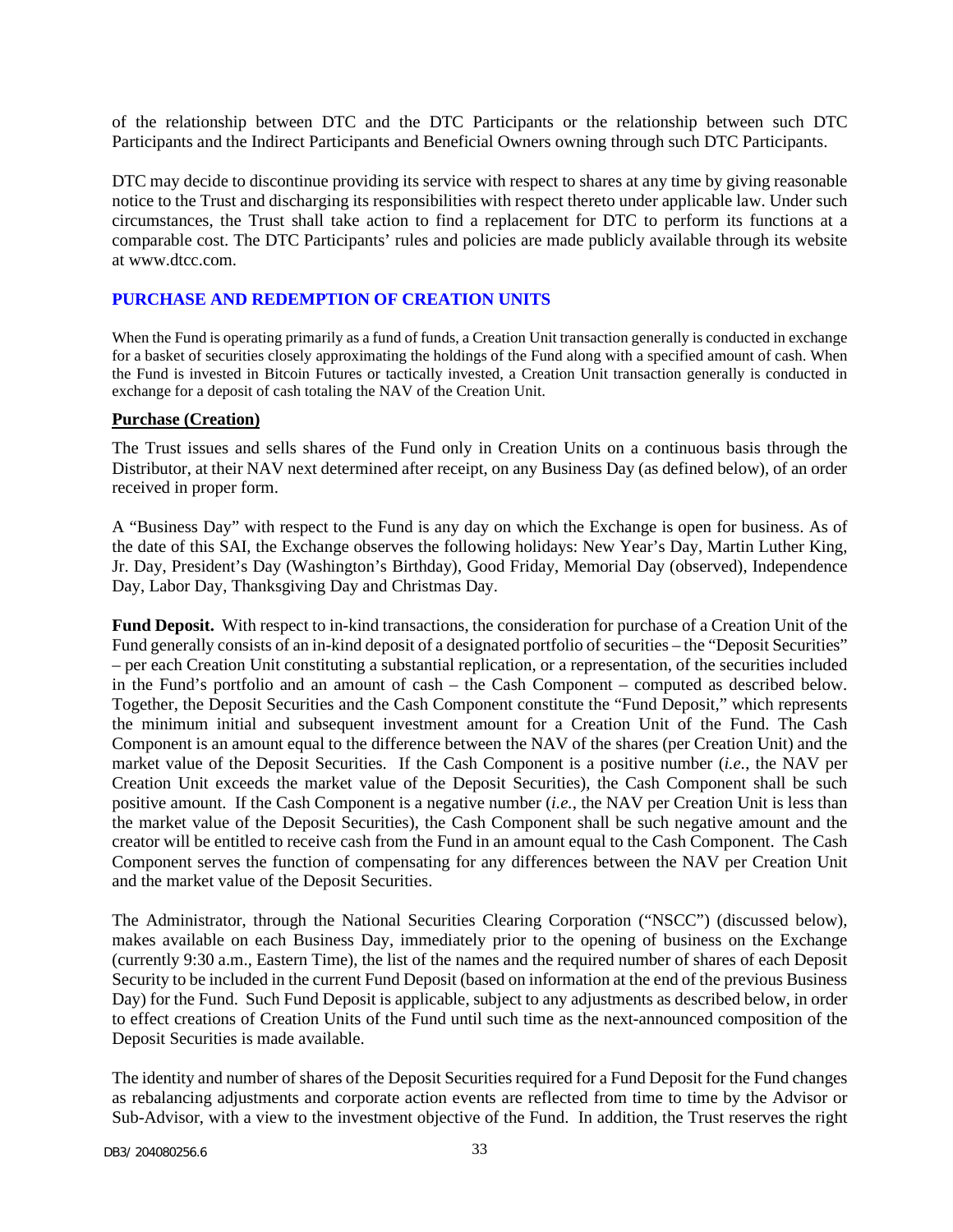to permit or require the substitution of an amount of cash – *i.e.*, a "cash in lieu" amount – to be added to the Cash Component to replace any Deposit Security which may not be available in sufficient quantity for delivery or which may not be eligible for transfer through the Clearing Process (discussed below), or which may not be eligible for trading by an Authorized Participant (as defined below) or the investor for which it is acting.

In addition to the list of names and numbers of securities constituting the current Deposit Securities of a Fund Deposit, the Administrator, through the NSCC, also makes available on each Business Day, the estimated Cash Component, effective through and including the previous Business Day, per outstanding Creation Unit of the Fund.

**Cash Purchase.** With respect to cash transactions, Creation Units of the Fund are sold for cash ("Cash Purchase Amount"). Creation Units are sold at the NAV per share next computed, plus a transaction fee, as described below.

**Procedures for Purchase of Creation Units.** To be eligible to place orders to create a Creation Unit of the Fund, an entity must be (i) a "Participating Party," *i.e.*, a broker-dealer or other participant in the clearing process through the Continuous Net Settlement System of the NSCC (the "Clearing Process"), a clearing agency that is registered with the SEC; or (ii) a DTC Participant (see "Book Entry Only System"), and, in each case, must have executed an agreement with the Trust, the Distributor and the Administrator with respect to creations and redemptions of Creation Units ("Participant Agreement") (discussed below). A Participating Party and DTC Participant are collectively referred to as an "Authorized Participant." Investors should contact the Distributor for the names of Authorized Participants that have signed a Participant Agreement with the Fund. All shares of the Fund, however created, will be entered on the records of DTC in the name of Cede & Co. for the account of a DTC Participant.

All orders to create Creation Units, whether through the Clearing Process (through a Participating Party) or outside the Clearing Process (through a DTC Participant), must be received by the Fund's transfer agent no later than 1:00 p.m., Eastern Time, three hours earlier than the close of the regular trading session on the Exchange (ordinarily 4:00 p.m., Eastern Time), in each case on the date such order is placed in order for the creation of Creation Units to be effected based on the NAV of shares of the Fund as next determined on such date after receipt of the order in proper form. The date on which an order to create Creation Units (or an order to redeem Creation Units as discussed below) is placed is referred to as the "Transmittal Date." Orders must be transmitted by an Authorized Participant by telephone or other transmission method acceptable to the Fund's transfer agent pursuant to procedures set forth in the Participant Agreement, as described below (see "Placement of Creation Orders Using Clearing Process" and "Placement of Creation Orders Outside Clearing Process"). Severe economic or market disruptions or changes, or telephone or other communication failure, may impede the ability to reach the Fund's transfer agent or an Authorized Participant.

Orders to create Creation Units of the Fund shall be placed with an Authorized Participant, as applicable, in the form required by such Authorized Participant. In addition, the Authorized Participant may request the investor to make certain representations or enter into agreements with respect to the order, *i.e.*, to provide for payments of cash, when required. Investors should be aware that their particular broker may not have executed a Participant Agreement and, therefore, orders to create Creation Units of the Fund have to be placed by the investor's broker through an Authorized Participant that has executed a Participant Agreement. At any given time there may be only a limited number of broker-dealers that have executed a Participant Agreement. Those placing orders for Creation Units through the Clearing Process should afford sufficient time to permit proper submission of the order to the Distributor prior to 1:00 p.m., Eastern Time, on the Transmittal Date.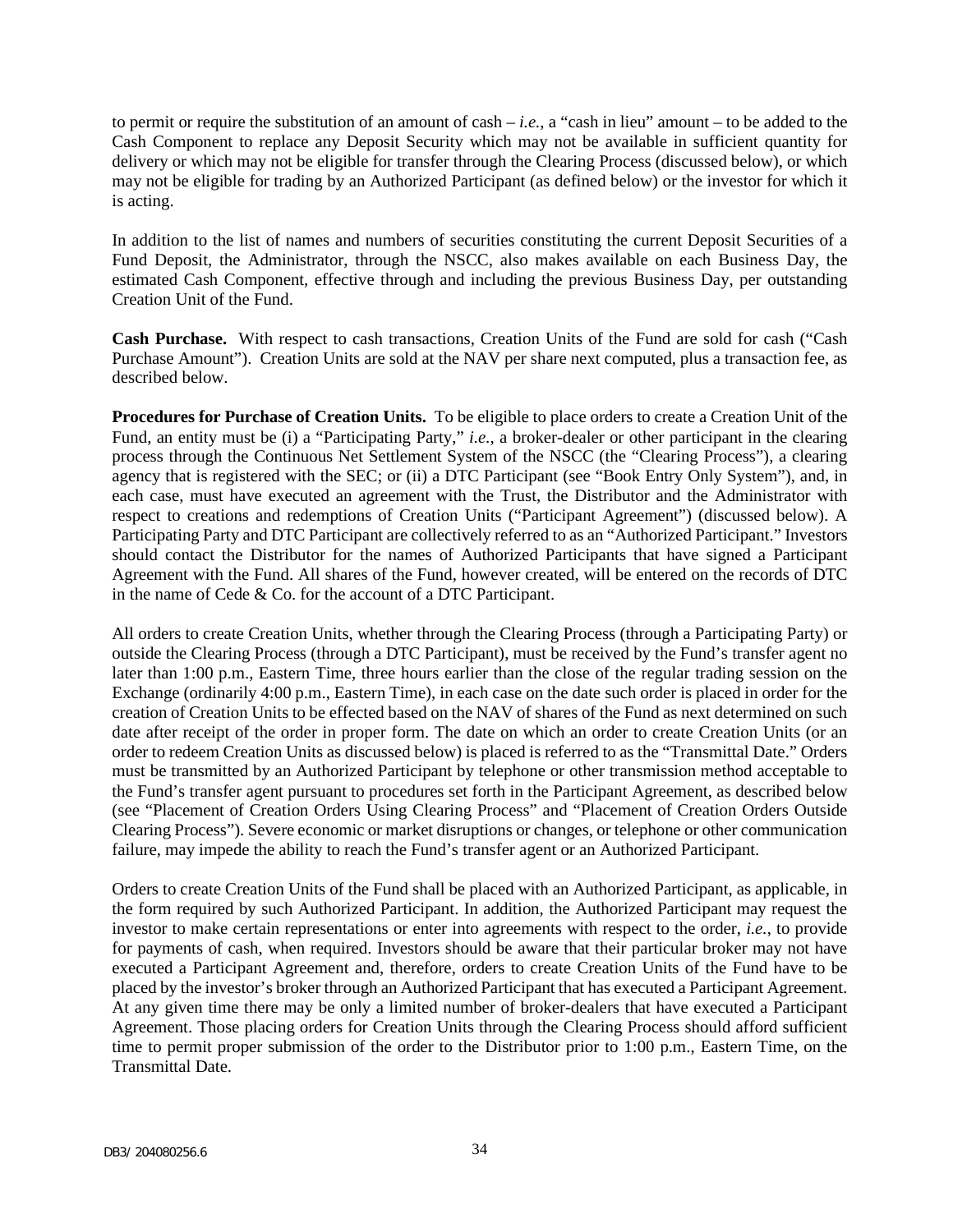Orders for creation that are effected outside the Clearing Process are likely to require transmittal by the DTC Participant earlier on the Transmittal Date than orders effected using the Clearing Process. Those persons placing orders outside the Clearing Process, including purchases of which will be effected through a transfer of cash directly through DTC, should ascertain the deadlines applicable to DTC and the Federal Reserve Bank wire system by contacting the operations department of the broker or depository institution effecting such transfer of the Deposit Securities and Cash Component or the Cash Purchase Amount.

**Placement of Creation Orders Using the Clearing Process (For In-Kind Transactions).** The Clearing Process is the process of creating or redeeming Creation Units through the Continuous Net Settlement System of the NSCC. Fund Deposits made through the Clearing Process must be delivered through a Participating Party that has executed a Participant Agreement. The Participant Agreement authorizes the Fund's transfer agent to transmit to NSCC, on behalf of the Participating Party, such trade instructions as are necessary to effect the Participating Party's creation order. Pursuant to such trade instructions to NSCC, the Participating Party agrees to deliver the requisite Deposit Securities and the Cash Component to the Trust, together with such additional information as may be required by the Distributor. An order to create Creation Units through the Clearing Process is deemed received by the Distributor on the Transmittal Date if (i) such order is received by the Distributor not later than 1:00 p.m., Eastern Time, on such Transmittal Date and (ii) all other procedures set forth in the Participant Agreement are properly followed.

**Placement of Creation Orders Outside the Clearing Process (For In-Kind Transactions).** Fund Deposits made outside the Clearing Process must be delivered through a DTC Participant that has executed a Participant Agreement with the Trust, the Distributor and the Administrator. A DTC Participant who wishes to place an order creating Creation Units to be effected outside the Clearing Process need not be a Participating Party, but such orders must state that the DTC Participant is not using the Clearing Process and that the creation of Creation Units will instead be effected through a transfer of securities and cash directly through DTC. A Fund Deposit transfer must be ordered by the DTC Participant on the Transmittal Date in a timely fashion so as to ensure the delivery of the requisite number of Deposit Securities through DTC to the account of the Trust by no later than 11:00 a.m., Eastern Time, of the next Business Day immediately following the Transmittal Date. All questions as to the number of Deposit Securities to be delivered and the validity, form and eligibility (including time of receipt) for the deposit of any tendered securities will be determined by the Trust, whose determination shall be final and binding. The cash equal to the Cash Component must be transferred directly to the Administrator through the Federal Reserve wire system in a timely manner so as to be received by the Administrator no later than 2:00 p.m., Eastern Time, on the next Business Day immediately following such Transmittal Date. An order to create Creation Units outside the Clearing Process is deemed received on the Transmittal Date if (i) such order is received not later than 1:00 p.m., Eastern Time, on such Transmittal Date and (ii) all other procedures set forth in the Participant Agreement are properly followed. However, if the Administrator does not receive both the requisite Deposit Securities and the Cash Component by 11:00 a.m. and 2:00 p.m., respectively, on the next Business Day immediately following the Transmittal Date, such order will be cancelled. Upon written notice to the Fund's transfer agent, such cancelled order may be resubmitted the following Business Day using a Fund Deposit as newly constituted to reflect the then current NAV of the Fund. The delivery of Creation Units of the Fund so created will occur no later than the third (3rd) Business Day following the day on which the purchase order is deemed received.

Creation Units may be created in advance of receipt by the Trust of all or a portion of the applicable Deposit Securities as described below. In these circumstances, the initial deposit will have a value greater than the NAV of the shares on the date the order is placed in proper form since in addition to available Deposit Securities, cash must be deposited in an amount equal to the sum of the Cash Component plus 115% of the market value of the undelivered Deposit Securities (the "Additional Cash Deposit"). The order shall be deemed to be received on the Business Day on which the order is placed provided that the order is placed in proper form prior to 1:00 p.m., Eastern Time, on such date and federal funds in the appropriate amount are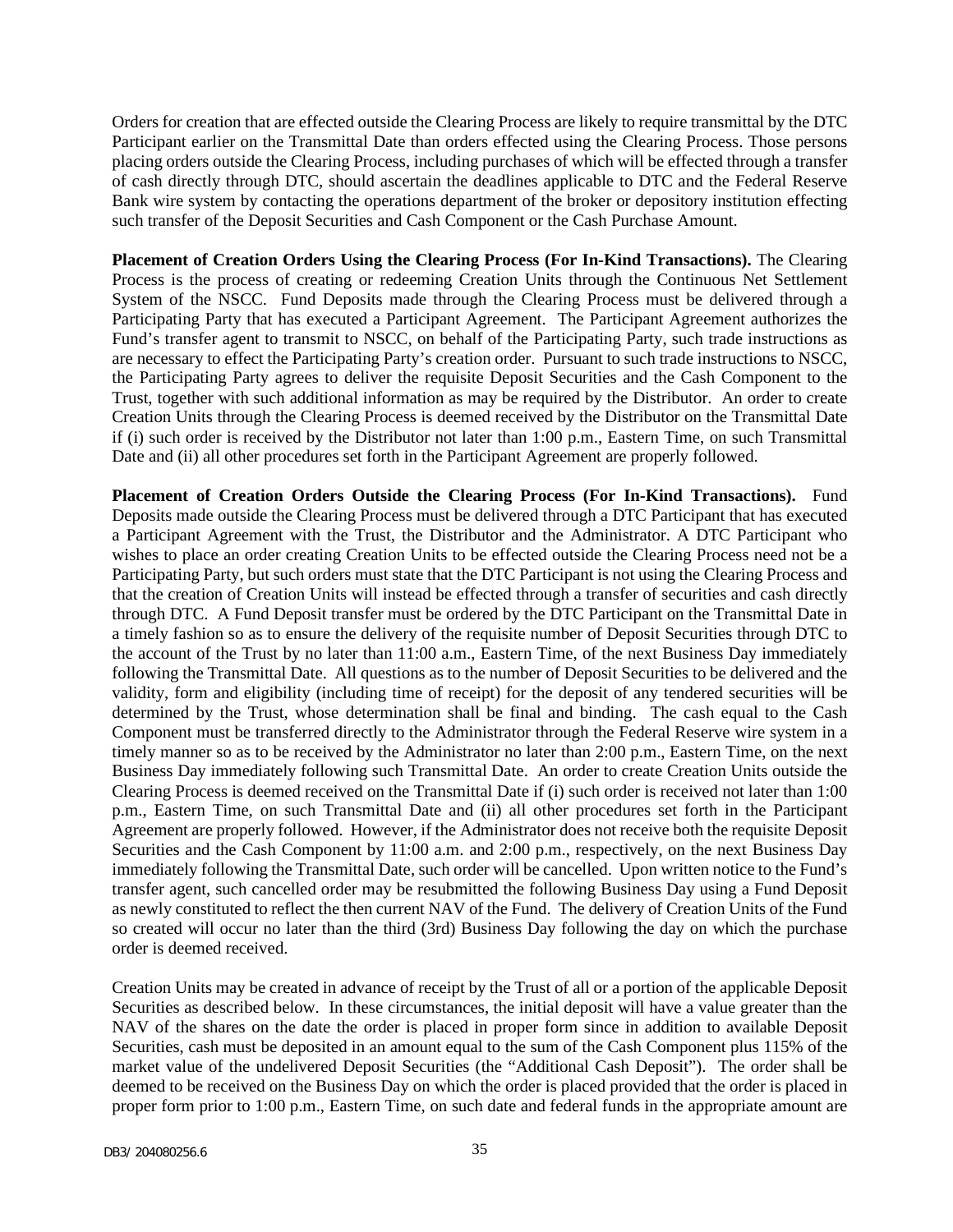deposited with the Administrator by 11:00 a.m., Eastern Time, the following Business Day. If the order is not placed in proper form by 1:00 p.m., Eastern Time, or federal funds in the appropriate amount are not received by 11:00 a.m. the next Business Day, then the order may be deemed to be rejected and the investor shall be liable to the Trust for losses, if any, resulting therefrom. An additional amount of cash shall be required to be deposited with the Trust, pending delivery of the missing Deposit Securities to the extent necessary to maintain the Additional Cash Deposit with the Trust in an amount at least equal to 115% of the daily marked to market value of the missing Deposit Securities. To the extent that missing Deposit Securities are not received by 1:00 p.m., Eastern Time, on the third Business Day following the day on which the purchase order is deemed received or in the event a mark to market payment is not made within one Business Day following notification that such a payment is required, the Trust may use the cash on deposit to purchase the missing Deposit Securities. Authorized Participants will be liable to the Trust for the costs incurred by the Trust in connection with any such purchases. These costs will be deemed to include the amount by which the actual purchase price of the Deposit Securities exceeds the market value of such Deposit Securities on the day the purchase order was deemed received plus the brokerage and related transaction costs associated with such purchases. The Trust will return any unused portion of the Additional Cash Deposit once all of the missing Deposit Securities have been properly received by the Administrator or purchased by the Trust and deposited into the Trust. In addition, a transaction fee will be charged in all cases. The delivery of Creation Units of the Fund so created will occur no later than the third Business Day following the day on which the purchase order is deemed received.

**Acceptance of Orders for Creation Units.** The Trust reserves the right to reject a creation order transmitted to it in respect of the Fund if (a) the order is not in proper form, (b) the investor(s), upon obtaining the shares ordered, would own 80% or more of the currently outstanding shares of the Fund, (c) the acceptance of the Cash Purchase Amount would, in the opinion of counsel, be unlawful, or (d) in the event that circumstances outside the control of the Trust, the Distributor and the Advisor make it for all practical purposes impossible to process creation orders. Examples of such circumstances include acts of God or public service or utility problems such as fires, floods, extreme weather conditions and power outages resulting in telephone, telecopy and computer failures; market conditions or activities causing trading halts; systems failures involving computer or other information systems affecting the Trust, the Advisor, the Distributor, DTC, NSCC or any other participant in the creation process, and similar extraordinary events. The Fund or its designee shall notify a prospective creator of a Creation Unit and/or the Authorized Participant acting on behalf of the creator of a Creation Unit of its rejection of the order of such person. The Trust, the Administrator and the Distributor are under no duty, however, to give notification of any defects or irregularities in the delivery of Cash Purchase Amounts nor shall any of them incur any liability for the failure to give any such notification.

**Creation Transaction Fee.** To compensate the Trust for transfer and other transaction costs involved in creation transactions through the Clearing Process, investors will be required to pay a minimum creation transaction fee, assessed per transaction, as follows:

| Fund                                              | <b>Creation Transaction Fee*</b> |
|---------------------------------------------------|----------------------------------|
| <b>AdvisorShares Managed Bitcoin Strategy ETF</b> | \$500                            |

\* To the extent a Creation Unit consists of more than 100 securities, an additional Creation Transaction Fee may be charged to Authorized Participants to the next highest \$500 increment at the following rates: (i) \$5 per book-entry security settled via the NSCC's CNS and (ii) \$15 per security for "in-kind" settlements settled outside the NSCC, and all physical settlements, including options, futures and other derivatives.

The Fund, subject to approval by the Board, may adjust the fee from time to time based upon actual experience. Investors who use the services of a broker or other such intermediary in addition to an Authorized Participant to effect a creation of a Creation Unit may be charged a fee for such services.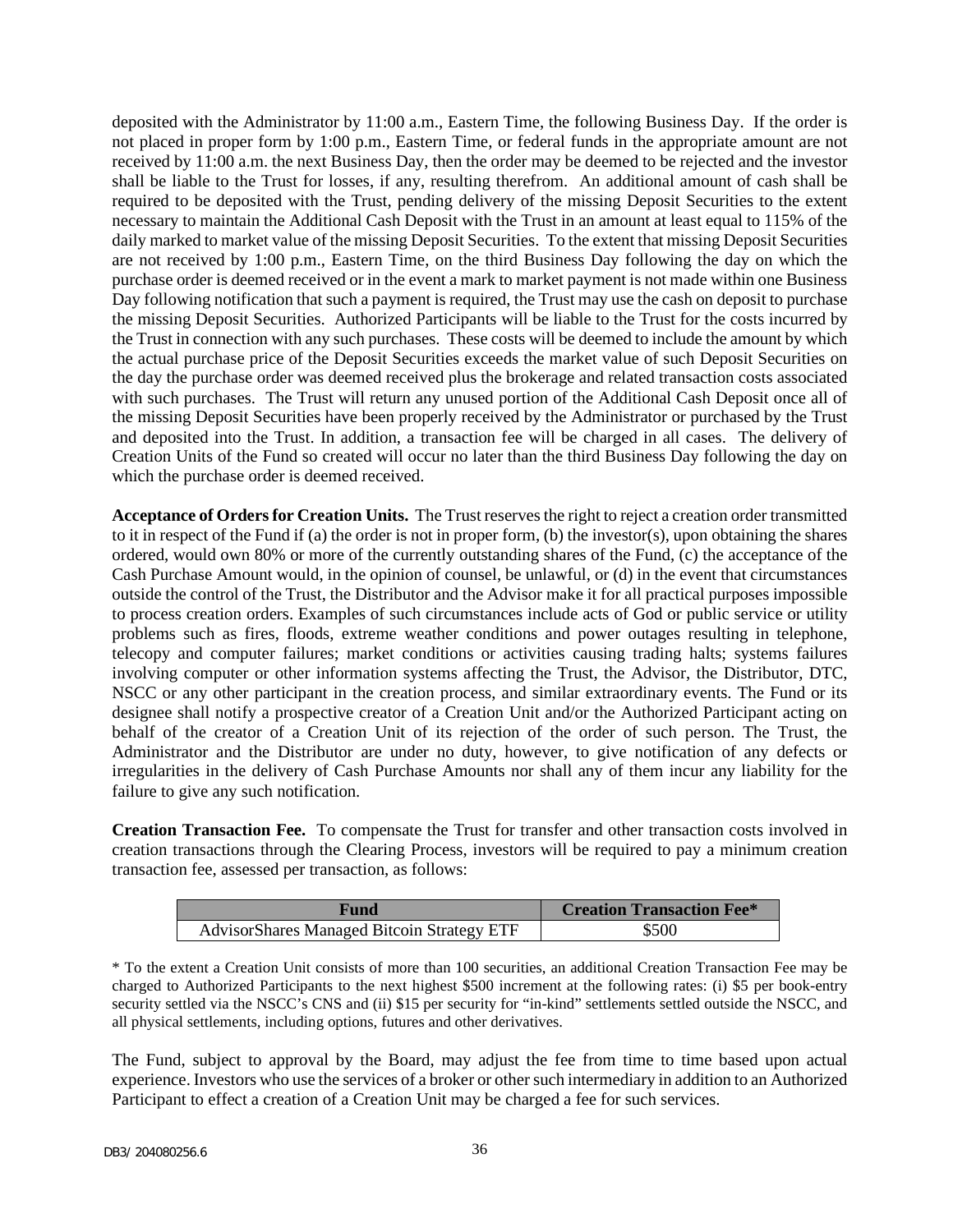#### **Redemption**

Shares may be redeemed only in Creation Units at their NAV next determined after receipt of a redemption request in proper form by the Fund through the Administrator and only on a Business Day. The Trust will not redeem shares in amounts less than Creation Units. Beneficial Owners must accumulate enough shares in the secondary market to constitute a Creation Unit in order to have such shares redeemed by the Trust. There can be no assurance, however, that there will be sufficient liquidity in the public trading market at any time to permit assembly of a Creation Unit. Investors should expect to incur brokerage and other costs in connection with assembling a sufficient number of shares to constitute a redeemable Creation Unit.

With respect to the Fund, the Administrator, through the NSCC, makes available immediately prior to the opening of business on the applicable Exchange (currently 9:30 a.m., Eastern Time) on each Business Day, the Fund Securities that will be applicable (subject to possible amendment or correction) to redemption requests received in proper form (as defined below) on that day. Fund Securities received on redemption may not be identical to Deposit Securities which are applicable to creations of Creation Units.

**Cash Redemption Amount.** Unless cash redemptions are available or specified for the Fund, the redemption proceeds for a Creation Unit generally consist of Fund Securities – as announced by the Administrator on the Business Day of the request for redemption received in proper form – plus cash in an amount equal to the difference between the NAV of the shares being redeemed, as next determined after receipt of a request in proper form, and the value of the Fund Securities (the "Cash Redemption Amount"), less a redemption transaction fee described below in the section entitled "Redemption Transaction Fee." In the event that the Fund Securities have a value greater than the NAV of the shares, a compensating cash payment equal to the differential is required to be made by or through an Authorized Participant by the redeeming shareholder.

Otherwise, the redemption proceeds for a Creation Unit of the Fund will consist solely of cash in an amount equal to the NAV of the shares being redeemed, as next determined after receipt of a request in proper form less a redemption transaction fee described below in the section entitled "Redemption Transaction Fee."

**Placement of Redemption Orders Using Clearing Process.** Orders to redeem Creation Units through the Clearing Process must be delivered through a Participating Party that has executed the Participant Agreement. An order to redeem Creation Units using the Clearing Process is deemed received on the Transmittal Date if (i) such order is received by the Administrator not later than 1:00 p.m., Eastern Time, on such Transmittal Date; and (ii) all other procedures set forth in the Participant Agreement are properly followed; such order will be effected based on the NAV of the Fund as next determined. An order to redeem Creation Units using the Clearing Process made in proper form but received by the Fund after 1:00 p.m., Eastern Time, will be deemed received on the next Business Day immediately following the Transmittal Date and will be effected at the NAV next determined on such Business Day. The requisite Fund Securities and the Cash Redemption Amount will be transferred by the third (3rd) NSCC Business Day following the date on which such request for redemption is deemed received.

**Placement of Redemption Orders Outside Clearing Process.** Orders to redeem Creation Units outside the Clearing Process must be delivered through a DTC Participant that has executed the Participant Agreement. A DTC Participant who wishes to place an order for redemption of Creation Units to be effected outside the Clearing Process need not be a Participating Party, but such orders must state that the DTC Participant is not using the Clearing Process and that redemption of Creation Units will instead be effected through transfer of shares directly through DTC. An order to redeem Creation Units outside the Clearing Process is deemed received by the Administrator on the Transmittal Date if (i) such order is received by the Administrator not later than 1:00 p.m., Eastern Time, on such Transmittal Date; (ii) such order is accompanied or proceeded by the requisite number of shares of the Fund and/or the Cash Redemption Amount specified in such order, which delivery must be made through DTC to the Administrator no later than 11:00 a.m. and 2:00 p.m., respectively, Eastern Time, on the next Business Day following such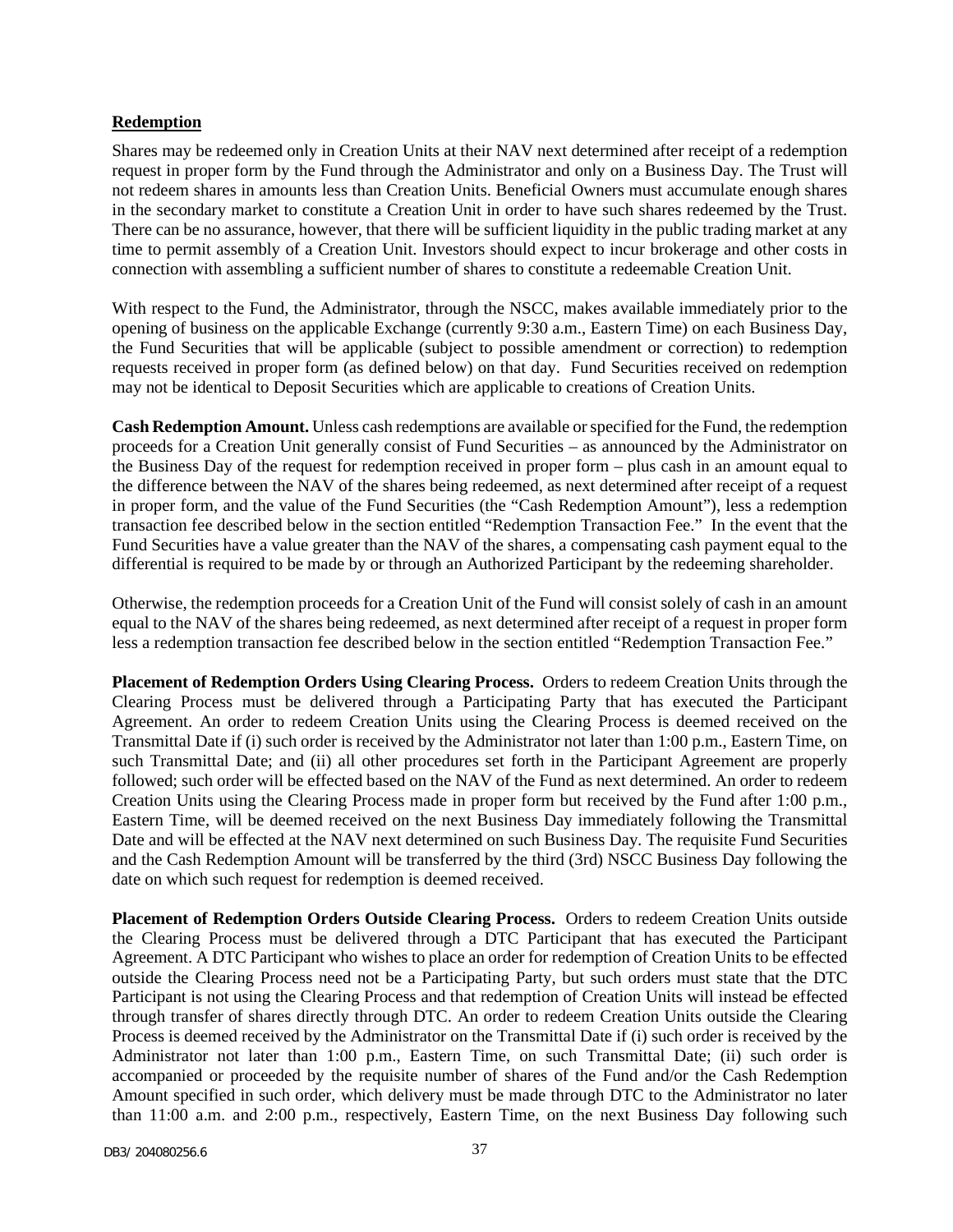Transmittal Date (the "DTC Cut-Off-Time"); and (iii) all other procedures set forth in the Participant Agreement are properly followed.

After the Administrator has deemed an order for redemption outside the Clearing Process received, the Administrator will initiate procedures to transfer the requisite Fund Securities, which are expected to be delivered within three business days, and/or the Cash Redemption Amount to the Authorized Participant, on behalf of the redeeming Beneficial Owner, by the third Business Day following the Transmittal Date on which such redemption order is deemed received by the Administrator.

The calculation of the value of the portfolio holdings and the Cash Redemption Amount to be delivered upon redemption will be made by the Administrator according to the procedures set forth under "Determination of Net Asset Value" computed on the Business Day on which a redemption order is deemed received by the Administrator. Therefore, if a redemption order in proper form is submitted to the Administrator by a DTC Participant not later than 1:00 p.m., Eastern Time, on the Transmittal Date, and the requisite number of shares of the Fund are delivered to the custodian prior to the DTC Cut-Off-Time, then the value of the portfolio holdings and/or the Cash Redemption Amount to be delivered will be determined by the Administrator on such Transmittal Date. If, however, a redemption order is submitted to the Administrator by a DTC Participant not later than 1:00 p.m., Eastern Time, on the Transmittal Date, but either (1) the requisite number of shares of the Fund are not delivered by the DTC Cut-Off-Time as described above on the next Business Day following the Transmittal Date or (2) the redemption order is not submitted in proper form, then the redemption order will not be deemed received as of the Transmittal Date. In such case, the value of the portfolio holdings and the Cash Redemption Amount to be delivered will be computed on the Business Day that such order is deemed received by the Administrator, *i.e.*, the Business Day on which the shares of the Fund are delivered through DTC to the Administrator by the DTC Cut-Off-Time on such Business Day pursuant to a properly submitted redemption order.

If it is not possible to effect deliveries of the Fund Securities, the Trust may in its discretion exercise its option to redeem such shares in cash, and the redeeming Beneficial Owner will be required to receive its redemption proceeds in cash. In addition, an investor may request a redemption in cash which the Fund may, in its sole discretion, permit. In either case, the investor will receive a cash payment equal to the NAV of its shares based on the NAV of shares of the Fund next determined after the redemption request is received in proper form (minus a redemption transaction fee and additional charge for requested cash redemptions specified above, to offset the Trust's brokerage and other transaction costs associated with the disposition of Fund Securities). The Fund may also, in its sole discretion, upon request of a shareholder, provide such redeemer a portfolio of securities which differs from the exact composition of the Fund Securities but does not differ in NAV.

Redemptions of shares for Fund Securities will be subject to compliance with applicable federal and state securities laws and the Fund (whether or not it otherwise permits cash redemptions) reserves the right to redeem Creation Units for cash to the extent that the Fund could not lawfully deliver specific Fund Securities upon redemptions or could not do so without first registering the Fund Securities under such laws. An Authorized Participant or an investor for which it is acting subject to a legal restriction with respect to a particular stock included in the Fund Securities applicable to the redemption of a Creation Unit may be paid an equivalent amount of cash. The Authorized Participant may request the redeeming Beneficial Owner of the shares to complete an order form or to enter into agreements with respect to such matters as compensating cash payment, beneficial ownership of shares or delivery instructions.

The right of redemption may be suspended or the date of payment postponed with respect to the Fund (1) for any period during which the NYSE is closed (other than customary weekend and holiday closings), (2) for any period during which trading on the NYSE is suspended or restricted, (3) for any period during which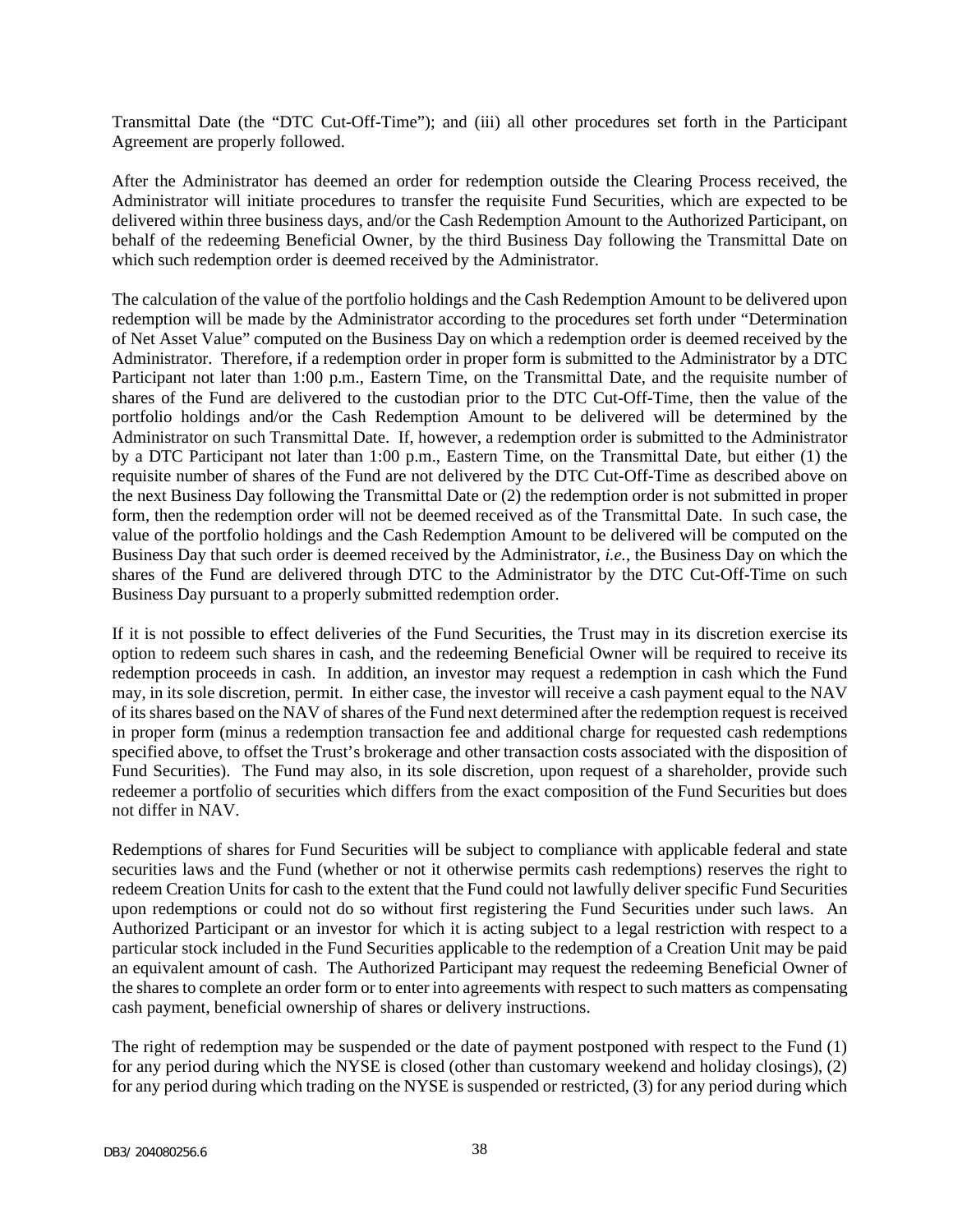an emergency exists as a result of which disposal of the shares of the Fund or determination of the shares' NAV is not reasonably practicable, or (4) in such other circumstance as is permitted by the SEC.

**Redemption Transaction Fee.** To compensate the Trust for transfer and other transaction costs involved in redemption transactions through the Clearing Process, investors will be required to pay a minimum redemption transaction fee, assessed per transaction as follows:

| Fund                                              | <b>Redemption Transaction Fee*</b> |
|---------------------------------------------------|------------------------------------|
| <b>AdvisorShares Managed Bitcoin Strategy ETF</b> | \$500                              |

\* To the extent a Creation Unit consists of more than 100 securities, an additional Redemption Transaction Fee may be charged to Authorized Participants to the next highest \$500 increment at the following rates: (i) \$5 per book-entry security settled via the NSCC's CNS and (ii) \$15 per security for "in-kind" settlements settled outside the NSCC, and all physical settlements, including options, futures and other derivatives.

The Fund, subject to approval by the Board, may adjust the fee from time to time based upon actual experience. Investors who use the services of a broker or other such intermediary in addition to an Authorized Participant to effect a redemption of a Creation Unit may be charged a fee for such services.

## <span id="page-40-0"></span>**DETERMINATION OF NET ASSET VALUE**

The following information supplements and should be read in conjunction with the section in the Prospectus entitled "Calculating Net Asset Value."

The NAV per share of the Fund is computed by dividing the value of the net assets of the Fund (*i.e.*, the value of its total assets less total liabilities) by the total number of shares of the Fund outstanding, rounded to the nearest cent. Expenses and fees, including without limitation, the management, administration and distribution fees, are accrued daily and taken into account for purposes of determining NAV per share. The NAV per share for the Fund is calculated by the Administrator and determined as of the regularly scheduled close of normal trading on the NYSE (normally 4:00 p.m. Eastern Time) on each day that the NYSE is open.

In computing the Fund's NAV, the Fund's portfolio holdings are valued based on their last readily available market price. Price information on listed portfolio holdings, including ETFs in which the Fund invests, is taken from the exchange where the security is primarily traded. Other portfolio holdings and assets for which market quotations are not readily available or determined to not represent the current fair value are valued based on fair value as determined in good faith by the Advisor or Sub-Advisor in accordance with procedures adopted by the Board.

## <span id="page-40-1"></span>**DIVIDENDS, DISTRIBUTIONS, AND TAXES**

## **Dividends and Distributions**

The following information supplements and should be read in conjunction with the section in the Prospectus entitled "Shareholder Information."

**General Policies.** Dividends from net investment income, if any, are declared and paid at least annually by the Fund. Distributions of net realized securities gains, if any, generally are declared and paid once a year, but the Fund may make distributions on a more frequent basis for the Fund to comply with the distribution requirements of the Internal Revenue Code, in all events in a manner consistent with the provisions of the 1940 Act.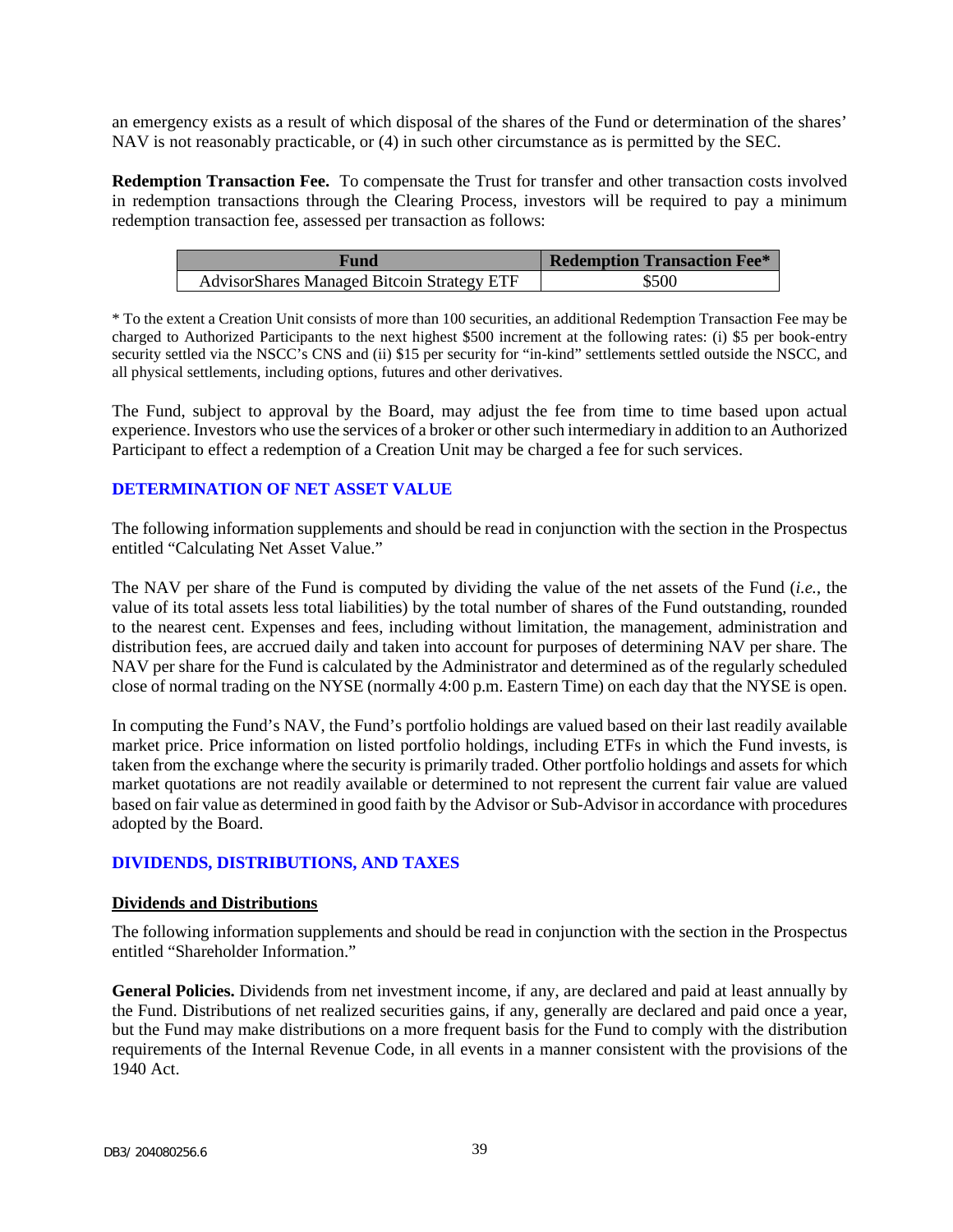Dividends and other distributions on shares are distributed, as described below, on a pro rata basis to Beneficial Owners of such shares. Dividend payments are made through DTC Participants and Indirect Participants to Beneficial Owners then of record with proceeds received from the Fund.

The Fund may make additional distributions to the extent necessary (i) to distribute the entire annual taxable income of the Fund, plus any net capital gains and (ii) to avoid imposition of the excise tax imposed by Section 4982 of the Internal Revenue Code. Management of the Trust reserves the right to declare special dividends for the Fund if, in its reasonable discretion, such action is necessary or advisable to preserve the status of the Fund as a RIC or to avoid imposition of income or excise taxes on undistributed income.

**Dividend Reinvestment Service.** No reinvestment service is provided by the Trust. Broker-dealers may make available the DTC book-entry Dividend Reinvestment Service for use by Beneficial Owners of the Fund for reinvestment of their dividend distributions. Beneficial Owners should contact their broker to determine the availability and costs of the service and the details of participation therein. Brokers may require Beneficial Owners to adhere to specific procedures and timetables. If this service is available and used, dividend distributions of both income and realized gains will be automatically reinvested in additional whole shares of the Fund purchased in the secondary market.

## **Federal Income Taxes**

The following is a summary of certain additional U.S. federal income tax considerations generally affecting the Fund and its shareholders that supplements the summary in the Prospectus. No attempt is made to present a comprehensive explanation of the federal, state, local or foreign tax treatment of the Fund or its shareholders, and the discussion here and in the Prospectus is not intended to be a substitute for careful tax planning.

The following general discussion of certain federal income tax consequences is based on provisions of the Internal Revenue Code and the regulations issued thereunder as in effect on the date of this SAI. New legislation, as well as administrative changes or court decisions, may significantly change the conclusions expressed herein, and may have a retroactive effect with respect to the transactions contemplated herein.

Shareholders are urged to consult their own tax advisors regarding the application of the provisions of tax law described in this SAI in light of the particular tax situations of the shareholders and regarding specific questions as to federal, state, or local taxes.

**Regulated Investment Company (RIC) Status.** The Fund intends to qualify for and elect treatment as a RIC under the Internal Revenue Code. Provided that for each tax year the Fund: (i) meets the requirements to be treated as a RIC (as discussed below); and (ii) distributes at least an amount equal to the sum of 90% of the Fund's net investment income for such year (including, for this purpose, the excess of net realized short-term capital gains over net long-term capital losses) and 90% of its net tax-exempt interest income (the "Distribution Requirement"), the Fund itself will not be subject to federal income taxes to the extent the Fund's net investment income and the Fund's net realized capital gains, if any, are timely distributed to the Fund's shareholders.

One of several requirements for RIC qualification is that the Fund must receive at least 90% of the Fund's gross income each year from dividends, interest, payments with respect to certain securities loans, gains from the sale or other disposition of stock, securities or foreign currencies, or other income derived with respect to the Fund's business of investing in stock, securities, foreign currencies and net income from an interest in a qualified publicly traded partnership (the "90% Test"). A second requirement for qualification as a RIC is that the Fund must diversify its holdings so that, at the end of each quarter of the Fund's taxable year: (a) at least 50% of the market value of the Fund's total assets is represented by cash and cash items,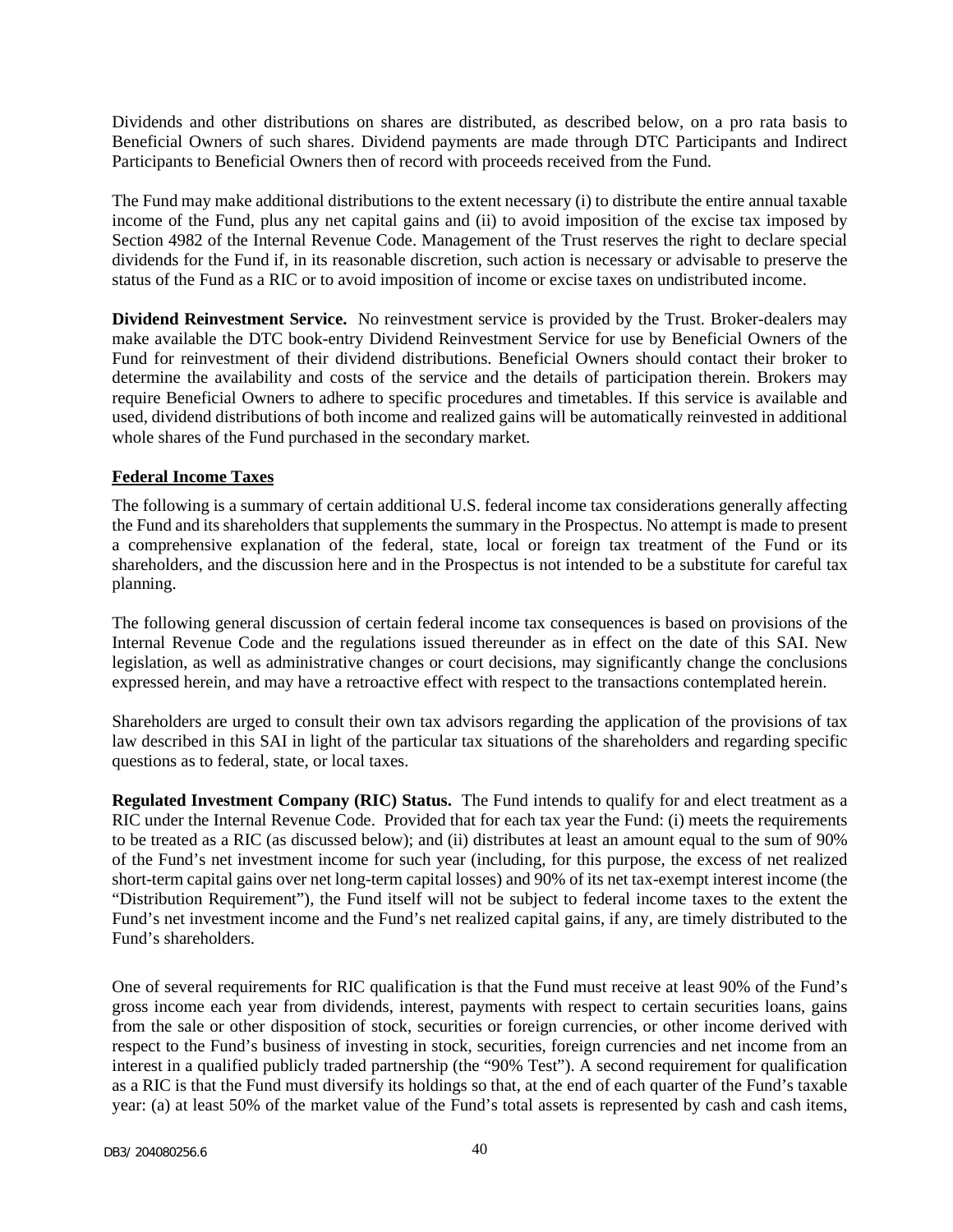U.S. government securities, securities of other RICs, and other securities, with these other securities limited, in respect to any one issuer, to an amount not greater than 5% of the value of the Fund's total assets or 10% of the outstanding voting securities of such issuer; and (b) not more than 25% of the value of its total assets are invested, including through corporations in which the Fund owns a 20% or more voting stock interest, in the securities (other than U.S. government securities or securities of other RICs) of any one issuer, the securities (other than securities of other RICs) of two or more issuers which the Fund controls and which are engaged in the same, similar, or related trades or businesses, or the securities of one or more qualified publicly traded partnerships (the "Asset Test").

If the Fund fails to satisfy the 90% Test or the Asset Test, the Fund may be eligible for relief provisions if the failures are due to reasonable cause and not willful neglect and if a penalty tax is paid with respect to each failure to satisfy the applicable requirements. Additionally, relief is provided for certain *de minimis*  failures of the Asset Test. In order to qualify for relief provisions for a failure to meet the Asset Test, the Fund may be required to dispose of certain assets. If the Fund fails to qualify for treatment as a RIC for any year, and the relief provisions are not available, all of its taxable income will be subject to federal income tax at the regular corporate rate without any deduction for distributions to shareholders. In such case, its shareholders would be taxed as if they received ordinary dividends, although the dividends could be eligible for the dividends received deduction for corporate shareholders and the dividends may be eligible for the lower tax rates available to non-corporate shareholders on qualified dividend income. To requalify for treatment as a RIC in a subsequent taxable year, the Fund would be required to satisfy the RIC qualification requirements for that year and to distribute any earnings and profits from any year in which the Fund failed to qualify for tax treatment as a RIC. If the Fund failed to qualify as a RIC for a period greater than two taxable years, it would generally be required to pay a Fund-level tax on certain net builtin gains recognized with respect to certain of its assets upon a disposition of such assets within five years of qualifying as a RIC in a subsequent year. The Board reserves the right not to maintain the qualification of the Fund for treatment as a RIC if it determines such course of action to be beneficial to shareholders. If the Fund determines that it will not qualify for treatment as a RIC under Subchapter M of the Internal Revenue Code, the Fund will establish procedures to reflect the anticipated tax liability in the Fund's NAV.

The Fund may elect to treat part or all of any "qualified late year loss" as if it had been incurred in the succeeding taxable year in determining the Fund's taxable income, net capital gain, net short-term capital gain, and earnings and profits. A "qualified late year loss" generally includes net capital loss, net long-term capital loss, or net short-term capital loss incurred after October 31 of the current taxable year, and certain other late-year losses.

The treatment of capital loss carryovers for the Fund is similar to the rules that apply to capital loss carryovers of individuals, which provide that such losses are carried over indefinitely. If the Fund has a "net capital loss" (that is, capital losses in excess of capital gains) for a taxable year, the excess of the Fund's net shortterm capital losses over its net long-term capital gains is treated as a short-term capital loss arising on the first day of the Fund's next taxable year, and the excess (if any) of the Fund's net long-term capital losses over its net short-term capital gains is treated as a long-term capital loss arising on the first day of the Fund's next taxable year. The carryover of capital losses may be limited under the general loss limitation rules if the Fund experiences an ownership change as defined in the Internal Revenue Code.

Notwithstanding the Distribution Requirement described above, which generally requires the Fund to distribute at least 90% of its annual investment company taxable income and the excess of its exempt-interest income (but does not require any minimum distribution of net capital gain), the Fund will generally be subject to a nondeductible 4% federal excise tax to the extent it fails to distribute by the end of any calendar year at least the sum of 98% of its ordinary income for the year and 98.2% of its capital gain net income for the one-year period ending on October 31 of that year, plus certain other amounts. The Fund intends to make sufficient distributions, or deemed distributions, to avoid imposition of the excise tax, but can make no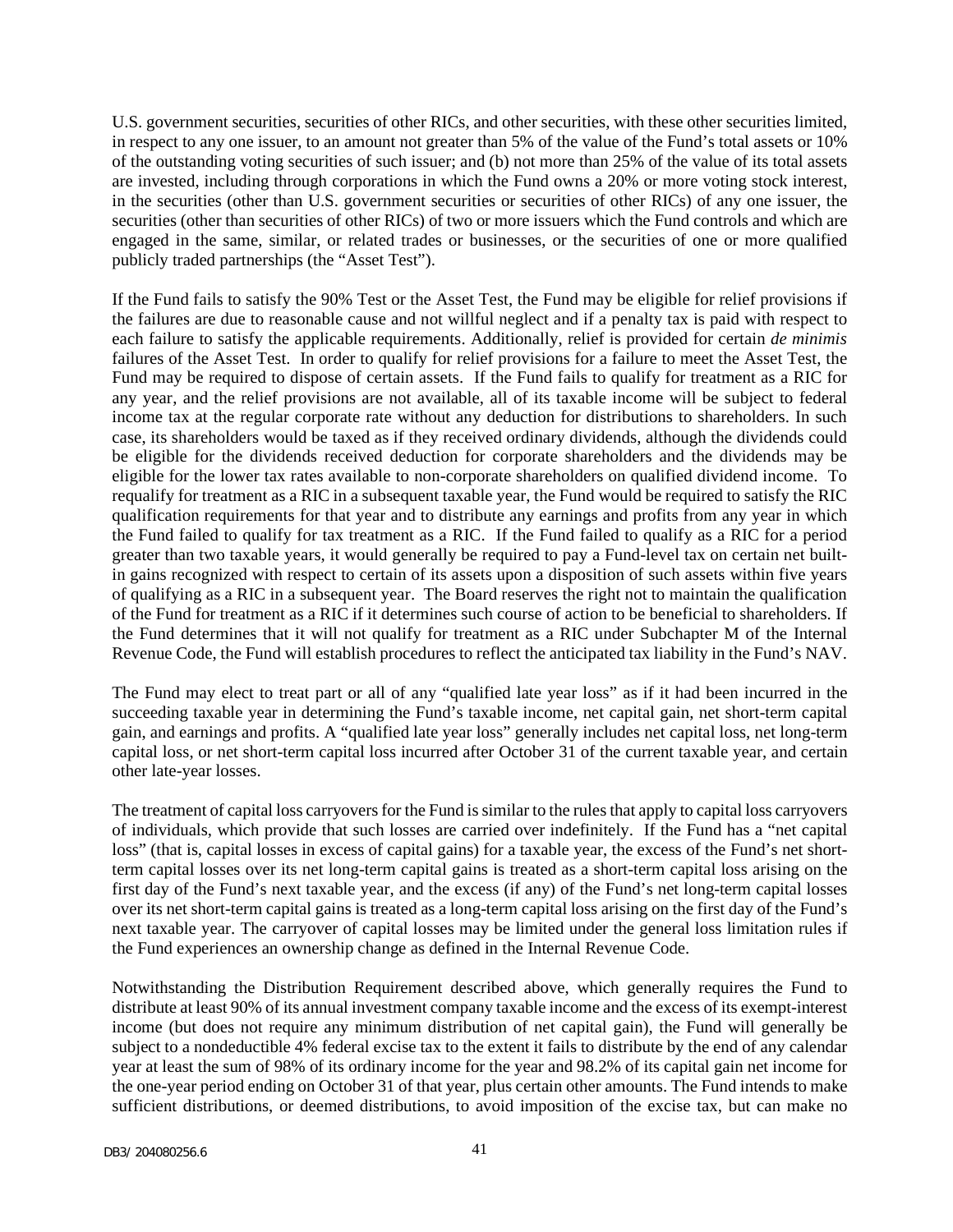assurances that all such tax liability will be eliminated. The Fund may in certain circumstances be required to liquidate Fund investments in order to make sufficient distributions to avoid federal excise tax liability at a time when the investment advisor might not otherwise have chosen to do so, and liquidation of investments in such circumstances may affect the ability of the Fund to satisfy the requirements for qualification as a RIC.

**Fund Distributions.** The Fund receives income generally in the form of dividends and interest on investments. This income, plus net short-term capital gains, if any, less expenses incurred in the operation of the Fund, constitutes the Fund's net investment income from which dividends may be paid to you. The Fund intends to distribute substantially all its net investment income and net realized capital gains to shareholders, at least annually. Any distributions by the Fund from such income will be taxable to you as ordinary income or at the lower capital gains rates that apply to individuals receiving qualified dividend income, whether you take them in cash or in additional shares.

Distributions by the Fund are currently eligible for the reduced maximum tax rate to individuals of 20% (lower rates apply to individuals in lower tax brackets) to the extent that the Fund receives qualified dividend income on the securities it holds and the Fund reports the distributions as qualified dividend income. Qualified dividend income is, in general, dividend income from taxable domestic corporations and certain foreign corporations (*e.g*., foreign corporations incorporated in a possession of the United States or in certain countries with a comprehensive tax treaty with the United States, or the stock of which is readily tradable on an established securities market in the United States). A dividend will not be treated as qualified dividend income to the extent that: (i) the shareholder has not held the shares on which the dividend was paid for more than 60 days during the 121-day period that begins on the date that is 60 days before the date on which the shares become "ex-dividend" (which is the day on which declared distributions (dividends or capital gains) are deducted from the Fund's assets before it calculates the net asset value) with respect to such dividend, (ii) the Fund has not satisfied similar holding period requirements with respect to the securities it holds that paid the dividends distributed to the shareholder), (iii) the shareholder is under an obligation (whether pursuant to a short sale or otherwise) to make related payments with respect to substantially similar or related property, or (iv) the shareholder elects to treat such dividend as investment income under section 163(d)(4)(B) of the Internal Revenue Code. Therefore, if you lend your shares in the Fund, such as pursuant to a securities lending arrangement, you may lose the ability to treat dividends (paid while the shares are held by the borrower) as qualified dividend income. Distributions that the Fund receives from an ETF, REIT, or an underlying fund taxable as a RIC will be treated as qualified dividend income only to the extent so reported by such ETF, underlying fund or REIT. Certain of the Fund's investment strategies will limit its ability to distribute dividends eligible to be reported as qualified dividend income.

Distributions by the Fund of its net short-term capital gains will be taxable as ordinary income. Capital gain distributions consisting of the Fund's net capital gains will be taxable as long-term capital gains for individual shareholders currently set at a maximum rate of 20% regardless of how long you have held your shares in the Fund.

In the case of corporate shareholders, the Fund's distributions (other than capital gain distributions) generally qualify for the dividends received deduction to the extent such distributions are so reported and do not exceed the gross amount of qualifying dividends received by the Fund for the year. Generally, and subject to certain limitations (including certain holding period limitations), a dividend will be treated as a qualifying dividend if it has been received from a domestic corporation. Certain of the Fund's investment strategies will limit its ability to distribute dividends eligible for the dividends received deduction for corporate shareholders.

Shareholders who have not held Fund shares for a full year should be aware that the Fund may report and distribute, as ordinary dividends or capital gain dividends, a percentage of income that is not equal to the percentage of the Fund's ordinary income or net capital gain, respectively, actually earned during the period of investment in the Fund.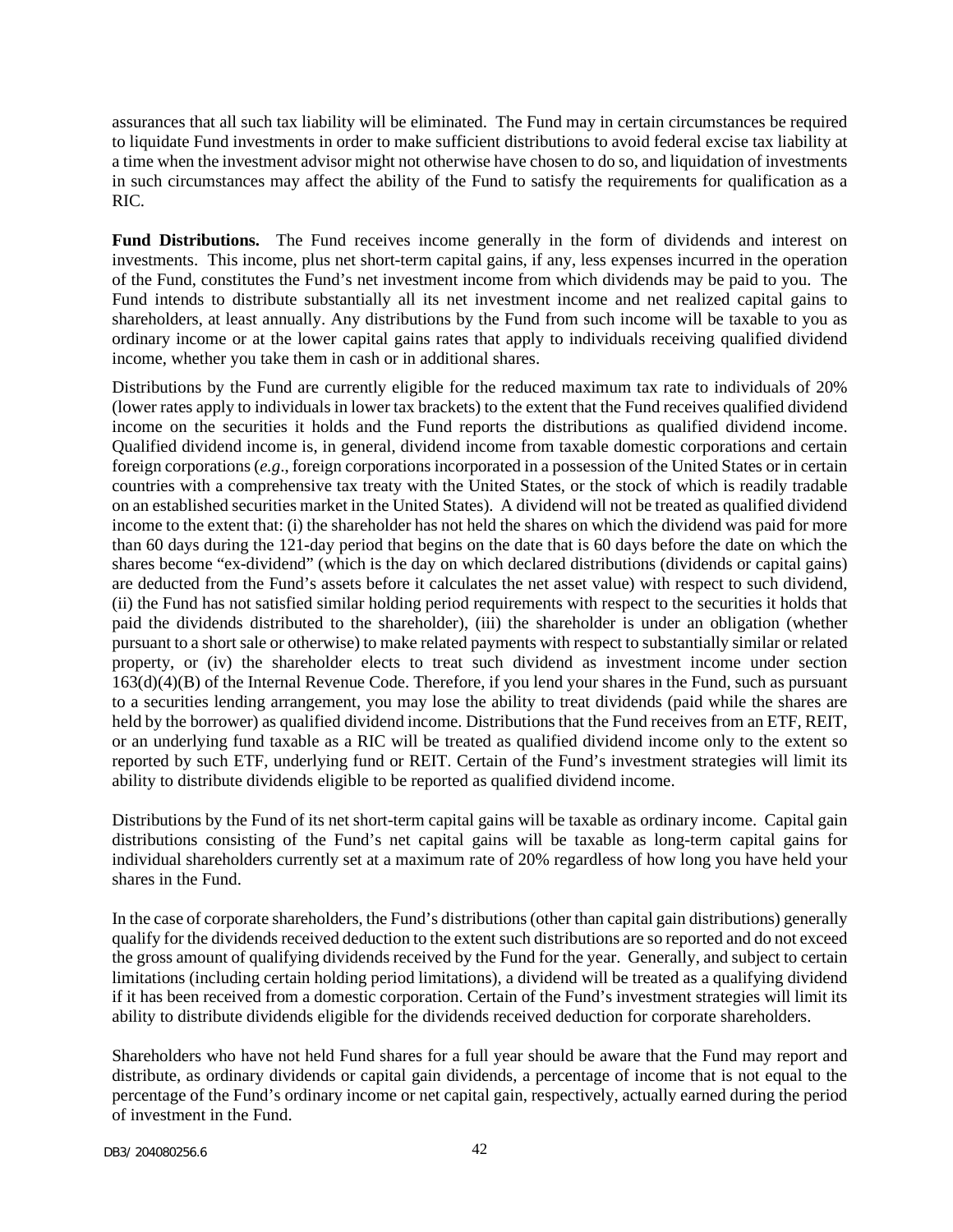The Fund's participation in loans of securities may affect the amount, timing, and character of distributions to Fund shareholders. To the extent that the Fund makes a distribution of income received by the Fund in lieu of dividends (a "substitute payment") with respect to securities on loan pursuant to a securities lending transaction, such income will not constitute qualified dividend income to individual shareholders and will not be eligible for the dividends received deduction for corporate shareholders.

If the Fund's distributions for a taxable year exceed its earnings and profits, all or a portion of the distributions made for the taxable year may be recharacterized as a return of capital to shareholders. A return of capital distribution will generally not be taxable, but will reduce each shareholder's cost basis in the Fund and generally result in a higher reported capital gain or lower reported capital loss when those shares on which the distribution was received are sold. After a shareholder's basis in the Fund's shares has been reduced to zero, distributions by the Fund in excess of earnings and profits will be treated as gain from the sale of the shareholder's shares.

A dividend or distribution received shortly after the purchase of shares reduces the net asset value of the shares by the amount of the dividend or distribution and, although in effect a return of capital, will be taxable to the shareholder. If the net asset value of shares were reduced below the shareholder's cost by dividends or distributions representing gains realized on sales of securities, such dividends or distributions would be a return of investment though taxable to the shareholder in the same manner as other dividends or distributions.

Dividends declared to shareholders of record in October, November or December and actually paid in January of the following year will be treated as having been received by shareholders on December 31 of the calendar year in which declared. Under this rule, therefore, a shareholder may be taxed in one year on dividends or distributions actually received in January of the following year.

Shareholders will be notified annually by the Fund (or by your broker) as to the federal tax status of all distributions made by the Fund. Distributions may be subject to state and local taxes.

**Net Investment Income Tax.** U.S. individuals with adjusted gross income exceeding certain thresholds (\$250,000 if married filing jointly or if considered a "surviving spouse" for federal income tax purposes, \$125,000 if married filing separately, and \$200,000 in other cases) are subject to a 3.8% tax on all or a portion of their "net investment income," including interest, dividends, and capital gains (including capital gains realized on the sale or exchange of shares and capital gain distributions). This 3.8% tax also applies to all or a portion of the undistributed net investment income of certain shareholders that are estates and trusts.

**Sale, Exchange or Redemption of Shares.** Sales and exchanges of Fund shares are generally taxable transactions for federal income tax purposes. In general, if you hold your shares as a capital asset, gain or loss realized will be capital in nature and will be classified as long-term capital gain or loss if the shares have been held for more than 12 months and otherwise will be treated as a short-term capital gain or loss.

All or a portion of any loss realized upon the sale of Fund shares will be disallowed to the extent that substantially identical shares in the Fund are purchased (through reinvestment of dividends or otherwise) within 30 days before or after a sale. Any loss disallowed under these rules will be added to the tax basis in the newly purchased shares. In addition, any loss realized by a shareholder on the disposition of shares held for six months or less is treated as a long-term capital loss to the extent of any amounts treated as distributions of long-term capital gains to the shareholder with respect to such shares (including any amounts credited to the shareholder as undistributed capital gains).

**Cost Basis Reporting.** The cost basis of shares acquired by purchase will generally be based on the amount paid for the shares and then may be subsequently adjusted for other applicable transactions as required by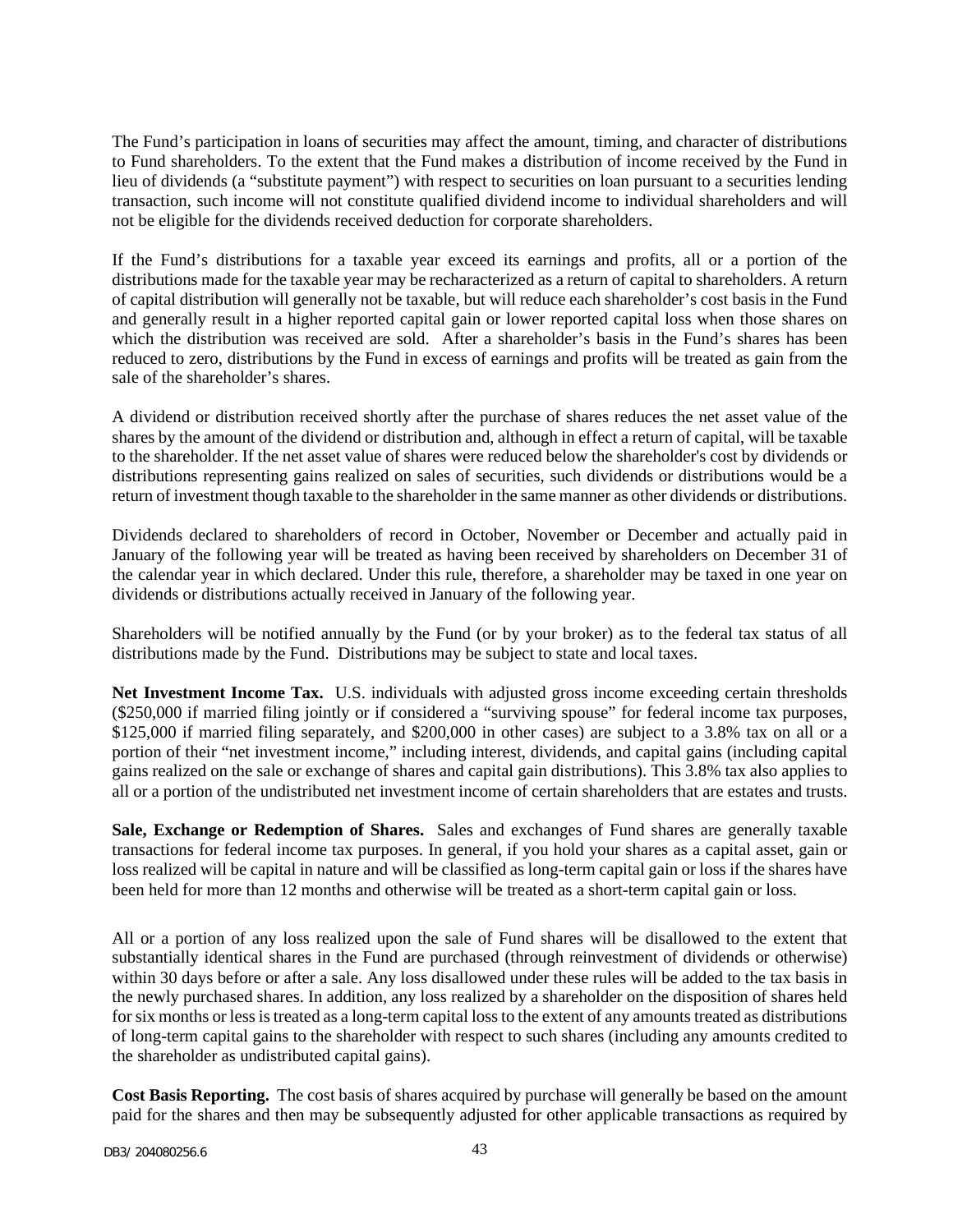the Internal Revenue Code. The difference between the selling price and the cost basis of shares generally determines the amount of the capital gain or loss realized on the sale or exchange of shares. Contact the broker through whom you purchased your shares to obtain information with respect to the available cost basis reporting methods and elections for your account.

**Foreign Taxes.** An ETF in which the Fund invests may be subject to foreign withholding taxes on income it may earn from investing in foreign securities which may reduce the return on such investments. Tax conventions between certain countries and the U.S. may reduce or eliminate such taxes in some cases. The investments of an ETF in which the Fund invests in foreign securities or foreign currencies may increase or accelerate the Fund's recognition of ordinary income and may affect the timing or amount of the Fund's distributions.

Foreign tax credits, if any, received by the Fund as a result of an investment in another RIC (including an ETF which is taxable as a RIC) will not be passed through to you unless the Fund qualifies as a "qualified fund of funds" under the Internal Revenue Code. If the Fund is a "qualified fund of funds" it will be eligible to file an election with the Internal Revenue Service (the "IRS") that will enable the Fund to pass along these foreign tax credits to its shareholders. The Fund will be treated as a "qualified fund of funds" under the Internal Revenue Code if at least 50% of the value of the Fund's total assets (at the close of each quarter of the Fund's taxable year) is represented by interests in other RICs.

**Complex Securities.** The Fund may invest in complex securities such as futures contracts. These investments may be subject to numerous special and complex tax rules. These rules could affect the Fund's ability to qualify as a RIC, affect whether gains and losses recognized by the Fund are treated as ordinary income or capital gain, accelerate the recognition of income to the Fund and/or defer the Fund's ability to recognize losses. In turn, those rules may affect the amount, timing or character of the income distributed by the Fund. These provisions also may require the Fund to mark to market certain types of positions in its portfolio (*i.e.*, treat them as if they were closed out) which may cause the Fund to recognize income without receiving cash with which to make distributions in amounts necessary to satisfy the RIC Distribution Requirement and for avoiding excise taxes. Accordingly, in order to avoid certain income and excise taxes, the Fund may be required to liquidate its investments at a time when the investment adviser might not otherwise have chosen to do so. The Fund intends to monitor its transactions, intends to make appropriate tax elections, and intends to make appropriate entries in its books and records in order to mitigate the effect of these rules and preserve its eligibility for treatment as a RIC.

Certain derivative investment by the Fund, such as over-the-counter derivatives may not produce qualifying income for purposes of the "90% Test" described above, which must be met in order for the Fund to maintain its status as a RIC under the Internal Revenue Code. In addition, the determination of the value and the identity of the issuer of such derivative investments are often unclear for purposes of the "Asset Test" described above. The Fund intends to carefully monitor such investments to ensure that any non-qualifying income does not exceed permissible limits and to ensure that they are adequately diversified under the Asset Test. The Fund, however, may not be able to accurately predict the non-qualifying income from these investments and there are no assurances that the IRS will agree with the Fund's determination of the "Asset Test" with respect to such derivatives. Failure of the Asset Test might also result from a determination by the IRS that financial instruments in which the Fund invests are not securities.

Any market discount recognized on a bond is taxable as ordinary income. A market discount bond is a bond acquired in the secondary market at a price below redemption value or adjusted issue price if issued with original issue discount. Absent an election by the Fund to include the market discount in income as it accrues,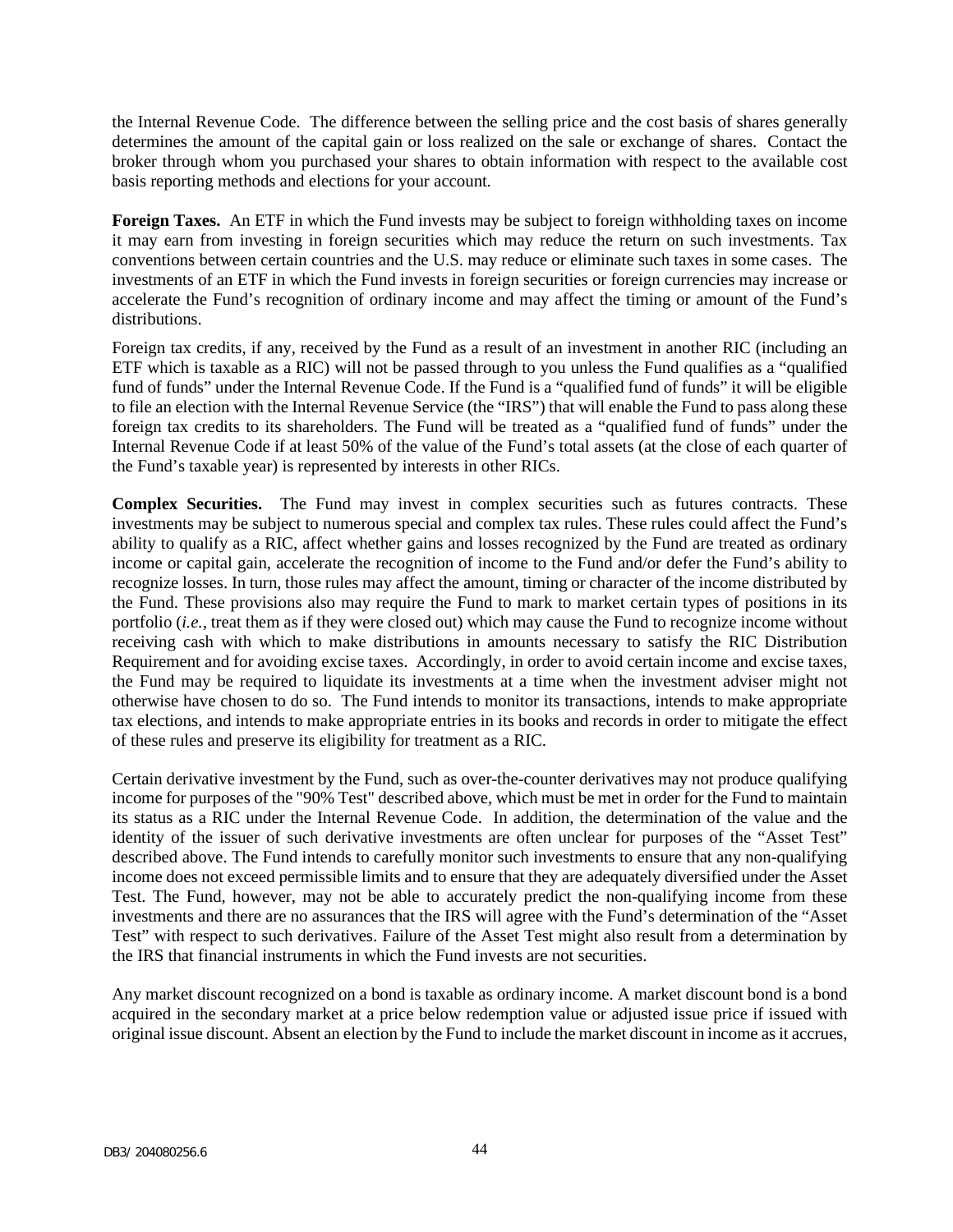gain on the Fund's disposition of such an obligation will be treated as ordinary income rather than capital gain to the extent of the accrued market discount.

Under recently issued final Treasury Regulations, a RIC that receives business interest income may pass through its net business interest income for purposes of the tax rules applicable to the interest expense limitations under Section 163(j) of the Internal Revenue Code. A RIC's total "Section 163(j) Interest Dividend" for a tax year is limited to the excess of the RIC's business interest income over the sum of its business interest expense and its other deductions properly allocable to its business interest income. A RIC may, in its discretion, designate all or a portion of ordinary dividends as Section 163(j) Interest Dividends, which would allow the recipient shareholder to treat the designated portion of such dividends as interest income for purposes of determining such shareholder's interest expense deduction limitation under Section 163(j). This can potentially increase the amount of a shareholder's interest expense deductible under Section 163(j). In general, to be eligible to treat a Section 163(j) Interest Dividend as interest income, you must have held your shares in the Fund for more than 180 days during the 361-day period beginning on the date that is 180 days before the date on which the share becomes ex-dividend with respect to such dividend. Section 163(j) Interest Dividends, if so designated by the Fund, will be reported to your financial intermediary or otherwise in accordance with the requirements specified by the IRS.

The Fund may be required for federal income tax purposes to mark-to-market and recognize as income and loss for each taxable year their net unrealized gains and losses on certain futures contracts and options subject to section 1256 of the Internal Revenue Code ("Section 1256 Contracts") as of the end of the year as well as those actually realized during the year. Gains and losses from Section 1256 Contracts on broad-based indexes required to be marked to market will be 60% long-term and 40% short-term capital gain or loss. Application of this rule may alter the timing and character of distributions to shareholders. The Fund may be required to defer the recognition of losses on Section 1256 Contracts to the extent of any unrecognized gains on offsetting positions held by the Fund. These provisions may also require the Fund to mark-tomarket certain types of positions in their portfolios (*i.e.*, treat them as if they were closed out), which may cause the Fund to recognize income without receiving cash with which to make distributions in amounts necessary to satisfy the Distribution Requirement and for avoiding the excise tax discussed above. Accordingly, in order to avoid certain income and excise taxes, the Fund may be required to liquidate as investments at a time when the investment advisor might not otherwise have chosen to do so.

The Fund expects to invest up to 25% of its total assets in the Subsidiary, which the Fund expects to be treated as a controlled foreign corporation (a "CFC") under the Internal Revenue Code. A U.S. person, including the Fund, who owns (directly or indirectly) 10% or more of the total combined voting power of all classes of stock of 10% or more of the total value of shares of all classes of stock of a foreign corporation is a "U.S. Shareholder" for purposes of the CFC provisions of the Internal Revenue Code. A CFC is a foreign corporation that, on any day of its taxable year, is owned (directly, indirectly, or constructively) more than 50% (measured by voting power or value) by U.S. Shareholders. Because of its investment in the Subsidiary, the Fund is a U.S. Shareholder in a CFC. As a U.S. Shareholder, the Fund is required to include in gross income for U.S. federal income tax purposes for each taxable year of the Fund its pro rata share of its CFC's "Subpart F" income (discussed further below) and any "global intangible low-taxed income" ("GILTI") for the CFC's taxable year ending within the Fund's taxable year whether or not such income is actually distributed by the CFC. GILTI generally includes the active operating profits of the CFC, reduced by a deemed return on the tax basis of the CFC's depreciable tangible assets.

The Fund may gain most of its exposure to the bitcoin markets through its investment in the Subsidiary, which invests directly in Bitcoin Futures. The Fund's investment in the Subsidiary is expected to provide the Fund with exposure to the bitcoin markets within the limitations of the federal tax requirements of Subchapter M of the Internal Revenue Code for qualification as a RIC. The "Subpart F" income (defined in Section 951 of the Code to include passive income, including from commodity-linked derivatives) of the Fund attributable to its investment in the Subsidiary is "qualifying income" to the Fund to the extent that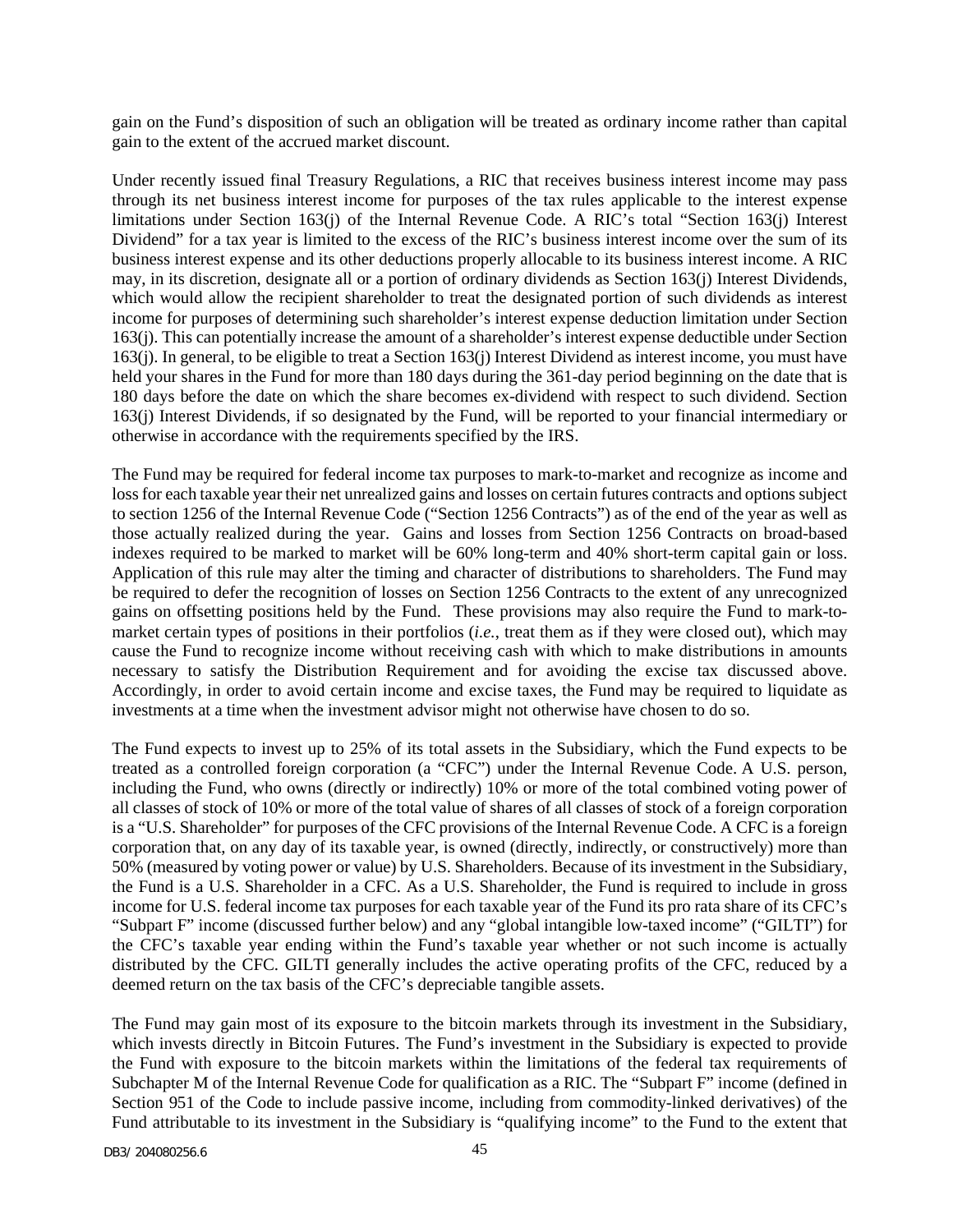such income is derived with respect to the Fund's business of investing in stock, securities or currencies. The Fund expects its "Subpart F" income attributable to its investment in the Subsidiary to be derived with respect to the Fund's business of investing in stock, securities or currencies. The Fund expects the Subsidiary will make actual annual distributions in an amount at least equal to the subpart F income attributed to the Fund. To the extent the Subsidiary makes such distributions out of earnings and profits, the Fund expects such distributions to be treated as qualifying income. The Advisor will carefully monitor the Fund's investments in the Subsidiary to ensure that no more than 25% of the Fund's assets are invested in the Subsidiary.

Subpart F income and GILTI are treated as ordinary income, regardless of the character of the CFC's underlying income. Net losses incurred by a CFC during a tax year do not flow through to the Fund and thus will not be available to offset income or capital gain generated from the Fund's other investments. In addition, net losses incurred by a CFC during a tax year generally cannot be carried forward by the CFC to offset gains realized by it in subsequent taxable years. To the extent the Fund invests in the Subsidiary and recognizes "Subpart F" income or GILTI in excess of actual cash distributions from the Subsidiary, if any, it may be required to sell assets (including when it is not advantageous to do so) to generate the cash necessary to distribute as dividends to its shareholders all of its income and gains and therefore to eliminate any tax liability at the Fund level. "Subpart F" income also includes the excess of gains over losses from transactions (including futures, forward and other similar transactions) in commodities.

The Fund's recognition of any "Subpart F" income or GILTI from an investment in the Subsidiary will increase the Fund's tax basis in the Subsidiary. Distributions by the Subsidiary to the Fund, including in redemption of the Subsidiary's shares, will be tax free, to the extent of the Subsidiary's previously undistributed "Subpart F" income or GILTI, and will correspondingly reduce the Fund's tax basis in the Subsidiary, and any distributions in excess of the Fund's tax basis in the Subsidiary will be treated as realized gain. Any losses with respect to the Fund's shares of the Subsidiary will not be currently recognized. The Fund's investment in the Subsidiary will potentially have the effect of accelerating the Fund's recognition of income and causing its income to be treated as ordinary income, regardless of the character of the Subsidiary's income. If a net loss is realized by the Subsidiary, such loss is generally not available to offset the income earned by the Fund. In addition, the net losses incurred during a taxable year by the Subsidiary cannot be carried forward by the Subsidiary to offset gains realized by it in subsequent taxable years. The Fund will not receive any credit in respect of any non-U.S. tax borne by its Subsidiary.

**Backup Withholding.** In certain cases, the Fund or financial intermediaries, such as brokers, through which shareholders own Fund shares, will be required to withhold (as "backup withholding") on reportable dividends and distributions, as well as the proceeds of any redemptions of Creation Units, paid to a shareholder who: (1) has failed to provide a correct taxpayer identification number (usually the shareholder's social security number); (2) is subject to backup withholding by the Internal Revenue Service ("IRS"); (3) has failed to provide the Fund with the certifications required by the IRS to document that the shareholder is not subject to backup withholding; or (4) has failed to certify that he or she is a U.S. person (including a U.S. resident alien). The backup withholding rate is currently 24%. Backup withholding will not, however, be applied to payments that have been subject to the 30% withholding tax applicable to shareholders who are neither citizens nor residents of the U.S. (discussed below).

**Foreign Shareholders.** Any foreign investors in the Fund may be subject to U.S. withholding and estate tax and are encouraged to consult their tax advisors prior to investing in the Fund. Foreign shareholders (*i.e.,* nonresident alien individuals and foreign corporations, partnerships, trusts and estates) are generally subject to U.S. withholding tax at the rate of 30% (or a lower tax treaty rate) on distributions of taxable ordinary income. The Fund may, under certain circumstances, report all or a portion of a dividend as an "interestrelated dividend" or a "short-term capital gain dividend," which would generally be exempt from this 30% U.S. withholding tax, provided certain other requirements are met. Short-term capital gain dividends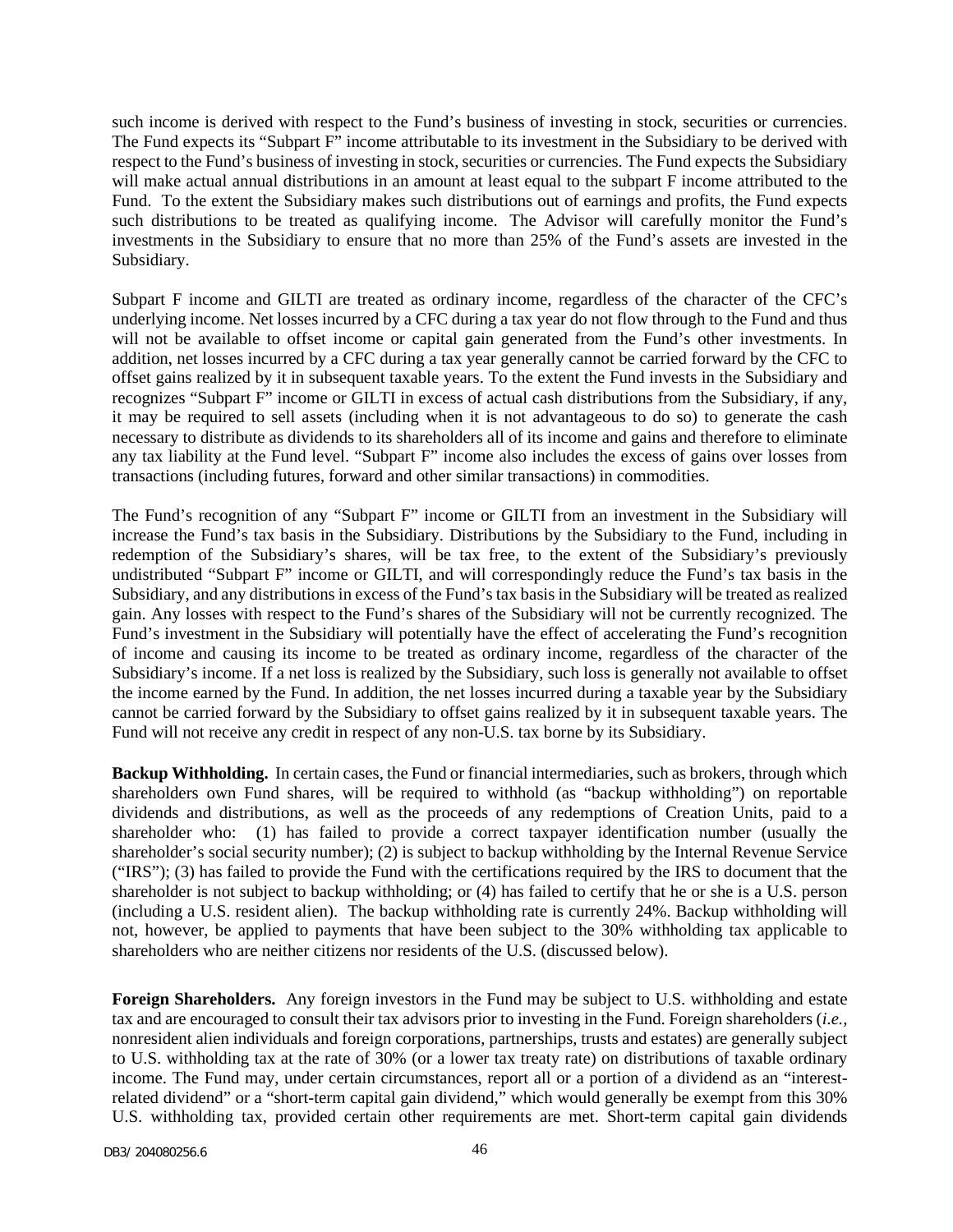received by a nonresident alien individual who is present in the U.S. for a period or periods aggregating 183 days or more during the taxable year are not exempt from this 30% withholding tax. Gains realized by foreign shareholders from the sale or other disposition of shares of the Fund generally are not subject to U.S. taxation, unless the recipient is an individual who is physically present in the U.S. for 183 days or more per year. Foreign shareholders who fail to provide an applicable IRS form may be subject to backup withholding on certain payments from the Fund. Backup withholding will not be applied to payments that are subject to the 30% (or lower applicable treaty rate) withholding tax described in this paragraph. Different tax consequences may result if the foreign shareholder is engaged in a trade or business within the United States. In addition, the tax consequences to a foreign shareholder entitled to claim the benefits of a tax treaty may be different than those described above.

Under legislation known as "FATCA" (the Foreign Account Tax Compliance Act), a U.S. withholding tax of 30% will apply to payments to certain foreign entities of U.S.-source interest and dividends unless various U.S. information reporting and due diligence requirements that are different from, and in addition to, the beneficial owner certification requirements described above have been satisfied. A non-U.S. shareholder may be exempt from the withholding described in this paragraph under an applicable intergovernmental agreement between the U.S. and a foreign government, provided that the shareholder and the applicable foreign government comply with the terms of the agreement. The Fund will not pay additional amounts in respect to any amounts withheld. Non-U.S. shareholders should consult their tax advisers regarding the effect, if any, of this legislation on their ownership and sale or disposition of the Fund's common shares.

A beneficial holder of shares who is a foreign person may be subject to foreign, state and local tax and to the U.S. federal estate tax in addition to the federal income tax consequences referred to above. If a shareholder is eligible for the benefits of a tax treaty, any effectively connected income or gain will generally be subject to U.S. federal income tax on a net basis only if it is also attributable to a permanent establishment or fixed base maintained by the shareholder in the United States.

**Taxes on Purchases and Redemptions of Creation Units.** An Authorized Participant who purchases a Creation Unit by exchanging securities in-kind generally will recognize a gain or loss equal to the difference between (a) the sum of the market value of the Creation Units at the time and any net cash received, and (b) the sum of the purchaser's aggregate basis in the securities surrendered and any net cash paid for the Creation Units. The ability of Authorized Participants to receive a full or partial cash redemption of Creation Units of the Fund may limit the tax efficiency of the Fund. A person who redeems Creation Units and receives securities in-kind from the Fund will generally recognize a gain or loss equal to the difference between (x) the sum of the redeemer's basis in the Creation Units, and (y) the sum of the aggregate market value of the securities received and any net cash received. The IRS, however, may assert that a loss realized upon an exchange of securities for Creation Units may not be deducted currently under the rules governing "wash sales" by an Authorized Participant that does not mark-to-market its holdings, or on the basis that there has been no significant change in economic position.

Any gain or loss realized upon a creation or redemption of Creation Units may be treated as capital or ordinary gain or loss, depending on the holder's circumstances. Any capital gain or loss realized upon the creation of Creation Units will generally be treated as long-term capital gain or loss if the securities exchanged for such Creation Units have been held for more than one year. Any capital gain or loss realized upon the redemption of Creation Units should generally be treated as long-term capital gain or loss if the shares comprising the Creation Units have been held for more than one year. Otherwise, such capital gains or losses will be treated as short-term capital gains or losses. Any capital loss upon a redemption of Creation Units held for six months or less should be treated as long-term capital loss to the extent of any amounts treated as distributions to the person redeeming the Creation Units of long-term capital gain with respect to the Creation Units (including any amounts credited to that person as undistributed capital gains). Authorized Participants purchasing or redeeming Creation Units should consult their own tax advisors with respect to the tax treatment of any creation or redemption transaction.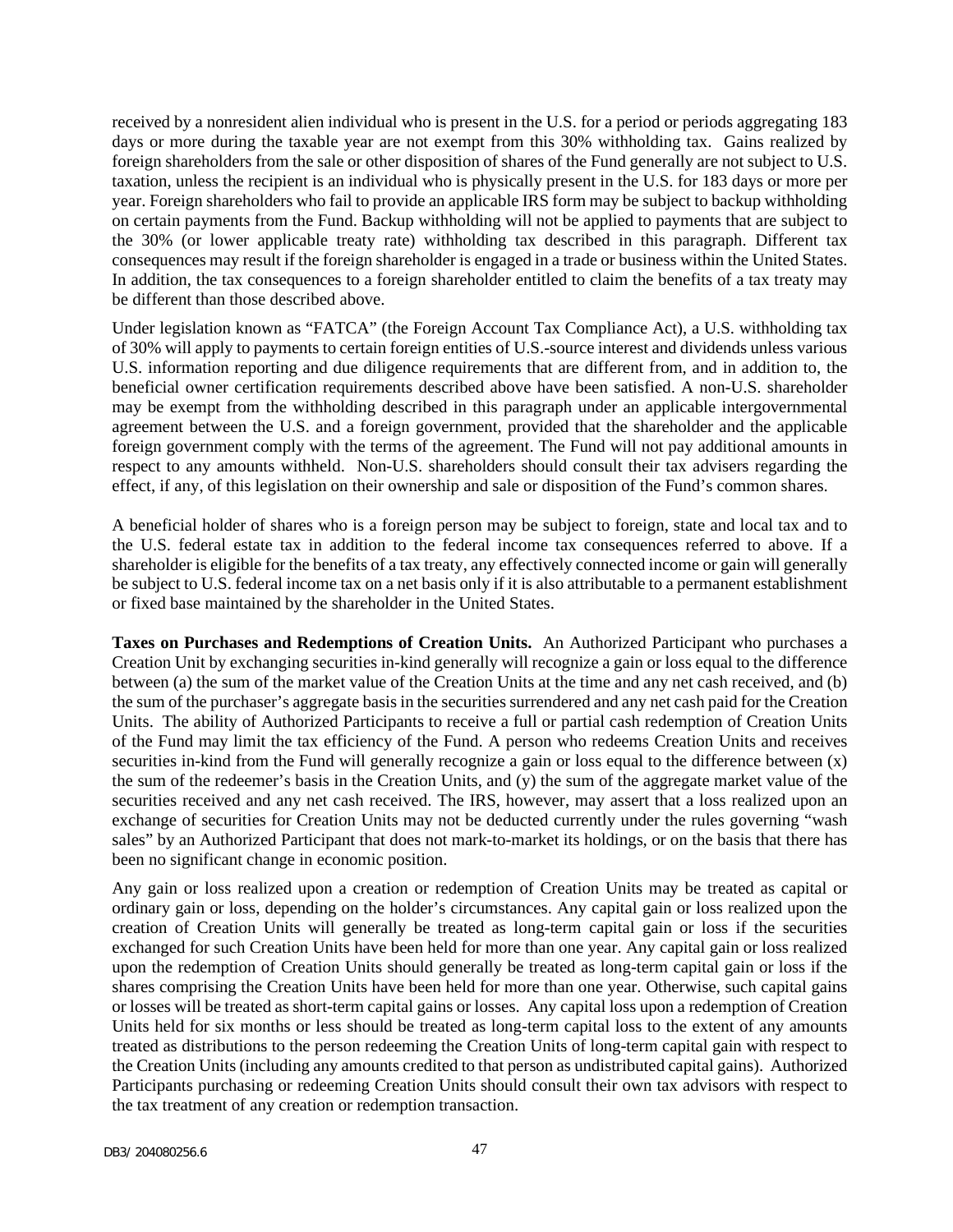The Fund has the right to reject an order for Creation Units if the purchaser (or a group of purchasers) would, upon obtaining the shares so ordered, own 80% or more of the outstanding shares of the Fund and if, pursuant to section 351 of the Internal Revenue Code, the Fund would have a basis in the deposit securities different from the market value of such securities on the date of deposit. The Fund also has the right to require information necessary to determine beneficial share ownership for purposes of the 80% determination. If the Fund does issue Creation Units to a purchaser (or a group of purchasers) that would, upon obtaining the Creation Units so ordered, own 80% or more of the outstanding shares of the Fund, the purchaser (or a group of purchasers) will not recognize gain or loss upon the exchange of securities for Creation Units.

The Fund will primarily include cash when paying the redemption price for Creation Units in addition to, or in place of, the delivery of a basket of securities. The Fund may be required to sell portfolio securities in order to obtain the cash needed to distribute redemption proceeds. This may cause the Fund to recognize investment income and/or capital gains or losses that it might not have recognized if it had completely satisfied the redemption in-kind. As a result, the Fund may be less tax efficient if it includes such a cash payment than if an in-kind redemption process was used.

**Tax-Exempt Shareholders.** Certain tax-exempt shareholders, including qualified pension plans, individual retirement accounts, salary deferral arrangements, 401(k) plans, and other tax-exempt entities, generally are exempt from federal income taxation except with respect to their unrelated business taxable income ("UBTI").Tax-exempt entities are not permitted to offset losses from one trade or business against the income or gain of another trade or business. Certain net losses incurred prior to January 1, 2018 are permitted to offset gain and income created by an unrelated trade or business, if otherwise available. Under current law, a RIC generally serves to block UBTI from being realized by its tax-exempt shareholders. However, notwithstanding the foregoing, tax-exempt shareholders could realize UBTI by virtue of an investment in the Fund where, for example, shares in the Fund constitute debt-financed property in the hands of the taxexempt shareholder within the meaning of section 514(b) of the Internal Revenue Code. Charitable remainder trusts are subject to special rules and should consult their tax advisors. The IRS has issued guidance with respect to these issues and prospective shareholders, especially charitable remainder trusts, are strongly encouraged to consult with their tax advisors regarding these issues.

The Fund's shares held in a tax qualified retirement account will generally not be subject to federal taxation on income and capital gains distributions from the Fund until a shareholder begins receiving payments from their retirement account

**Certain Potential Tax Reporting Requirements.** Under U.S. Treasury regulations, if a shareholder recognizes a loss of \$2 million or more for an individual shareholder or \$10 million or more for a corporate shareholder in any single taxable year (or certain greater amounts over a combination of years), the shareholder must file with the IRS a disclosure statement on IRS Form 8886. Direct shareholders of portfolio securities are in many cases excepted from this reporting requirement, but under current guidance, shareholders of a RIC such as the Fund are not excepted. The fact that a loss is reportable under these regulations does not affect the legal determination of whether the taxpayer's treatment of the loss is proper. Shareholders should consult their tax advisors to determine the applicability of these regulations in light of their individual circumstances.

**State Taxes.** The Fund may be subject to tax or taxes in certain states where the Fund does business. Furthermore, in those states which have income tax laws, the tax treatment of the Fund and of Fund shareholders with respect to distributions by the Fund may differ from federal tax treatment. It is expected that the Fund will not be liable for any corporate excise, income or franchise tax in Delaware if it qualifies as a RIC for federal income tax purposes.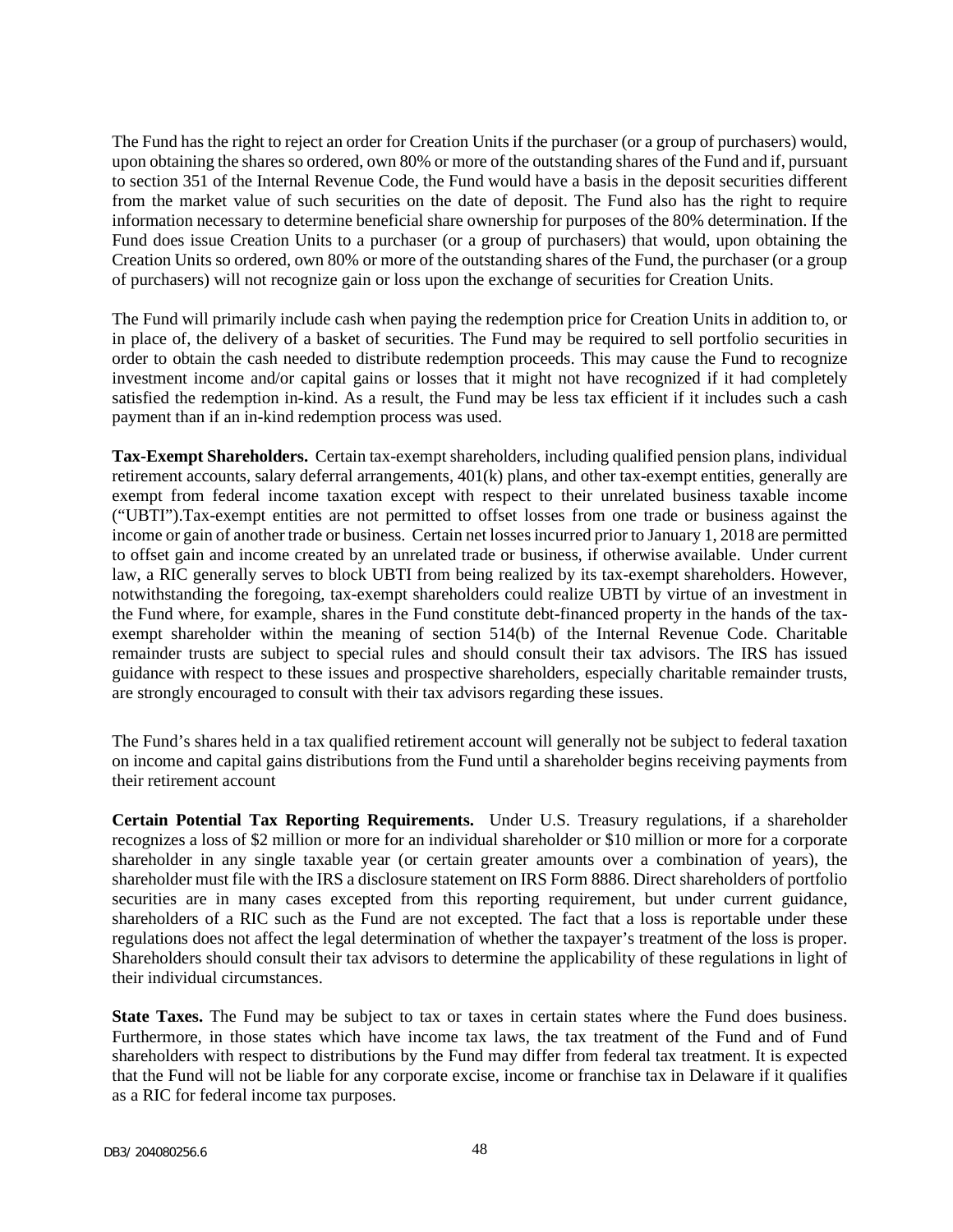The foregoing discussion is based on U.S. federal tax laws and regulations which are in effect on the date of this SAI. Such laws and regulations may be changed by legislative or administrative action. Shareholders are urged to consult their own tax advisors regarding the particular tax consequences to them of an investment in the Fund and regarding specific questions as to foreign, federal, state, or local taxes.

Shareholders are urged to consult their own tax advisors regarding the particular tax consequences to them of an investment in the Fund and regarding specific questions as to foreign, federal, state, or local taxes.

## <span id="page-50-0"></span>**OTHER INFORMATION**

#### **Portfolio Holdings**

The Board has approved portfolio holdings disclosure policies that govern the timing and circumstances of disclosure to shareholders and third parties of information regarding the portfolio investments held by the Fund. These policies and procedures, as described below, are designed to ensure that disclosure of portfolio holdings is in the best interests of Fund shareholders, and address conflicts of interest between the interests of Fund shareholders and those of the Advisor, Sub-Advisor, Distributor, or any affiliated person of the Fund, the Advisor, Sub-Advisor or Distributor.

Each Business Day, Fund portfolio holdings information will be provided to the Fund's transfer agent or other agent for dissemination through the facilities of the NSCC and/or other fee-based subscription services to NSCC members and/or subscribers to those other fee-based subscription services, including Authorized Participants, and to entities that publish and/or analyze such information in connection with the process of purchasing or redeeming Creation Units or trading shares of the Fund in the secondary market. This information typically reflects the Fund's anticipated holdings on the following Business Day. Daily access to information concerning the Fund's portfolio holdings also is permitted (i) to certain personnel of those service providers who are involved in portfolio management and providing administrative, operational, risk management, or other support to portfolio management, including affiliated broker-dealers and/or Authorized Participants and (ii) to other personnel of the Advisor, Sub-Advisor and other service providers, such as the Administrator, and fund accountant, who deal directly with, or assist in, functions related to investment management, administration, custody and fund accounting, as may be necessary to conduct business in the ordinary course in a manner consistent with agreements with the Fund and/or the terms of the Fund's current registration statement.

From time to time, information concerning Fund portfolio holdings, other than portfolio holdings information made available in connection with the creation/redemption process, as discussed above, may also be provided to other entities that provide additional services to the Fund, including, among others, rating or ranking organizations, in the ordinary course of business, no earlier than one Business Day following the date of the information. Portfolio holdings information made available in connection with the creation/redemption process may be provided to other entities that provide additional services to the Fund in the ordinary course of business after it has been disseminated to the NSCC.

The Fund's Chief Compliance Officer, or a compliance manager designated by the Chief Compliance Officer, may also grant exceptions to permit additional disclosure of Fund portfolio holdings information at differing times and with different lag times (the period from the date of the information to the date the information is made available), if any, in instances where the Fund has legitimate business purposes for doing so, it is in the best interests of shareholders, and the recipients are subject to a duty of confidentiality, including a duty not to trade on the nonpublic information and are required to execute an agreement to that effect. The Board will be informed of any such disclosures at its next regularly scheduled meeting or as soon as is reasonably practicable thereafter. In no event shall the Fund, the Advisor, the Sub-Advisor or any other party receive any direct or indirect compensation in connection with the disclosure of information about Fund portfolio holdings.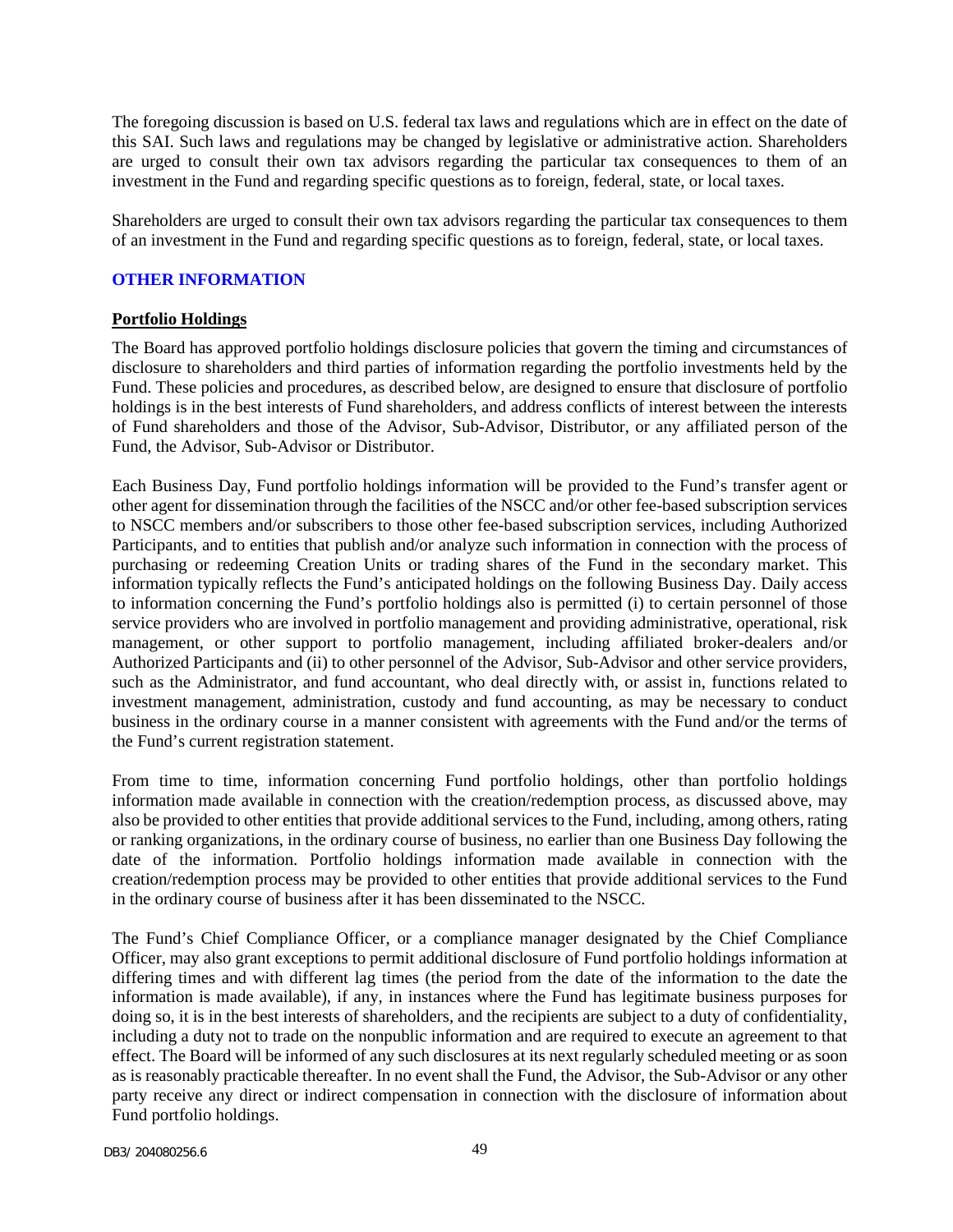The Board exercises continuing oversight of the disclosure of the Fund's portfolio holdings by (1) overseeing the implementation and enforcement of portfolio holdings disclosure policies and procedures, the Codes of Ethics, and protection of non-public information policies and procedures (collectively, the "Portfolio Holdings Governing Policies") by the Fund's Chief Compliance Officer and the Fund, (2) considering reports and recommendations by the Chief Compliance Officer concerning any material compliance matters (as defined in Rule 38a-1 under the 1940 Act and Rule 206(4)-7 under the Advisers Act) that may arise in connection with any Portfolio Holdings Governing Policies, and (3) considering whether to approve or ratify any amendment to any Portfolio Holdings Governing Policies. The Board and the Fund reserve the right to amend the Portfolio Holdings Governing Policies at any time and from time to time without prior notice in their sole discretion. For purposes of the Portfolio Holdings Governing Policies, the term "portfolio holdings" means the equity, debt, and derivatives securities (*e.g*., stocks, bonds, and futures) held by the Fund and does not mean the cash investments and other investment positions (collectively, other investment positions) held by the Fund, which are not disclosed.

In addition to the permitted disclosures described above, the Fund must disclose its complete holdings in its Annual Report and Semi-Annual Report to shareholders and file its complete schedule of portfolio holdings with the SEC for the first and third quarters of each fiscal year as an exhibit to its reports on Form N-PORT. All of these reports are available, free of charge, on the EDGAR database on the SEC's website at www.sec.gov.

## **Voting Rights**

Each share has one vote with respect to matters upon which a shareholder vote is required consistent with the requirements of the 1940 Act and the rules promulgated thereunder. Shareholders receive one vote for every full Fund share owned. The Fund will vote separately on matters relating solely to the Fund. All shares of the Fund are freely transferable.

As a Delaware statutory trust, the Trust is not required to hold annual shareholder meetings unless otherwise required by the 1940 Act. However, a meeting may be called by the Board on the written request of shareholders owning at least 10% of the outstanding shares of the Trust entitled to vote. If a meeting is requested by shareholders, the Trust will provide appropriate assistance and information to the shareholders who requested the meeting. Shareholder inquiries can be made by calling 877.843.3831 or by writing to the Trust at 4800 Montgomery Lane, Suite 150, Bethesda, Maryland 20814.

## **Shareholder Inquiries**

Shareholders may visit the Trust's website at www.advisorshares.com or call 877.843.3831 to obtain information on account statements, procedures, and other related information.

## <span id="page-51-0"></span>**COUNSEL**

Morgan, Lewis & Bockius LLP, located at 1111 Pennsylvania Avenue, N.W., Washington, D.C. 20004, serves as counsel to the Trust.

## <span id="page-51-1"></span>**INDEPENDENT REGISTERED PUBLIC ACCOUNTING FIRM**

Tait, Weller & Baker LLP, located at Two Liberty Place, 50 South 16th Street, Suite 2900, Philadelphia, Pennsylvania 19102, serves as the Fund's independent registered public accounting firm. The independent registered public accounting firm is responsible for auditing the annual financial statements of the Fund.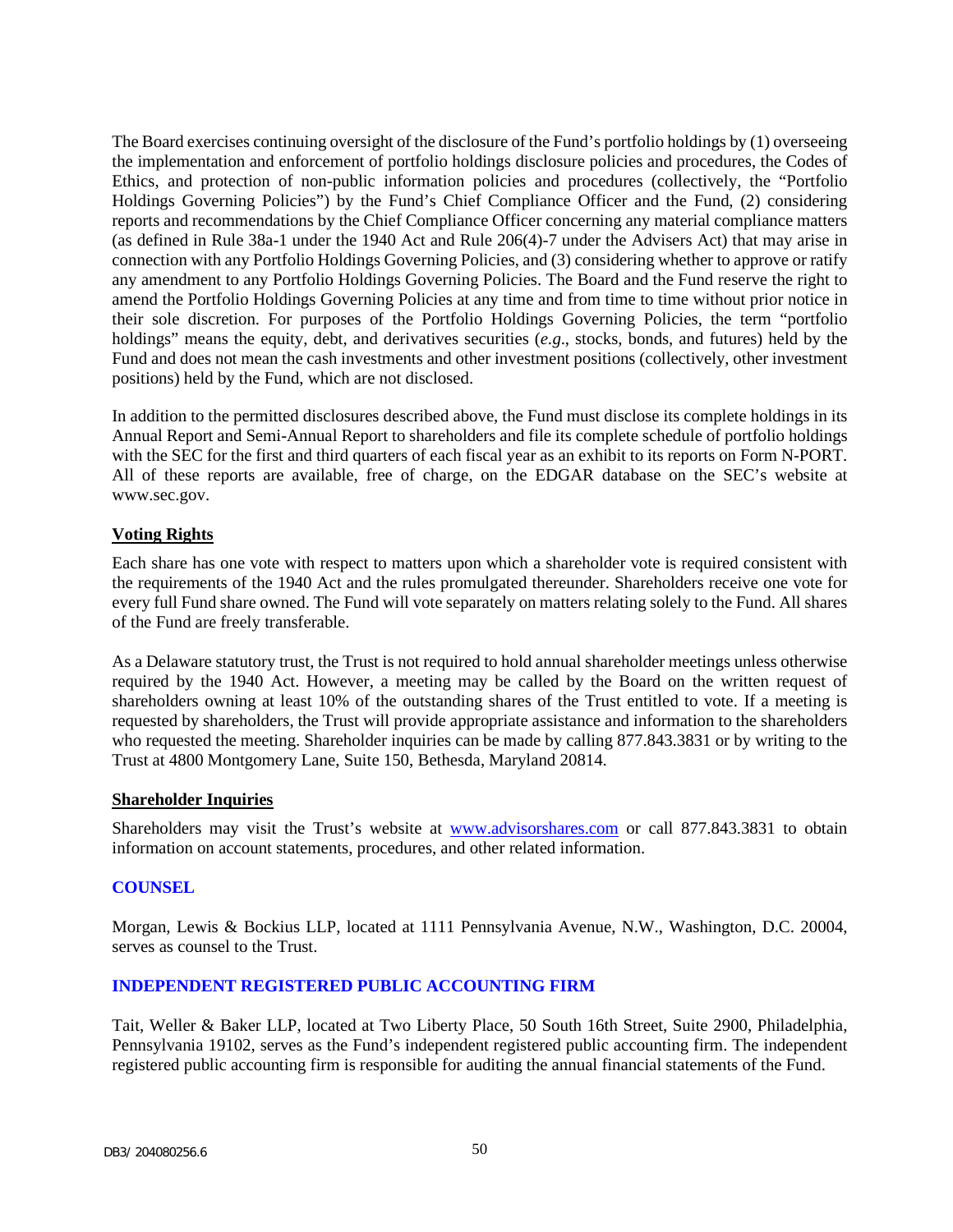## <span id="page-52-0"></span>**FINANCIAL STATEMENTS**

As of the date of this SAI, the Fund has not yet commenced operations and therefore, it does not have any financial statements. The Fund's financial statements will be available after the Fund has completed its first fiscal year of operations.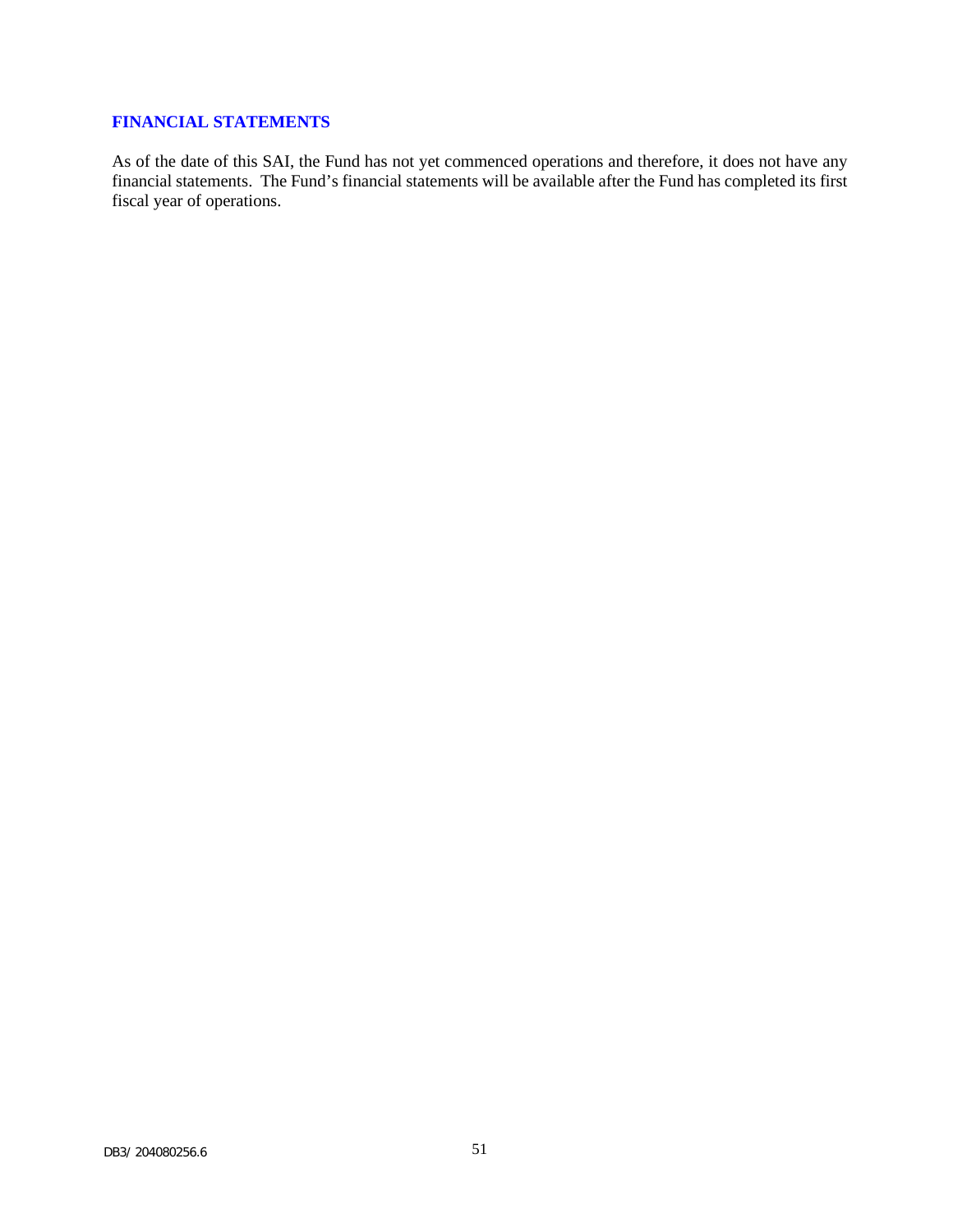## **APPENDIX A**

## **MORGAN CREEK CAPITAL MANAGEMENT, LLC**

## <span id="page-53-0"></span>**PROXY VOTING**

## **A. General Proxy Voting Policies**

#### i. Voting in the Best Interests of Advisory Clients

In Proxy Voting by Investment Advisers, Investment Advisers Act Release No. 2106 (January 31, 2003), the SEC noted that, "The federal securities laws do not specifically address how an adviser must exercise its proxy voting authority for its clients. Under the Advisers Act, however, an adviser is a fiduciary that owes each of its clients a duty of care and loyalty with respect to all services undertaken on the client's behalf, including proxy voting. The duty of care requires an adviser with proxy voting authority to monitor corporate events and to vote the proxies." Rule 206(4)-6 is supplemented by Investment Advisers Act Release No. 5325 (September 10, 2019) ("Release No. 5325"), which contains guidance regarding the proxy voting responsibilities of investment advisers under the Advisers Act. Among other subjects, Release No. 5325 addresses the oversight of proxy advisory firms by investment advisers.

Morgan Creek Capital Management, LLC ("Morgan Creek") understands and appreciates the importance of proxy voting. To the extent that Morgan Creek has discretion to vote the proxies of its Advisory Clients (and exercises such discretion), Morgan Creek will vote any such proxies in the best interests of Advisory Clients and Investors (as applicable) and in accordance with the procedures outlined below (as applicable).

Generally speaking, Morgan Creek votes on two types of proxies as follows: (i) proxies associated with the underlying funds that its Fund of Funds Advisory Clients are invested in and (ii) proxies associated with the individual publicly traded securities that certain Advisory Clients or the Company are invested in.

It is the policy of the Board of Trustees of Morgan Creek Global Equity Long/Short Institutional Fund (the "Company") to delegate the responsibility for voting proxies relating to portfolio securities held by the Company to Morgan Creek as a part of Morgan Creek's general management of the Company, subject to the Board's continuing oversight. The delegation by the Board of Trustees of the authority to vote proxies relating to portfolio securities of the Company is entirely voluntary and may be revoked by the Board, in whole or in part, at any time.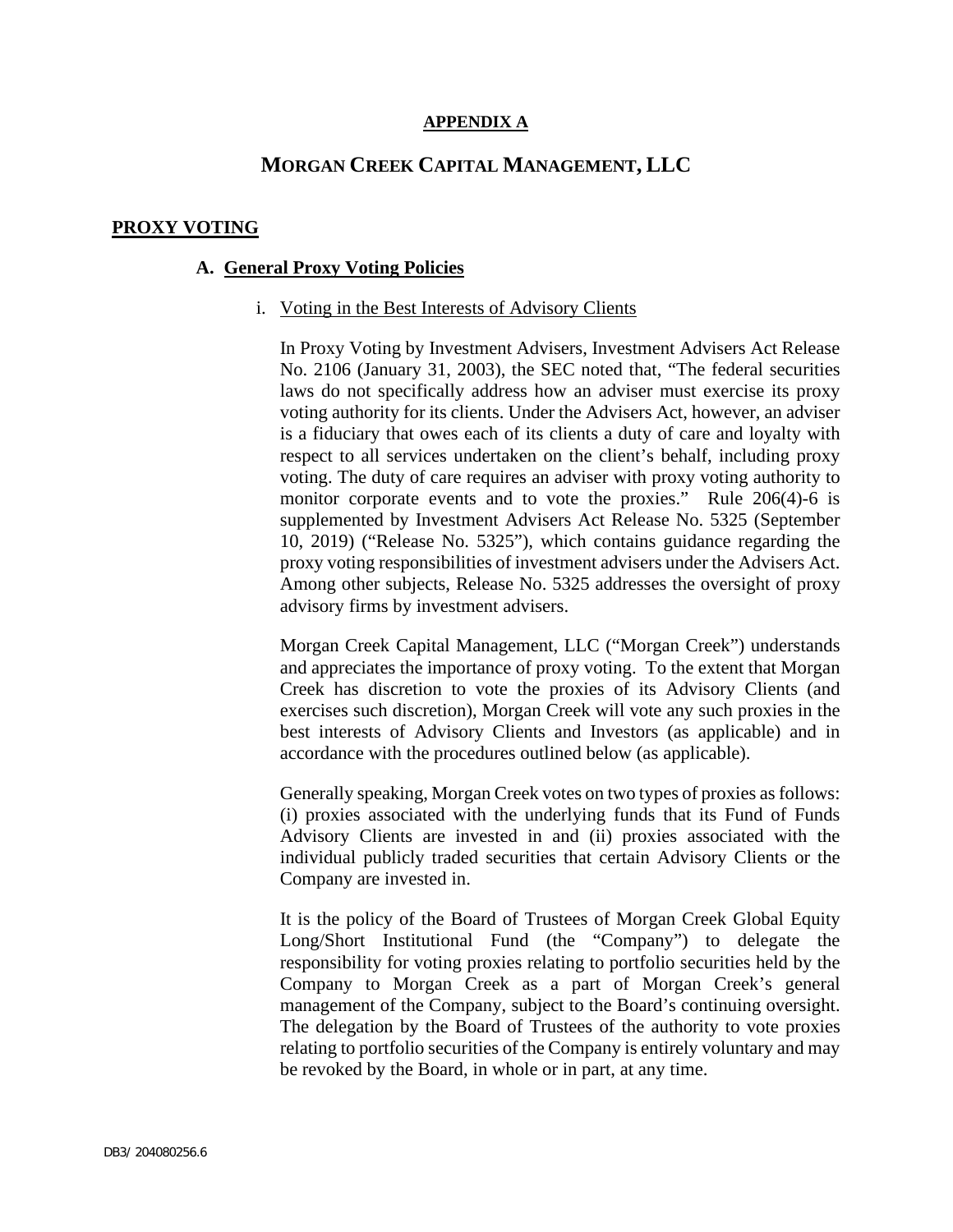Morgan Creek may retain one or more vendors to review, monitor and recommend how to vote proxies in a manner substantially consistent with the policies of the firm and then ensure such proxies are voted on a timely basis.

## ii. Applicability of Policy to Morgan Creek's Fund of Fund Advisory Clients

It should be specifically noted that the Funds generally invest (directly or indirectly) in private investment funds. As such, it is expected that proxies received by Morgan Creek's fund of fund clients primarily will deal with matters related to the operative terms and business details of such private investment funds. Morgan Creek is not responsible for, and these procedures are not applicable to, proxies received by the investment managers of the underlying investment funds invested in by the Advisory Clients (related to issuers invested in by such underlying investment funds). To the extent that a Non-Discretionary Advisory Client accesses an underlying investment manager, it is understood that voting discretion related to issuers will generally be held by such underlying investment managers. Non-Discretionary Advisory Clients may request the view of Morgan Creek on proposed amendments or other changes to the operating documents of private investment funds. Morgan Creek will provide recommendations based on consideration for the individual needs and best interests of the client, which may differ from those of the Funds.

## **B. Proxy Voting Procedures**

- (1) All proxies sent to Advisory Clients or the Company that are actually received by Morgan Creek (to vote on behalf of the Advisory Clients/ the Company) will be provided to the Chief Compliance Officer or designee. It should be noted that in certain cases, a proxy may be voted by a Fund's Custodian. Morgan Creek will keep a record of all such votes.
	- i. The Chief Compliance Officer designee will generally adhere to the following procedures (subject to limited exception):
		- 1. A written record of each proxy received by Morgan Creek (on behalf of its Advisory Clients or the Company) will be kept in Morgan Creek's files;
		- 2. The Chief Compliance Officer or designee will determine which of Morgan Creek's Advisory Clients or the Company holds an interest in the private investment fund or security to which the proxy relates;
		- 3. The Chief Compliance Officer or designee will call a meeting (which may be via telephone or email) of the relevant Proxy Voting Committee as established at the time. The Proxy Voting Committee will generally be provided with the following: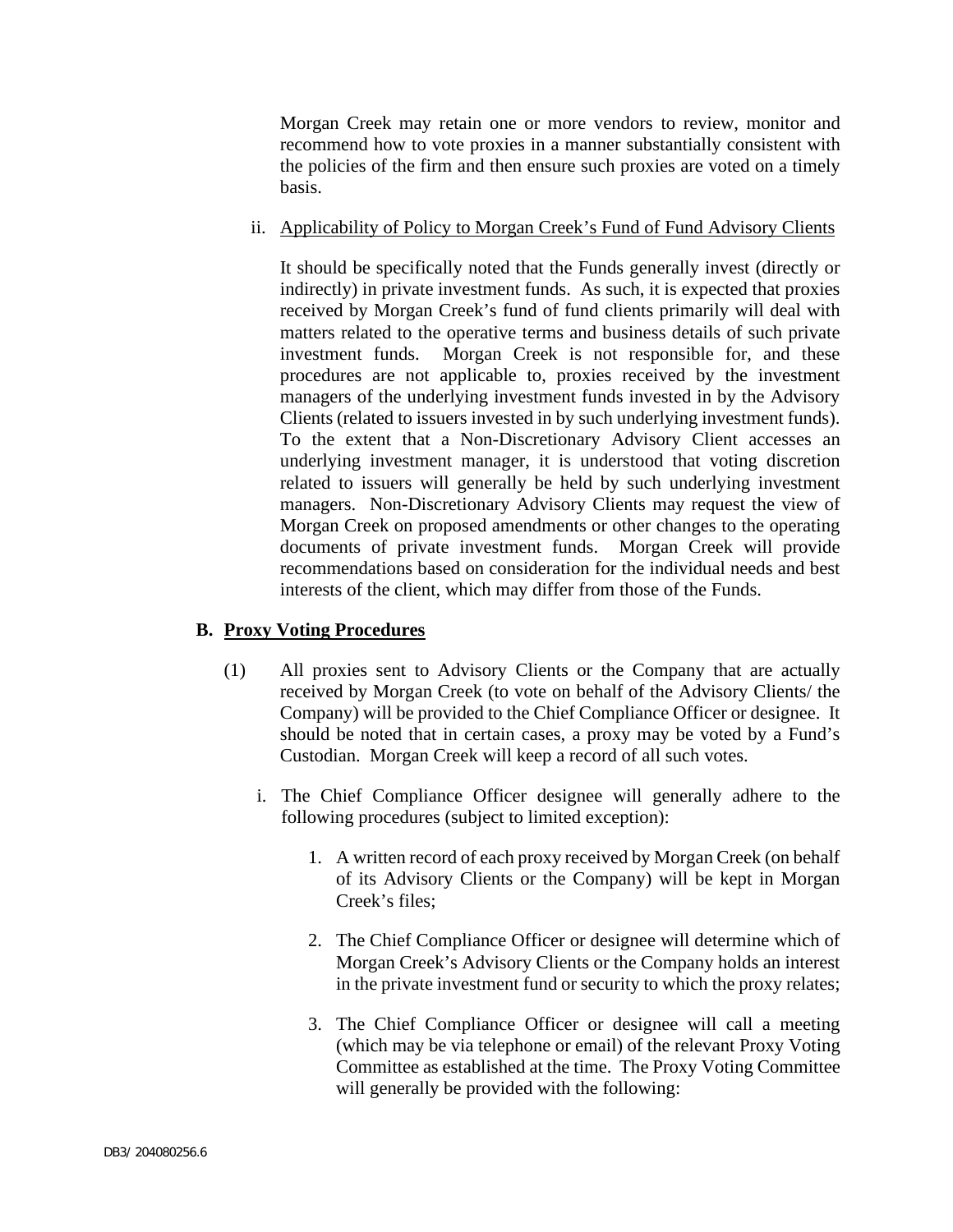- a. a copy of the proxy;
- b. a list of the Advisory Clients or Company to which the proxy is relevant pursuant to **Section XXII.B(2)** above;
- c. the deadline that such proxies need to be completed and returned to the private investment fund or company in question.
- 4. Prior to voting any proxies, the Proxy Voting Committee will determine if there are any conflicts of interest related to the proxy in question in accordance with the general guidelines in **Section XXII.C.** below. If a conflict is identified, the Proxy Voting Committee will then make a determination (which may be in consultation with outside legal counsel) as to whether the conflict is material or not.
- 5. If there is an identifiable material conflict in voting a proxy, Morgan Creek may need to abstain from voting, and in such case, will maintain documentation as to why it abstained.
- 6. If no material conflict is identified pursuant to these procedures, the Proxy Voting Committee will make a decision on how to vote the proxy in question in accordance with the guidelines set forth in **Section XXII.D.** below. The Chief Compliance Officer designee will deliver the proxy in accordance with instructions related to such proxy in a timely and appropriate manner.
- 7. It should be noted that Morgan Creek will generally not vote on a proxy if it no longer owns the security by the date of the shareholder meeting (or will no longer own such security by the meeting date).
- 8. Notwithstanding the above (i.e., material conflicts, no longer owning the security at the time of the shareholder meeting), it is the policy of Morgan Creek to generally vote all proxies received.
- 9. Although not presently intended to be used on a regular basis, Morgan Creek is empowered to retain an independent third party to vote proxies in certain situations (including situations where a material conflict of interest is identified). Morgan Creek will evaluate any proposed proxy advisory firms and periodically update such diligence. Morgan Creek will consider those factors which it deems relevant which may include whether the proxy advisory firm: (1) has sufficient resources; (2) has an effective process for seeking input from issuers; (3) has adequate disclosures as to its methodologies; (4) has adequate policies and procedures to address conflicts of interest; (5) has adequate processes to identify potential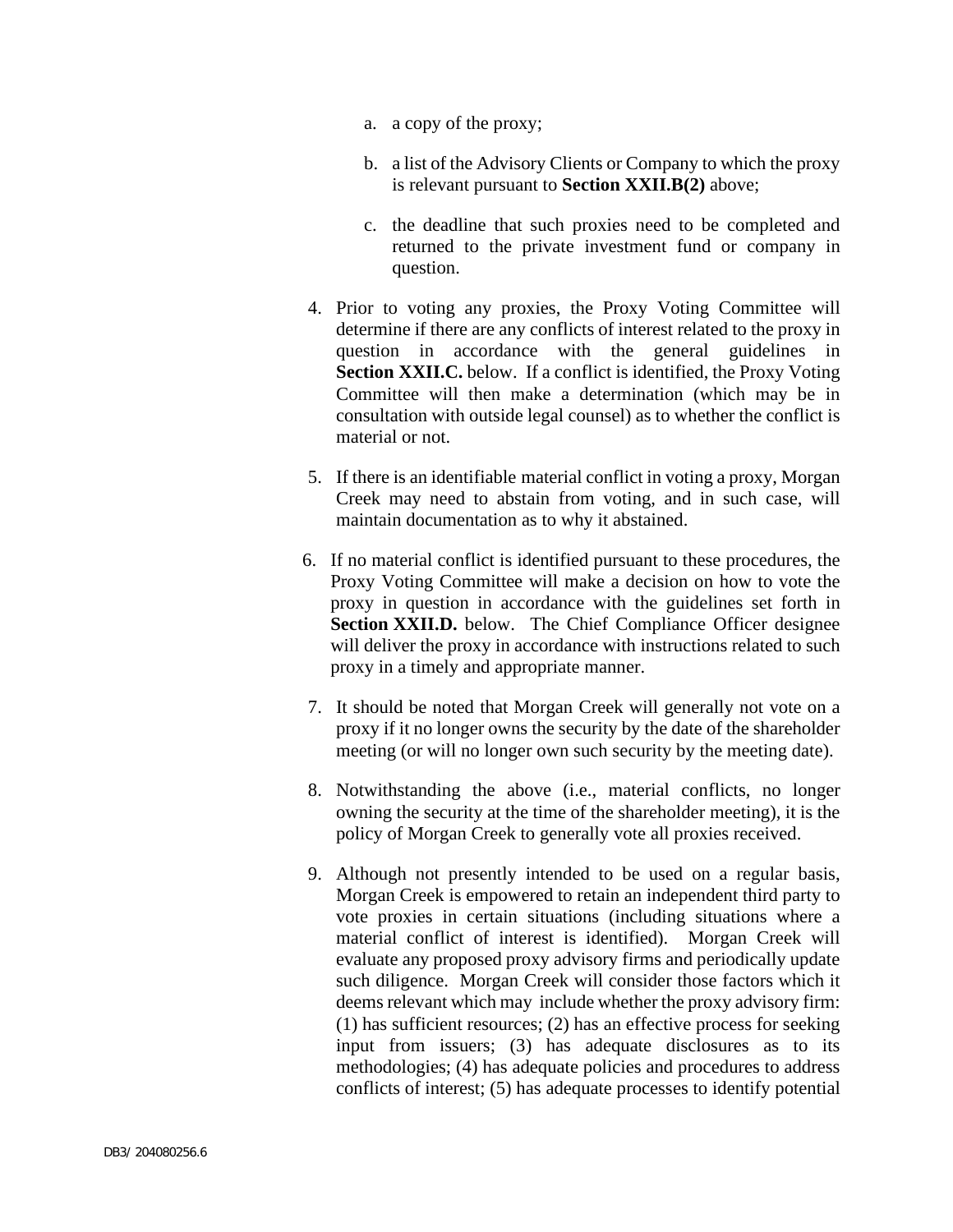factual errors, incompleteness or methodological weakness; and (6) agrees to update Morgan Creek as to any business or policy changes.

## **C. Handling of Conflicts of Interest**

- (1) As stated above, in evaluating how to vote a proxy, the Proxy Voting Committee will first determine whether there is a conflict of interest related to the proxy in question between Morgan Creek and its Advisory Clients or the Company. This examination will include (but will not be limited to) an evaluation of whether Morgan Creek (or any affiliate of Morgan Creek) has any relationship with the private investment fund (or such fund's investment adviser or affiliate) or company to which the proxy relates outside an investment in such investment fund/company by an Advisory Client of Morgan Creek or the Company.
	- i. If a conflict is identified and deemed "material" by the Proxy Voting Committee, Morgan Creek will determine whether voting in accordance with the proxy voting guidelines outlined in **Section D.** below is in the best interests of affected Advisory Clients/ the Company (which may include utilizing an independent third party to vote such proxies).
	- ii. With respect to material conflicts, Morgan Creek will determine whether it is appropriate to disclose the conflict to affected Advisory Clients/ the Company and Investors and give Investors the opportunity to vote the proxies in question themselves except that if the Advisory Client is subject to the requirements of the Employee Retirement Income Security Act of 1974, as amended ("ERISA"), and the investment management agreement between Morgan Creek and the ERISA Advisory Client reserves the right to vote proxies when Morgan Creek has determined that a material conflict exists that does affect its best judgment as a fiduciary to the ERISA Advisory Client, Morgan Creek will:
		- 1. Give the ERISA Advisory Client the opportunity to vote the proxies in question themselves; or
		- 2. Follow designated special proxy voting procedures related to voting proxies pursuant to the terms of the investment management agreements with such ERISA Advisory Clients (if any).

## **D. Voting Guidelines**

- (1) In the absence of specific voting guidelines mandated by a particular Advisory Client or the Company, Morgan Creek will endeavor to vote proxies in the best interests of each Advisory Client/the Company.
	- i. Although voting certain proxies may be subject to the discretion of Morgan Creek, Morgan Creek is of the view that voting proxies in accordance with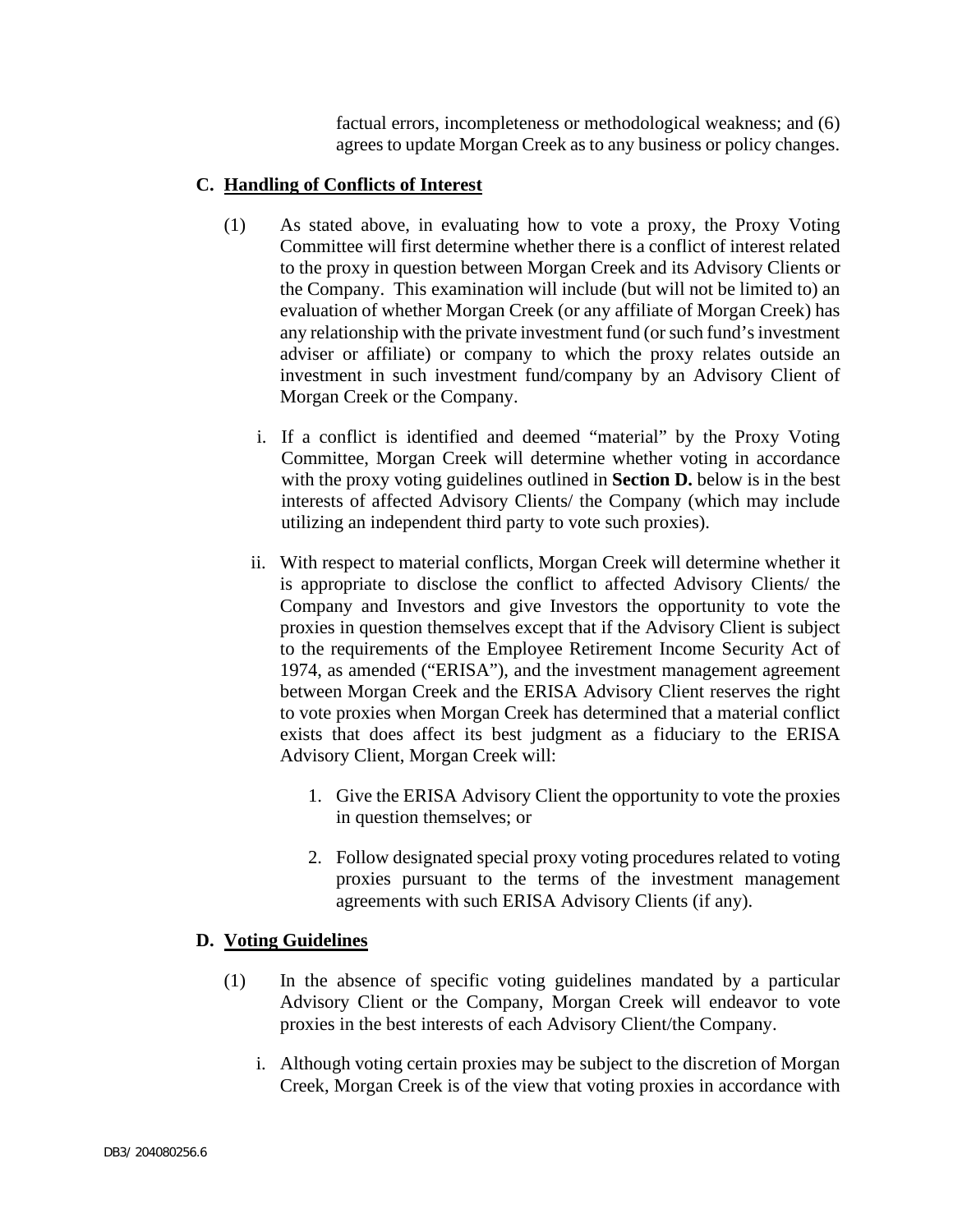the following general guidelines is in the best interests of its Advisory Clients and the Company:

- 1. Morgan Creek will generally vote in favor of routine corporate housekeeping proposals including, but not limited to, the following:
- a. election of directors (where there are no related corporate governance issues);
- b. selection or reappointment of auditors; or
- c. increasing or reclassification of common stock.
- 2. Morgan Creek will generally vote against proposals that:
- a. make it more difficult to replace members of the issuer's board of directors or board of managers; and
- b. introduce unequal voting rights (although there may be regulatory reasons that would make such a proposal favorable to certain Advisory Clients of Morgan Creek and/or the Company).
- ii. It should be noted, however, that Morgan Creek will generally vote with management (even with respect to proposals noted in 2(b) above).
- iii. For proxies addressing any other issues (which may include proposals related to fees paid to investment managers of underlying investment funds, redemption rights provided by underlying investment funds, investment objective modifications, etc.), Morgan Creek shall determine (which may be based upon the advice of external lawyers, compliance consultants or accountants) whether a proposal is in the best interest of affected Advisory Clients/the Company. In doing so, Morgan Creek will evaluate a number of factors which may include (but are not limited to): (a) the performance of the underlying investment fund or company in question; and (b) a comparison of the proposed changes in terms to customary terms in the industry.

## **E. Disclosure of Procedures**

*Advisory Clients*: Employees should note that a brief summary of these proxy voting procedures is included in Morgan Creek's Form ADV Part 2A and will be updated when these policies and procedures are updated. The Chief Compliance Officer will be responsible for ensuring that a copy of this summary is included in the Form ADV Part 2A that is provided to all existing Advisory Clients. Advisory Clients and Investors will also be provided with contact information as to how such Advisory Clients and Investors can obtain information about: (a) the details of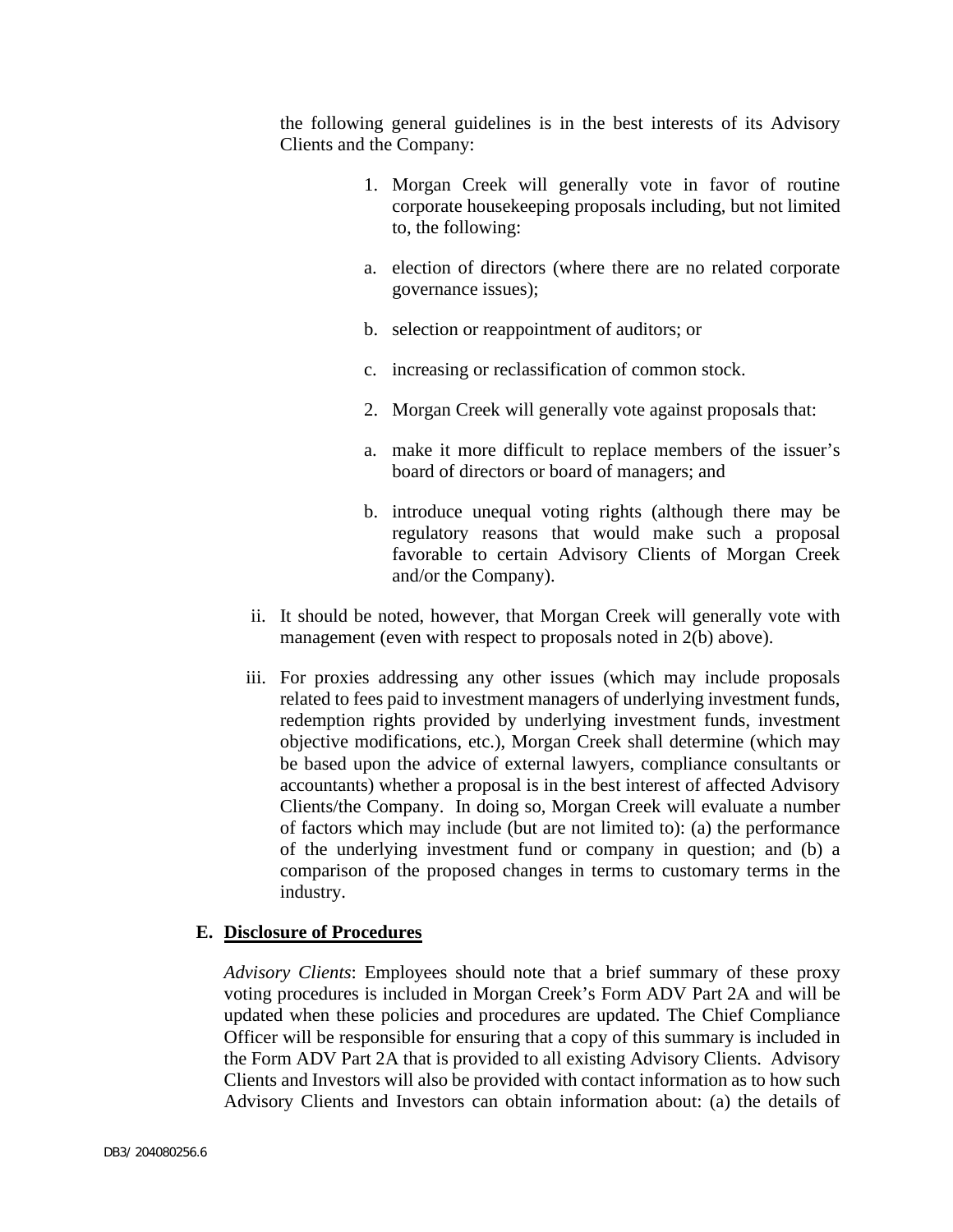Morgan Creek's proxy voting procedures (i.e., a copy of these procedures); and (b) how Morgan Creek has voted proxies that are relevant to the affected Advisory Client or Investor.

*The Company*: The Company shall include in its registration statements: (a) a description of this policy and of the policies and procedures used by Morgan Creek to determine how to vote proxies relating to portfolio securities; and (b) a statement disclosing that information regarding how the Company voted proxies relating to portfolio securities during the most recent 12-month period ended June 30 is available without charge, upon request, by calling the Company's toll-free telephone number; or through a specified Internet address; or both; and on the SEC's website.

The Company shall include in their annual and semi-annual reports to shareholders: (a) a statement disclosing that a description of the policies and procedures used by or on behalf of the Company to determine how to vote proxies relating to portfolio securities of the Company is available without charge, upon request, by calling the Company's toll-free telephone number; through a specified Internet address, if applicable; and on the SEC's website; and (b) a statement disclosing that information regarding how the Company voted proxies relating to portfolio securities during the most recent 12-month period ended June 30 is available without charge, upon request, by calling the Company's toll-free telephone number; or through a specified Internet address; or both; and on the SEC's website.

## **F. Record-Keeping Requirements**

The Chief Compliance Officer will be responsible for maintaining files relating to Morgan Creek's proxy voting procedures. Records will be maintained and preserved for six years from the end of the fiscal year during which the last entry was made on a record, with records for the first two years kept in the offices of Morgan Creek. Records of the following will be included in the files:

- (1) Copies of these proxy voting policies and procedures, and any amendments thereto;
	- i. A copy of each proxy statement that Morgan Creek actually receives; provided, however, that Morgan Creek may rely on obtaining a copy of proxy statements from the SEC's EDGAR system for those proxy statements that are so available;
	- ii. A record of each vote that Morgan Creek casts;
	- iii. A copy of any document that Morgan Creek created that was material to making a decision how to vote the proxies, or memorializes that decision (if any); and
	- iv. A copy of each written request for information on how Morgan Creek voted such proxies and a copy of any written response to any request for